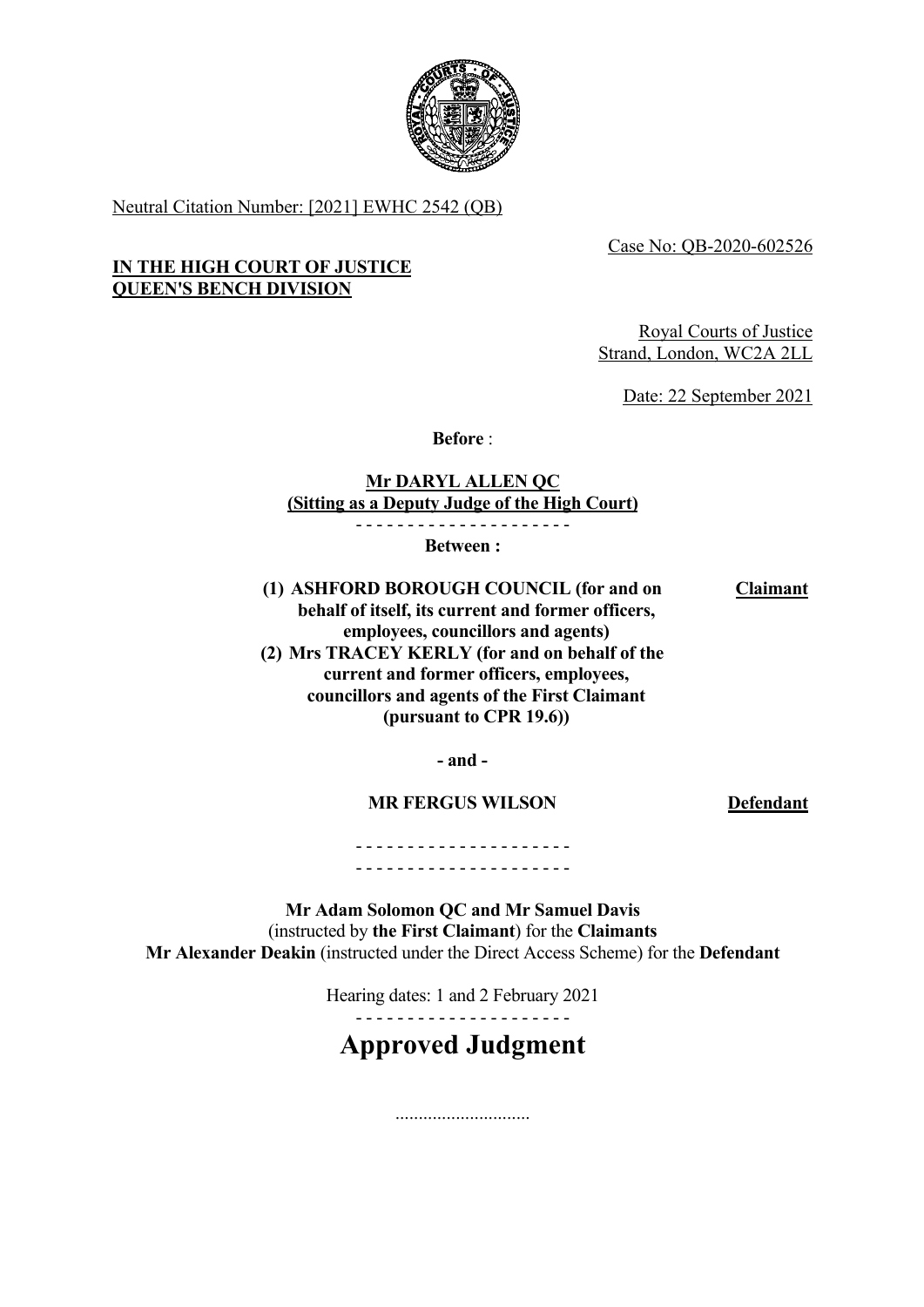# **Mr Daryl Allen QC :**

- 1. The First Claimant ["**ABC**"] is the local authority for the borough of Ashford in Kent. The Second Claimant is ABC's Chief Executive. They seek, on their own behalf and on behalf of the current and former officers, employees, councillors and agents of ABC, a final anti-harassment injunction against the Defendant.
- 2. The Defendant is a large-scale landlord in Kent. Together with his wife, he owns a very large number of residential rental properties in Kent. The precise ownership of those properties is not an issue in these proceedings. It would appear that some/all of the properties are in Mrs Wilson's name. Whatever the precise ownership arrangements, the Defendant certainly was and remains a driving force in the management of the properties and the Wilsons' dealings with ABC, its officers, councillors, employees and agents. Any reference to "the Defendant's properties" or similar in this judgment is simply a short-hand reference to the properties owned by the Defendant and/or his wife.
- 3. The Claimants' complaint is that over recent years the Defendant "*has developed, launched and escalated a campaign of harassment and intimidation against ABC and its current and former employees, officers, councillors and agents*", and that campaign "*has been intense and escalating since 17 January 2017, and especially recently*." [**C Skel §11**].
- 4. The Defendant denies that he has harassed the Claimant as a matter of law or in fact. His case is that whilst some of his correspondence and communications might be characterised as offensive or even "*abhorrent*", his behaviour has not crossed the threshold required for it to be characterised as harassment within the terms of the Protection From Harassment Act 1997 ["**the 1997 Act**"].
- 5. I am grateful to Mr Solomon QC [assisted by Mr Davis] and Mr Deakin for the clarity and efficiency of the submissions.

# **Background**

- 6. As stated, ABC is a local authority. It employs over 470 people. Pursuant to Section 2(3) of the Local Government Act 1972, ABC is a body corporate being the council for the district. Pursuant to Section 1(1) of the **Localism Act 2011**, ABC's general power of competence includes the *"power to do anything that individuals generally may do*". The authorities make it plain that ABC is able to bring a claim in its own right as an individual victim under the 1997 Act or, as it does in this case, as a corporate claimant seeking an anti-harassment injunction to protect individuals who are its employees (in this case extending to its employees, officers, councillors and agents). No issue was taken as to ABC's locus or ability to bring these proceedings.
- 7. The Second Claimant is ABC's Chief Executive. She is also its head of Paid Services. She brings these proceedings in a representative capacity pursuant to CPR 19.6. Again, there was no objection to her locus or ability to bring these proceedings.
- 8. The Defendant's dealings with ABC extend back over the last two decades. As the relevant local authority, ABC has statutory responsibilities and powers in relation to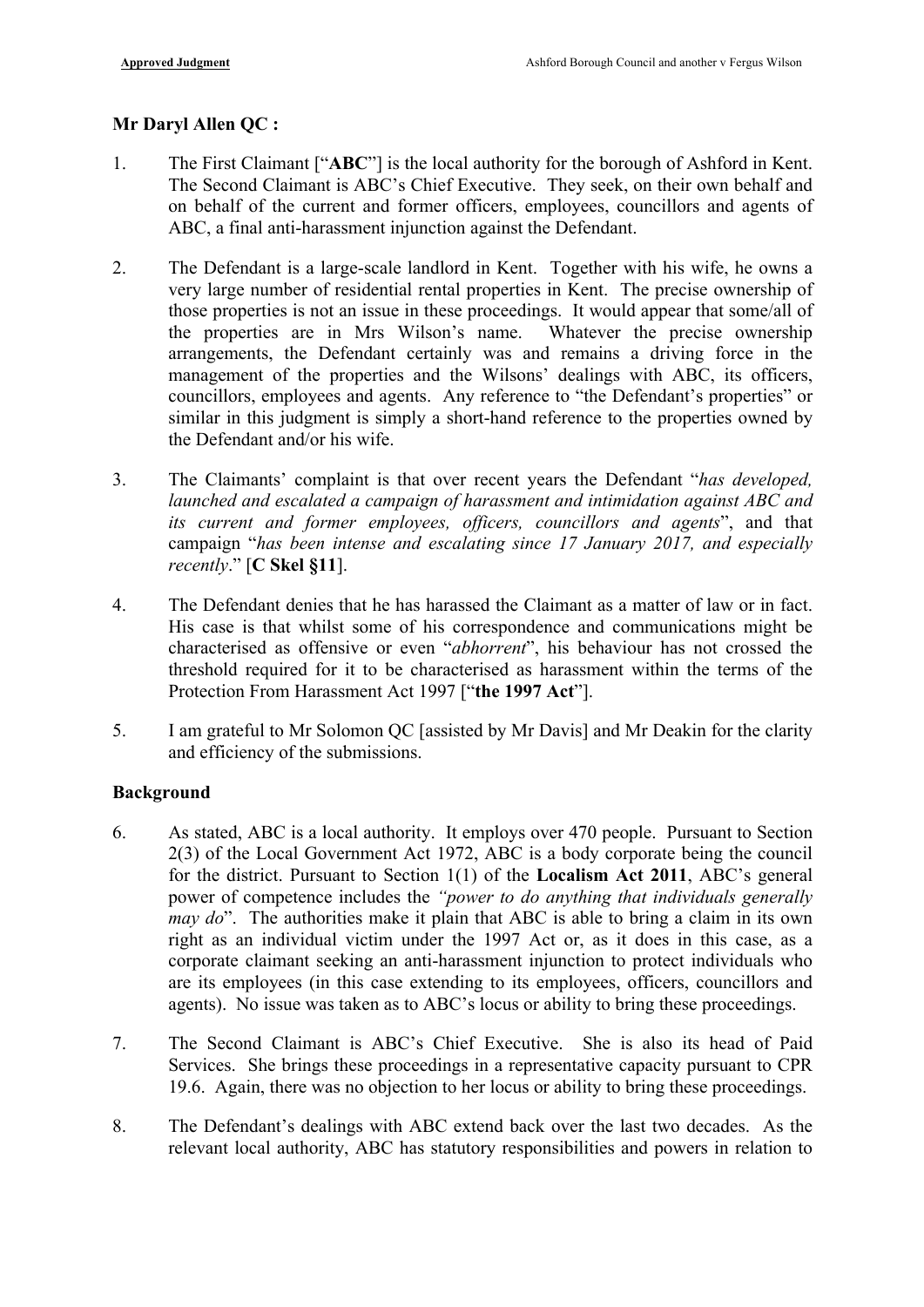rented housing within its boundaries. As a result the Defendant has dealt with ABC in relation to his property portfolio.

- 9. The Claimants' complaints relate, principally, to letters and emails sent by the Defendant.
- 10. The Second Claimant states, and I accept, that between February 2016 and July 2020, ABC's legal department recorded 454 pieces of correspondence from the Defendant [C2 W/S §21 @ **TB 97**]. Much of that correspondence has been included in the Trial Bundle. Whilst I do not propose to set out all of that correspondence, in the circumstances it is important that I set out the significant items relied upon by the Claimant. For the avoidance of doubt I have reviewed all of the correspondence and evidence in the bundles.

# **Correspondence prior to commencement of proceedings**

11. The Defendant's dealings with ABC extend as far back as 2005. The relevant events for the purpose of these proceedings commence in late 2016 and I propose to pick up the chronology from there. At that time, the Defendant was writing and complaining to ABC in relation to his property portfolio. I do not have the correspondence setting out the detail of those complaints. However, they were summarised in a letter of response from Sharon Williams, ABC's then Head of Housing, to the Defendant dated 21st October 2016 [**TB147**],

> "In recent weeks you have been repeatedly contacting the council (by letter, e-mail and telephone) over various matters where the council has had some involvement with your properties.

As a summary, it would appear the issues you raise relate to:

- Your belief that council officers advise your tenants facing eviction to 'sit tight.'
- That council officers enter your properties without following the formal processes of notifying you and arranging permission.
- That officers have a lack of detailed knowledge in certain areas, specifically plumbing and boiler maintenance; and
- Your personal opinions of various council officers.
- Your assertion that it is the officers' actions which are causing you to evict your tenants.
- That once the Council contacts you, you deem that the repair issues becomes the council's responsibility."
- 12. Ms Williams provided a substantive response to each complaint. Her letter concluded with the following observations [**TB148-149**],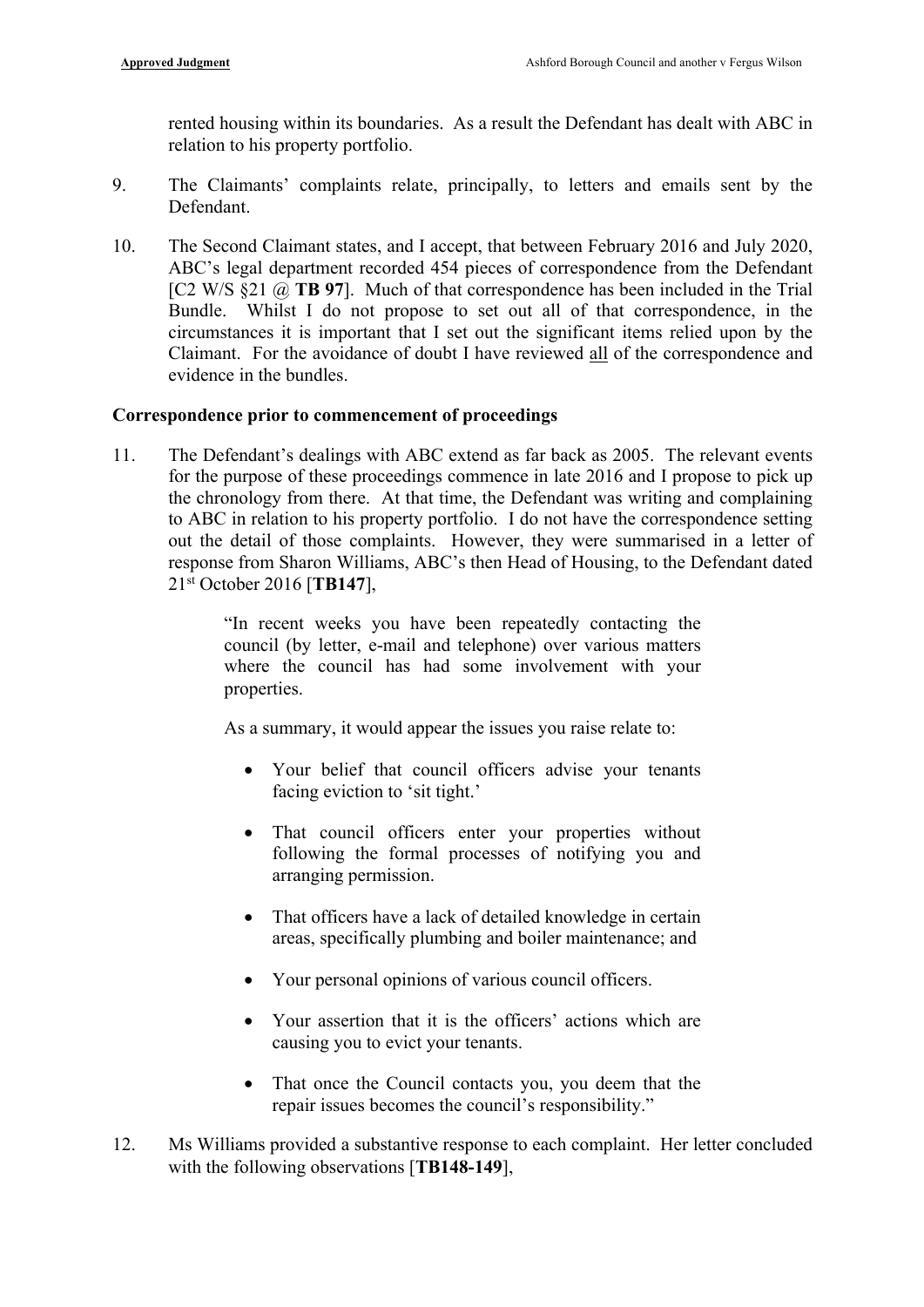"Despite the volume and nature of your complaints, we consider a good deal of your concerns are without foundation …. and also expressing your personal opinion of officers ….

It is not for you to dictate who this council employs, on what terms or what their qualifications or suitability for a role should be. In addition we believe that you have received appropriate responses to the matters you are repeatedly writing to the Housing department about.

We have therefore reached the conclusion that your contact with this council is largely of a vexatious nature and as such we will not enter into any further correspondence with you on matters pertaining to your personal opinions of staff, your views on advice given to tenants, the matters covered above or historical cases. Such contact will merely be noted.

If you have any new issues you wish to raise in connection with matters relating to your tenants that require our involvement we will happily meet our obligations, but we will not engage on responding to your each and every personal, sometimes vitriolic opinion.

In addition, all future contact you have with the council on housing matters is to be made to myself in writing (either hard copy or e-mail). Colleagues have been advised not to engage in e-mail or written correspondence with you, and if you telephone they will politely but firmly remind you of the need to write to me. I will ensure appropriate action is taken with each new case or query you raise. Notwithstanding any legal proceedings that may be underway, in which case, you will be in contact with our legal services department and in this regard may continue to do so."

13. On 2nd March 2017, the Defendant wrote to Mr Mortimer, ABC's Director of Law and Governance and a qualified solicitor, to complain about Samantha Clarke [**TB171**]. Ms Clarke is a member of ABC's legal department. Her name appears in much of the Defendant's correspondence. She is the subject of extensive professional and personal criticism by the Defendant. This letter is the Defendant's first documented complaint about Ms Clarke that is before me. In that letter he wrote,

> "I have concerns about Samantha Clarke and give you the opportunity of resolving it before I refer it to the Law Society to determine which body deals with it. It is probably the Institute of Legal Executives.

………

It is clear to me that Ms Clarke does not understand the legal requirements of bundles, chronology, Case summary and papers on which you wish to rely."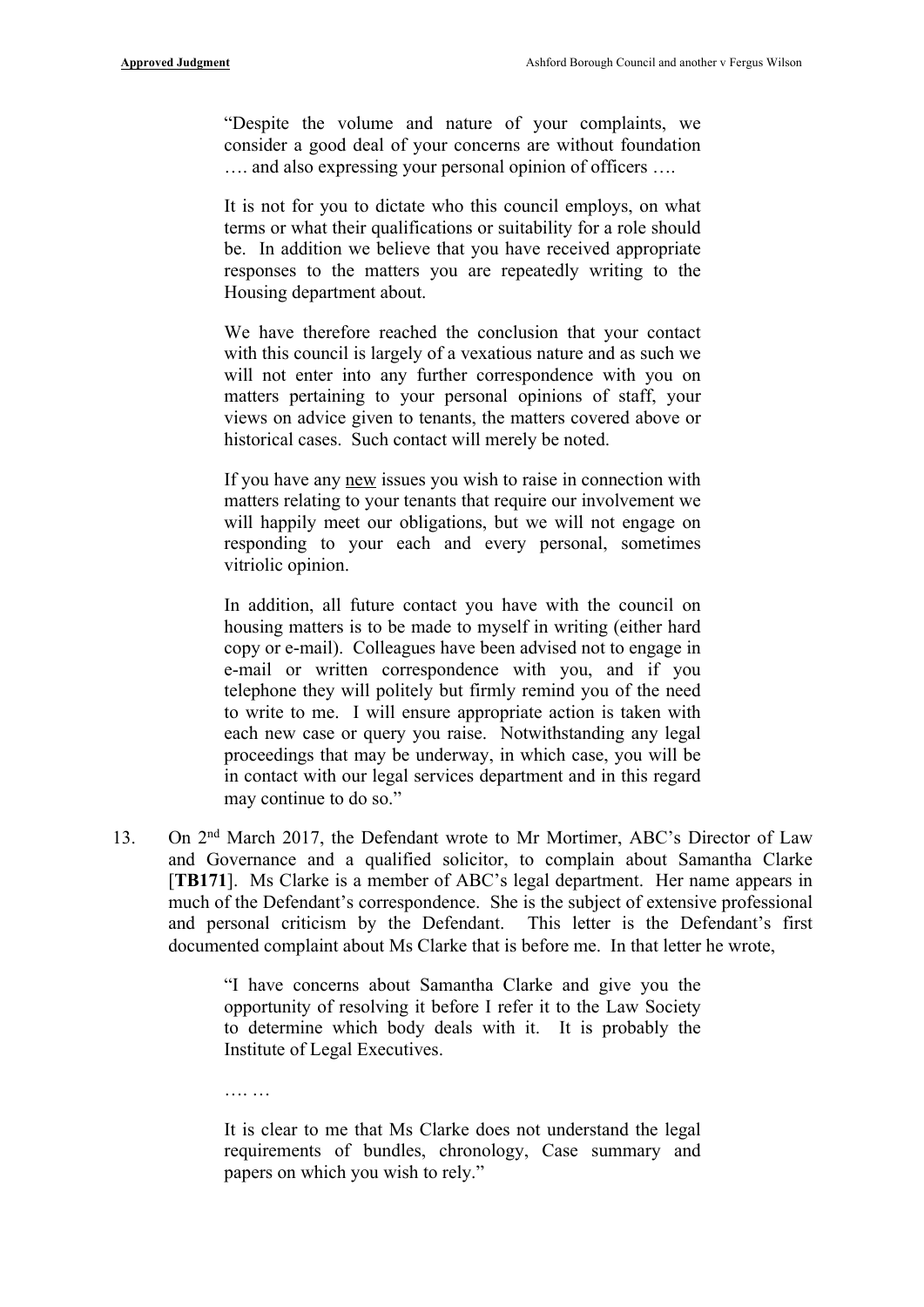14. On 30<sup>th</sup> September 2017, the Defendant wrote to Mr Gary Clarke, a Technical Officer, in ABC's Private Sector Housing Department. That letter [**TB199**] includes the following paragraph,

> "Firstly I am sorry that Public Sector workers get paid so little! I must tell you that you are not the most intelligent man I have ever met in my life!!"

- 15. That second sentence may or may not be correct. It is difficult to understand why it was included in the letter other than to cause offence to Mr Clarke. It a surprising remark to include when one considers the tone and content of the perfectly proper email sent by Mr Clarke to the Defendant and his wife on 29<sup>th</sup> September 2017 [**TB200**].
- 16. On 1st October 2017, the Defendant wrote to Sharon Williams [**TB205**]. Although that letter seeks to challenge two Environmental Protection Act Notices signed by Ms Williams and issued to the Defendant/his wife, it is in reality a personal attack on one of ABC's employees, "**W**". The letter is headed with that person's name and includes the following,

"Again I must write about W. W is a man of low intellectual ability and certainly in the  $50<sup>th</sup>$  to  $70<sup>th</sup>$  percentile. Local Government Officers, like Policemen, tend to be in the 30 to 70 percentile.

W tells me has a NVQ Level II in plumbing which is a qualification for the less academic students. To be blunt he is a thickie in Teacher Speak. There is no disputing he is a very nice chap. However he is a square peg in a round hole. He is useless.

… …

It is clear he has Petit Mal as his eyes glaze over and he looks through you! Of course we must make allowances."

17. On 6<sup>th</sup> October 2017, the Defendant turned his attention to one of ABC's Councillors, Paul Clokie. On that day he wrote to Mr Clokie at his home address. The letter [**TB212**] is headed "**TIME TO GO**" and includes the following,

> "I see from the ABC website that you are no longer the Portfolio Holder for Housing.

> You have sat too long here for any good you have been doing. Depart, I say, and let us have done with you. In the name of God, go!

> It is you alone that has resulted in my not taking children 0-5 years. I do take them 5 to 17 years and appear to be the only Private Sector Landlord who will.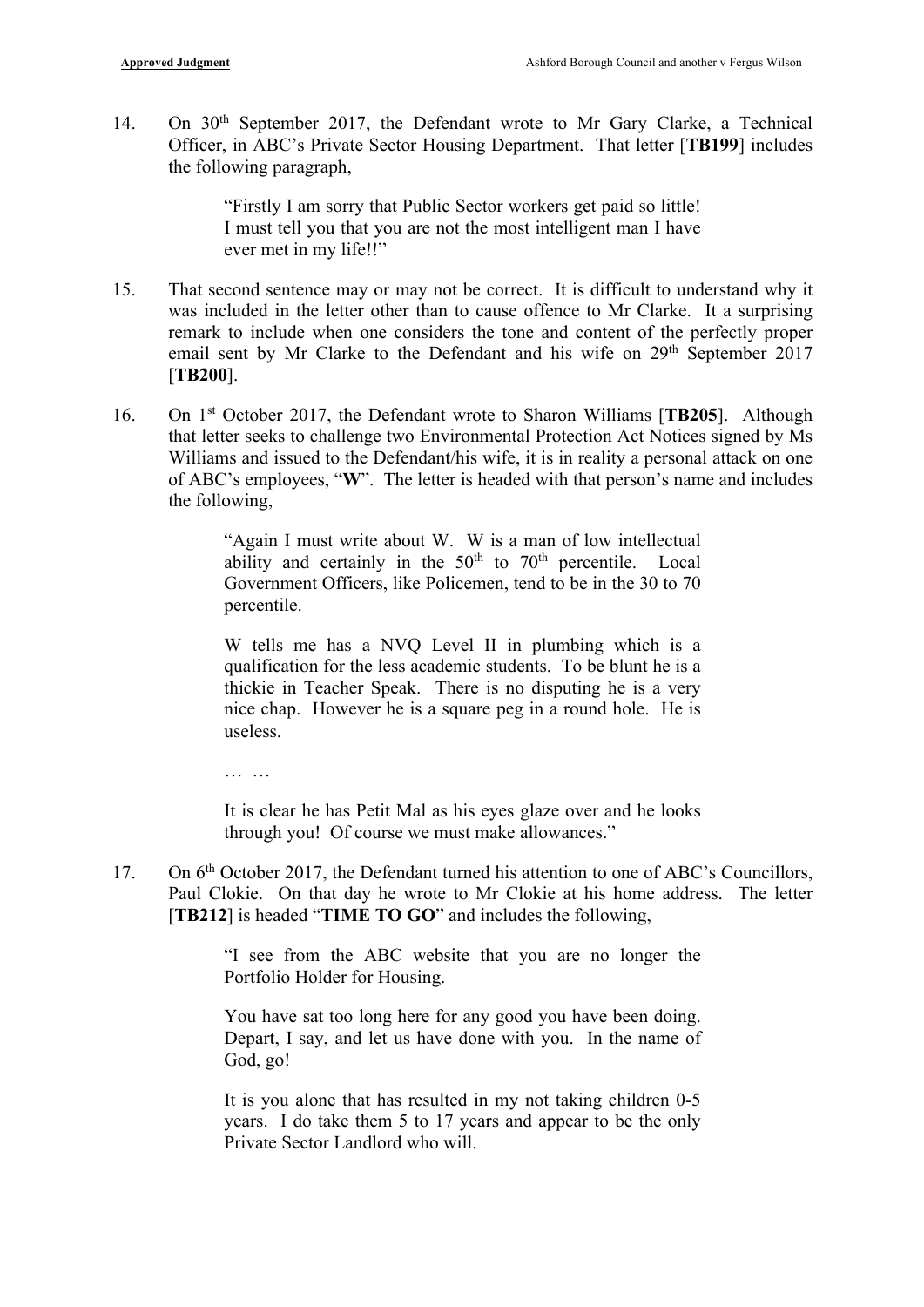That should be you [sic] epitaph. Here lies the man who lost children their home.

You are too old and no longer think clearly.

When you resign from the Council I will once more take children from 0 to 5 years.

I acknowledge all of the good you have done in the past but Go!"

18. On 13th October 2017, the Defendant wrote to Mr Mortimer to make a "*formal complaint*" about Ms Clarke [**TB215**], stating,

> "I write to complain about Samantha Clarke. I appreciate she is a Legal Executive but continues to refer to herself as a Litigation locum.

> I am far from happy about this and before reporting her to ICLEX [sic] I am giving you 14 days to respond to my Complaint.

> I do not expect to receive your normal nonsense letter about all of my staff are fully supported by you. If you do then it will result in my raising an issue about yourself.

> I have never before had cause to complain to ICLEX [sic] before and do use Legal Executives for Conveyancing. For Litigation I use a properly qualified Solicitor unless I act in person or as a Lay Representative.

> The CILEX are unable to find any record of Samantha Clarke this morning. Can you help with a Membership Number?"

- 19. That is the totality of the letter. It does not set out the facts giving rise to the complaint or what the allegation(s) against Ms Clarke is. Given the threat of reporting to CILEX then it must have been an allegation of some form of misconduct. That misconduct is not particularised at all.
- 20. Although the Defendant gave Mr Mortimer 14 days to respond to his complaint, the very next day he wrote to Ms Clarke personally [**TB216**]. That letter was equally uninformative in terms of what complaint or allegations he was making against Ms Clarke. What was clear was the threat of reporting Ms Clarke to CILEX,

"It is my intention to refer you to the Chartered Institute of Legal Executives. I did speak to them yesterday and they can find no record of you. I was unable to provide a number.

I am assuming that the CILEX Code of Conduct is similar to the SRA Code of Conduct.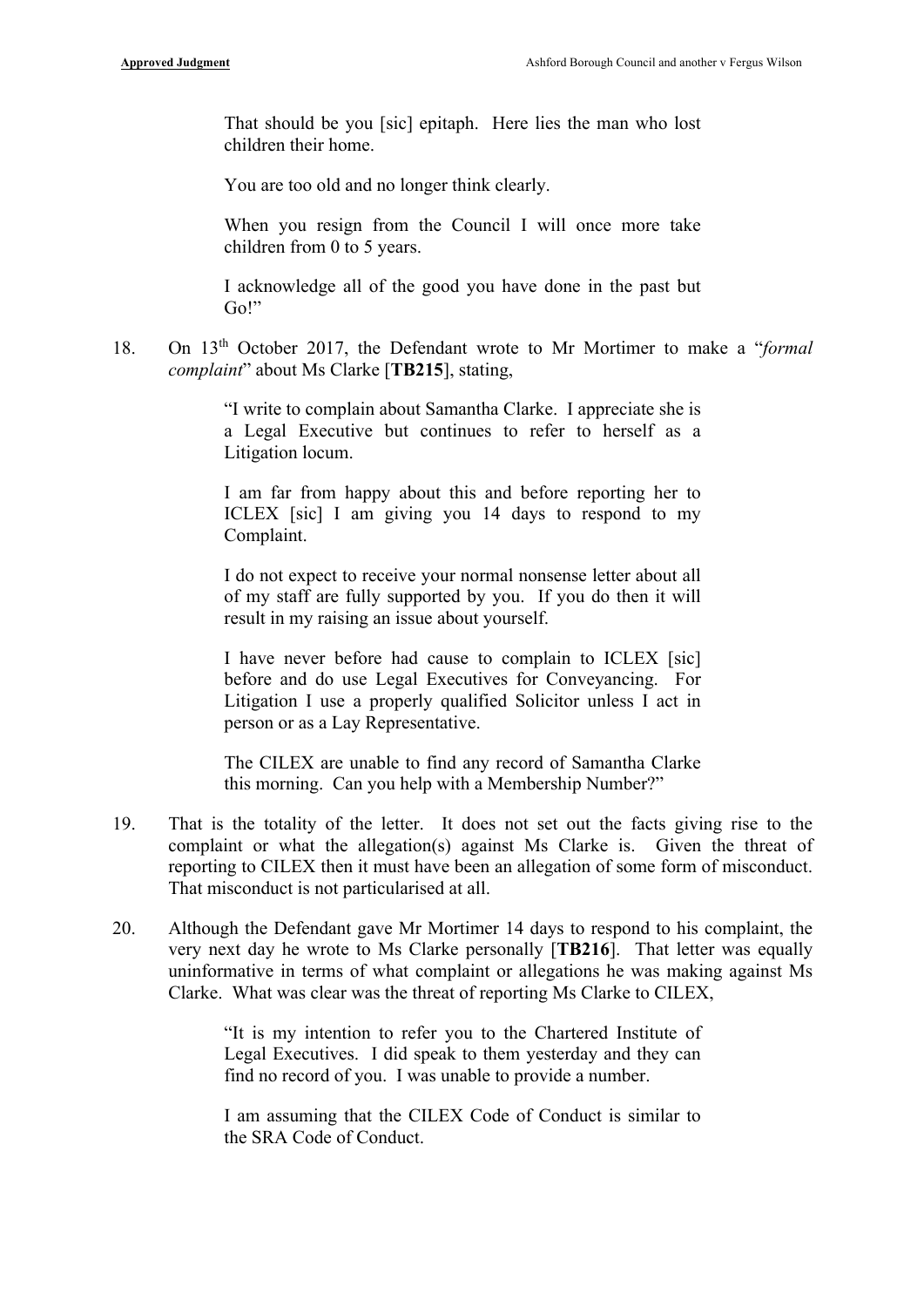You must not take advantage of Non Professionals. That is what you are doing in your letter of 11<sup>th</sup> October, 2017.

**I am not going to make reference to your Appearance and Size** in the same way I did not in regard to Mr Holmes save he is a man of about my height and quite capable of reaching the Consumer Unit.

On 12th December 2016 at Thanet Magistrates Court you went up and started cuddling Mrs Holmes and now you tell me you do not represent her and she was a Witness!!" [**emphasis** added]

- 21. I have not seen Ms Clarke and have no idea what her appearance or size are. Later correspondence shows the Defendant refer to Ms Clarke as "*Michelin Man*" and "*Big Sam*", the clear implication being that the Defendant considers her to be large and/or overweight. Whatever Ms Clarke's appearance or size, they have absolutely no relevance whatsoever to her competence as a lawyer or the issues purportedly raised in the Defendant's letter. Further, as Mr Solomon QC observed, the Defendant's *"I am not going to make reference to your Appearance and Size …*" does precisely that which the Defendant pretends to seek to avoid. I have no doubt that the Defendant intentionally and purposefully used those words to insult and/or upset Ms Clarke. There is no reasonable explanation for their inclusion in that letter.
- 22. Later in October 2017, the Defendant wrote to Mr Mortimer to expand upon his "*formal complaint*" about Ms Clarke [**TB203**]. The complaint related to proceedings between ABC and the Defendant's wife and daughter regarding one of their properties. The Defendant's letter included the following,

"… I write to further expand my complaint. I appreciate Ms Clarke is a Legal Executive and not a Solicitor like yourself, albeit I am unsure of what grade of membership she holds. Perhaps she can help.

You have a Competence Issue with Samantha Clarke over the £1200. She gave an inclusive figure and now says it was exclusive. You should sack her!

… …

… …

On  $26<sup>th</sup>$  July,  $2017$  I asked Ms Clarke how much money we owed and she tallied it up and indeed we paid that amount you sent a receipt. Effectively a **Certificate of Satisfaction** albeit not in the prescribed form!

Now she says the £1200 compensation was missed out. Well whose fault was that? A rather plumb lady.

The £1200 was to be compensation not witness expenses as previously described which as included in the figure.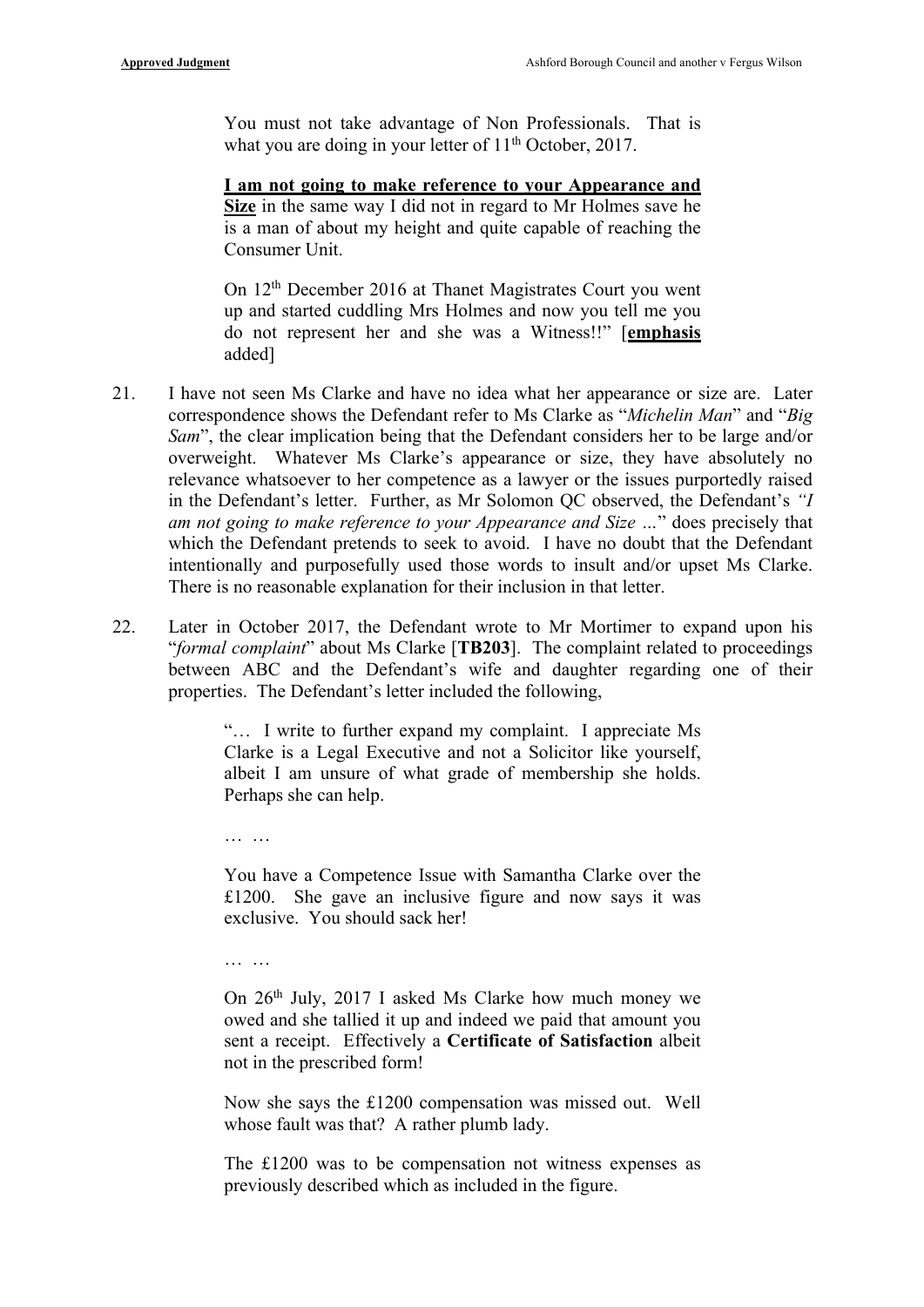…. …. If I succeed in showing Mr and Mrs …. Had hot water all along then simply put the Council will have to refund the entire costs plus the £1200. It will then be for the Council to recover the £1200 from Mr and Mrs ….

You have a Competence Issue with Samantha Clarke over the £1200. She gave an inclusive figure and now says it was exclusive. You should sack her!"

- 23. This is the first articulation of the complaint about Ms Clarke. It appears to be that Ms Clarke had omitted a sum of £1,200 from the total sum which the Defendant's wife and/or daughter owed to ABC/the tenants at the conclusion of the proceedings. There is no suggestion in the letter that Ms Clarke acted dishonestly or with any intent to mislead; at its highest it appears to be an allegation of incompetence. Whatever the precise terms of the allegation/complaint, it is striking that the Defendant considered it appropriate to advise Mr Mortimer that he should sack Ms Clarke in response to his first complaint about her.
- 24. Further, we have another reference to Ms Clarke's size. I find as a fact that "*A rather plumb lady!*" [**TB204**] was intended to read "*A rather plump lady!*" and was a reference to Ms Clarke. Once again, an irrelevant, unnecessary and offensive comment about Ms Clarke's physical appearance.
- 25. On 9th July 2018, the Defendant wrote to Sharon Williams to express concern about W's performance [**TB228**],

"I am asking the Council to consider giving some mentoring to W. That is precisely what it did in the case of … who did precisely the same thing.

Please confirm what action the Council intends to take to enable W to improve!"

26. By later dated  $5<sup>th</sup>$  August 2018, the Defendant wrote to Councillor Gerald White, Portfolio Holder Housing, in relation to one of the Defendant's properties [**TB229**]. That letter included a complaint about W,

> "W attended the house without myself. He should not have done so. Sharon Williams had said he will in the future. It is a matter of Tort. There was wrongdoing by W which I say lost the family their home. That Sharon Williams said he will in the future amounts to an admission it would have done so to start with!

> Had he done so the matter would have been sorted out by me immediately. The Council needs to take Disciplinary Action against W. I know my Onions. W does not!

…. …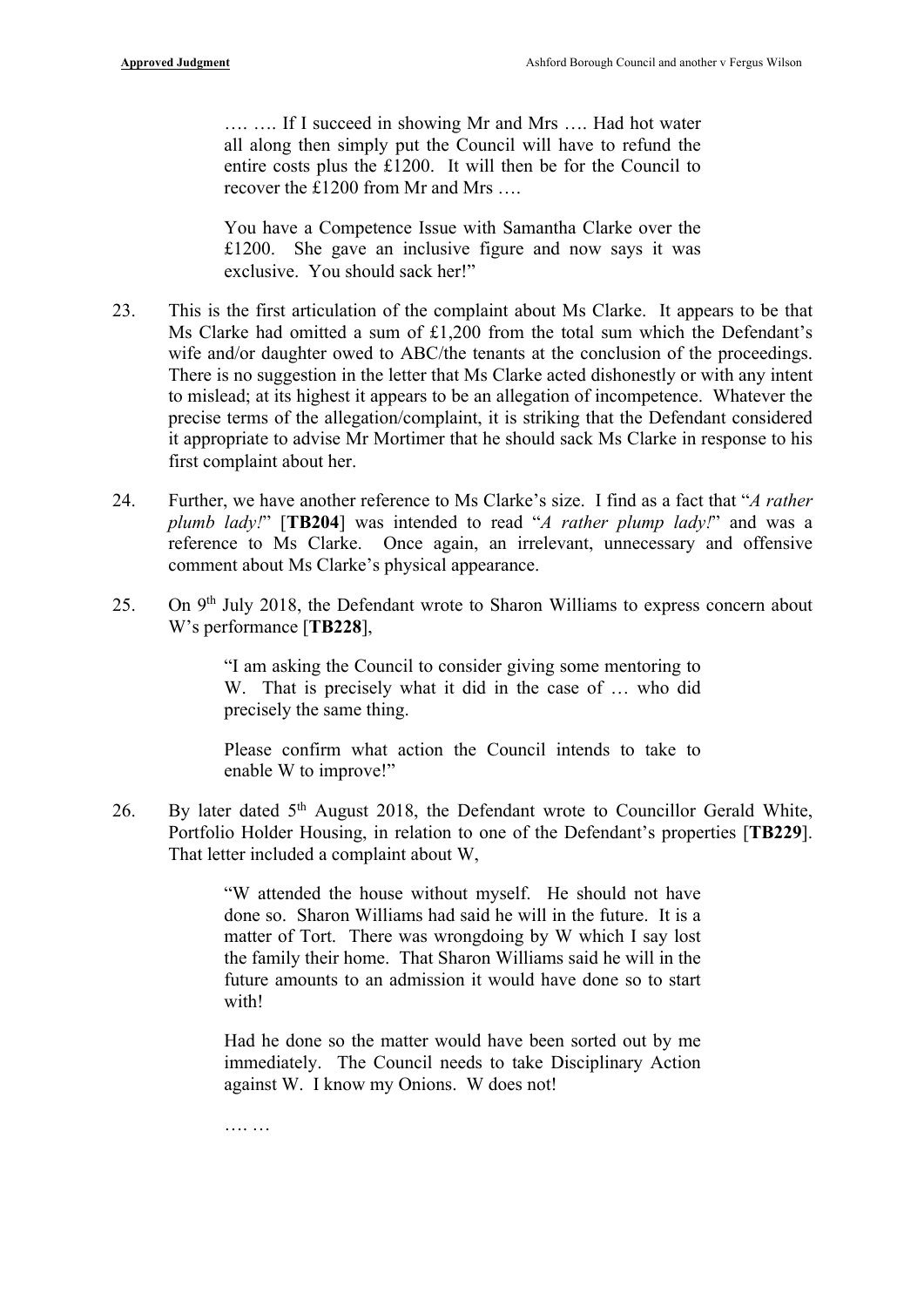I am afraid I blame totally W. Sharon Williams attempts to protect him by closing ranks and saying we do not expect him to know. The Council buys in expertise!

I reject this. It is a waste of public funds. W does not exhibit the level of knowledge of the man in the street! I will be blunt. He is not up to it. He does not have the knowledge of the man in the street. He lacks the knowledge of previous EHOs I have dealt with. I could not even employ him as a handyman. I am not suggesting he is not anything other than a real nice guy.

He should be moved to an alternative post within the Council! I am not suggesting he should be sacked."

27. On the very same day he wrote a second letter to Councillor White [**TB236**]. Whereas the first letter complimented W as not being "*anything other than a real nice guy*", the second letter accused him of lying and demanded that he be sacked. In a letter headed, "**W TELLING LIES**", the Defendant wrote,

> "W has been complicit in giving False Evidence! I can only suggest that you sack him!

It brings the Council into disrepute."

28. On 10th August 2018, the Defendant wrote to the Second Claimant to allege "*gross misconduct*" against W and another individual, "**S**". In that letter he stated [**TB225**],

"I must raise with you the gross misconduct of W and S.

It is crystal clear from the non-sensitive papers disclosed by …. that W committed Gross Misconduct (Misfeasance in Public Office). He has been complicit in passing off S as the person who did the work but in fact it was S.

Hence we have a False Statement from S but behind it was W. Please read the non-sensitive papers.

The Court has been misled. What W has, prima facie, done is an extremely serious matter and brings the Council into disrepute.

In the circumstances does Ashford Borough Council intend to proceed with the prosecution or withdraw it."

29. It is clear from that letter that ABC had issued proceedings against the Defendant and/or his wife and/or his daughter. In that context the Defendant accused W of misfeasance in public office and invited ABC to consider withdrawing the prosecution. Misfeasance, or rather misconduct, in public office is a criminal offence which carries a maximum sentence of life imprisonment. It is a very serious allegation to make against anybody. It was an allegation against W, about whom the Defendant had previously made offensive remarks.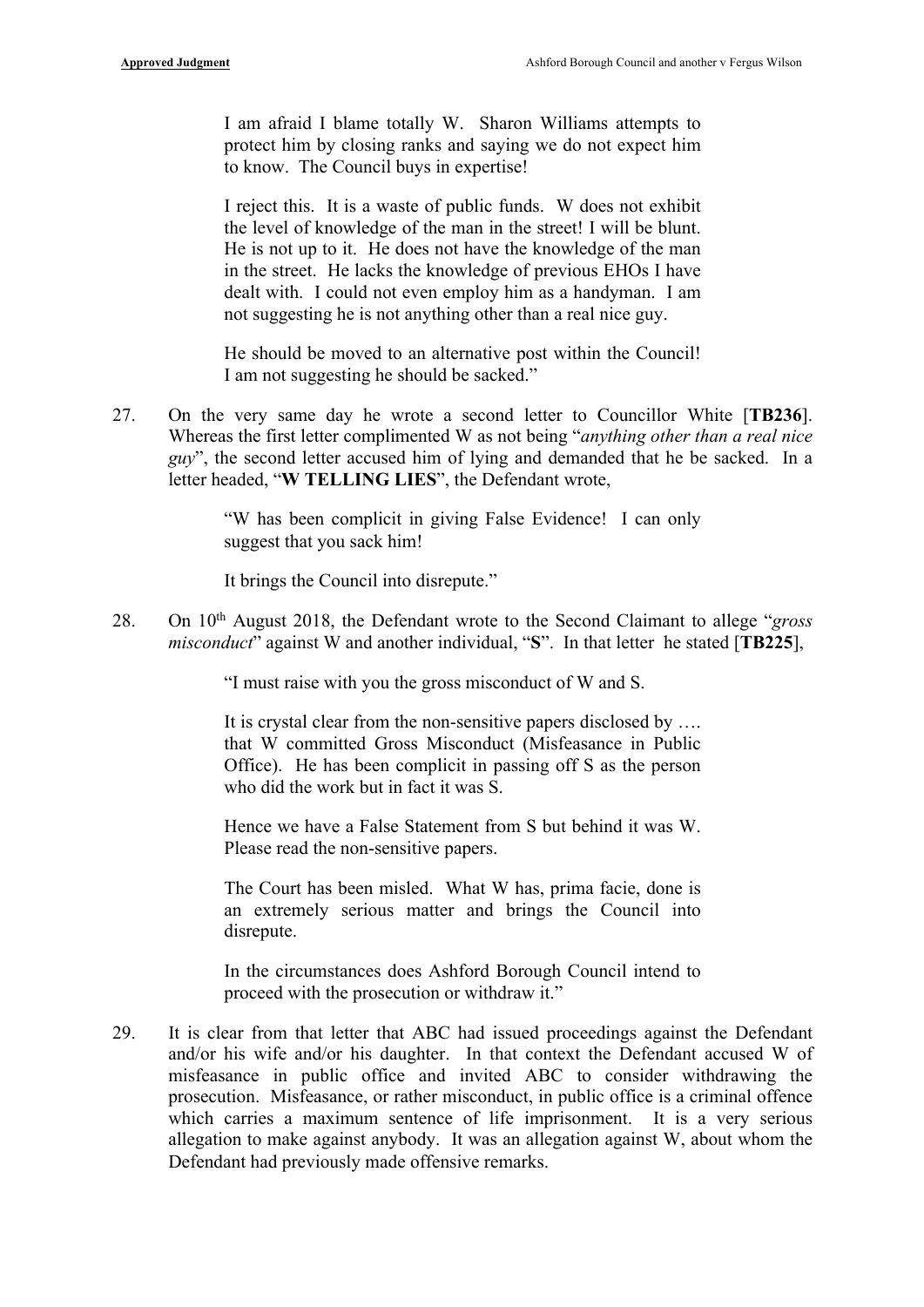- 30. In the space of less than five weeks, the Defendant had accused W of (i) incompetence, (ii) dishonesty, (iii) complicity in seeking to pervert the course of justice or perjury<sup>1</sup>, (iv) gross misconduct, and (v) misfeasance in public office. Allegations of serous criminality were levelled at W without any real particulars and without providing any evidence in support. Those allegations were presented to an elected Councillor. They were presented against the backdrop of the personally abusive comments the Defendant had previously made about W's intellect and abilities.
- 31. On 10<sup>th</sup> August 2018, Vivien Williams, ABC's then Head of Legal and Democracy, wrote to the Defendant [**TB249**]. The opening sentence of her letter gives a clear indication of the volume of correspondence coming from the Defendant,

"I write further to correspondence sent to Ms Estelle Cunningham dated  $30^{th}$  July,  $3^{rd}$ ,  $5^{th}$ ,  $8^{th}$  August and Ms Tracey Kerly dated  $31^{st}$  July,  $5^{th}$ ,  $6^{th}$ ,  $10^{th}$  August."

That is in addition to the two letters to Councillor White already referred to.

32. Ms Williams wrote,

"You have previously been informed and I would remind you that you are to address all correspondence to me. Please do not send any further correspondence marked for the attention of either Ms Estelle Cunningham, Ms Tracey Kerly or any other Officer. I am your point of contact.

… …

Your allegation in respect of any intention to 'Pervert the Course of Justice' is completely unfounded. I repeat, there has been no fault or foul play on the part of any Council Officer who have followed due process at all times. I am putting this 'remark' down to the fact that you are a litigant in person, who lacks the benefit of legal advice. However, any further spurious allegations made against either Legal Services staff or other Council Officers/persons carrying out their duties for and on behalf of the Ashford Borough Council will not be tolerated.

Your letter of 6<sup>th</sup> August in respect of Hilary Plant is a case in point. "Ms Plant needs to know her place which is that of a lowly Local Government Officer. I suggest you sack her!". Such persistent unacceptable behaviour by the use of inappropriate words and spurious allegations or behaviour likely to cause alarm, distress and/or constituting harassment must immediately cease.

Ashford Borough Council has a duty of care towards all their workers and liability under common law arising out of the

<sup>1</sup> Giving false evidence [see **TB236**].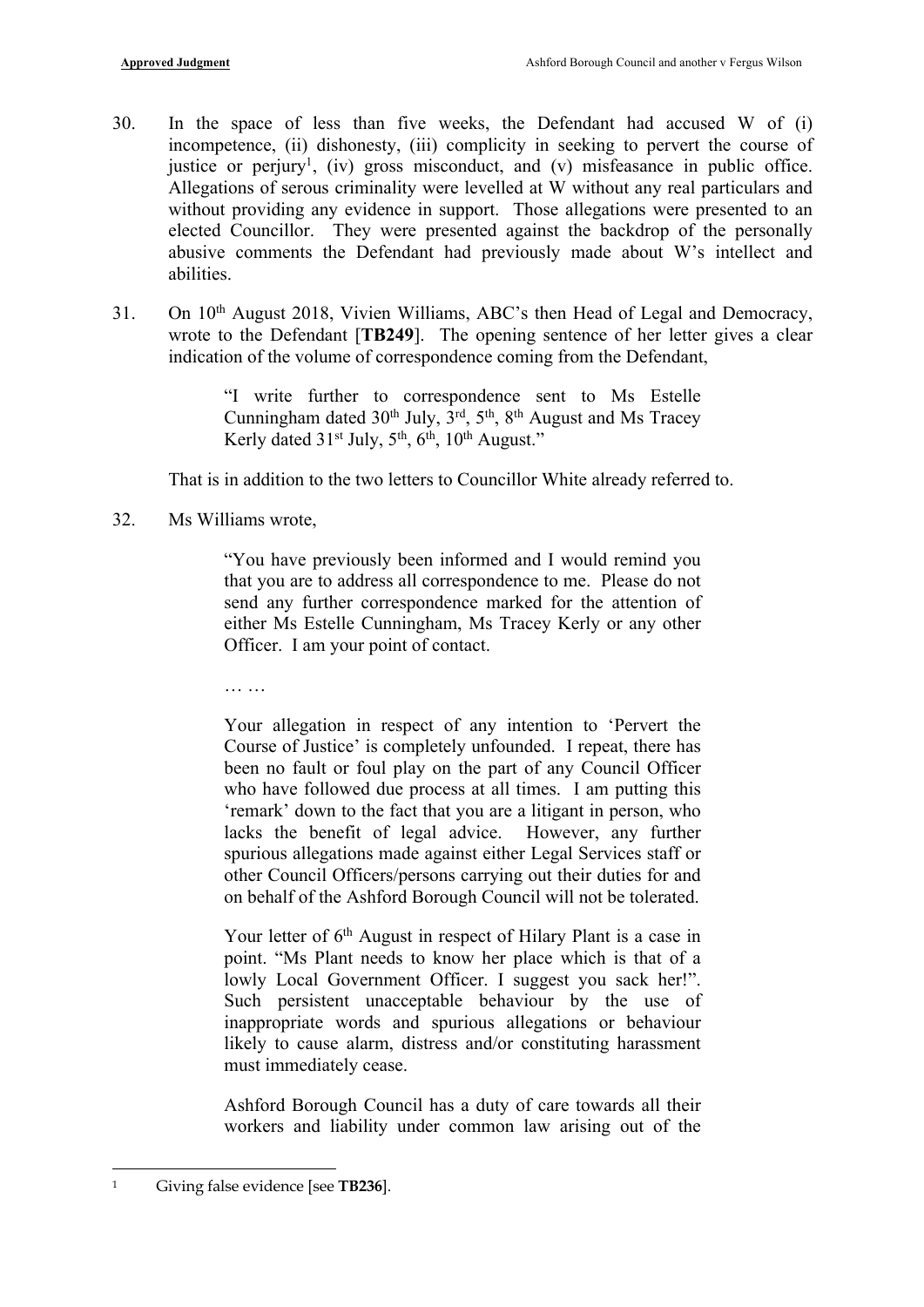Employment Rights Act 1996 and the Health and Safety at Work Act 1974. In light of this I respectfully remind you once again, that derogatory and insulting remarks about any persons carrying out their duties for and on behalf of Ashford Borough Council will not be tolerated. Please be advised, that should such action on your part continue, then the Council will be forced to consider taking measures to protect such persons.

In respect of the final letter to Ms Tracey Kerly dated 10th August, these points have been raised and addressed in past lengthy correspondence with Mr Terry Mortimer previously, I will not duplicate it . However, it is noted that you have no objection to Ms Clarke presenting the Council's case and have nothing further to say on the matters contained within."

- 33. Ms Williams' letter made it absolutely plain that ABC considered that some of the language used by the Defendant in his correspondence to demean ABC Officers/employees and his demands for their dismissal was "*unacceptable behaviour*" which was "*likely to cause alarm, distress and/or constituting harassment*" and should cease immediately [**TB250**].
- 34. On 11<sup>th</sup> August 2018, the Defendant wrote to the Second Claimant commenting, once again, on W's performance,

"[The Council] should never have appointed W. There is a competence issue.

… …

W is not the sharpest tool in the box ...

………

W is a man of low intellect and does not seem to understand that you cannot always believe what tenants tell you!

… …

W claimed to have two Degrees but when pressed he had one degree! The other was a Certificate. Additionally a NVQ level II in plumbing. He really is not up to the job! To be frank he is hopeless.

… …

I have been reading up George Carman QC and Jonathan Aitken on the subject of a False Witness Statement. It would suggest that W is looking at 18 months in Prison!"

35. Vivien Williams replied to that letter on 15the August 2018 [**TB258**]. Her reply was short and to the point,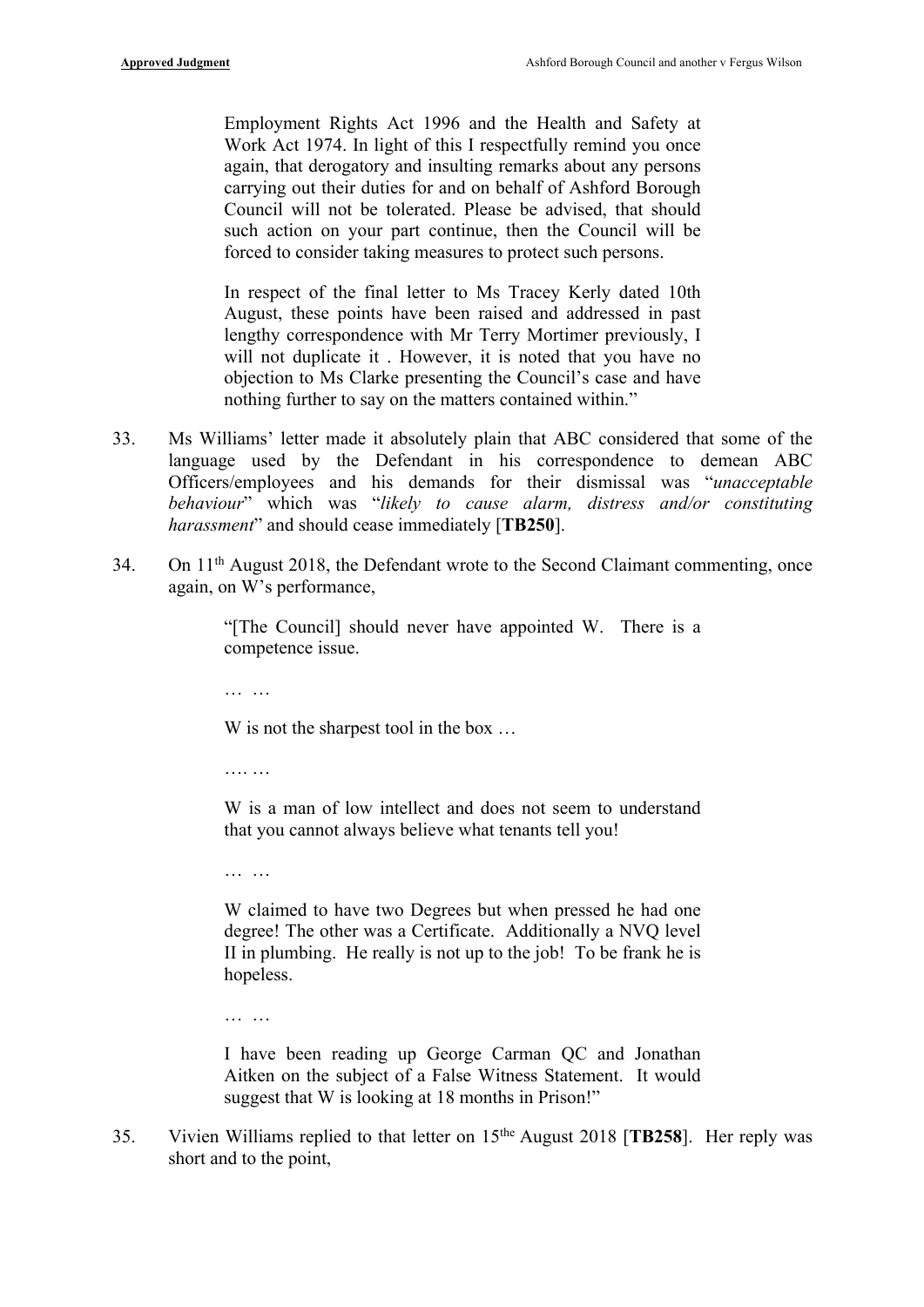"I write further to correspondence to Ms Tracey Kerly dated 9<sup>th</sup>, 10<sup>th</sup>, 11<sup>th</sup> and 12<sup>th</sup> August and to Ms S Williams dated 13<sup>th</sup> August 2018.

I would remind you again that you are to address all correspondence to me. Please do not send any further correspondence marked for the attention of either Ms Estelle Culligan [sic], Ms Tracey Kerly or any other Officer. I am your point of contact.

I note that your latest correspondence covers matters that have been previously addressed. Therefore, I have nothing further to add to my letter to you dated  $10^{th}$  August 2018."

- 36. I observe that the Defendant had sent five separate letters to ABC in five days. None of them complied with the single point of contact approach that Vivien Williams had instructed the Defendant to follow.
- 37. On 16th August 2018, Vivien Williams responded to further correspondence from the Defendant [**TB259**]. The substantive points addressed in the letter matter little. What is important is the warning given to the Defendant as to his future communications with ABC Officers and employees,

"I remind you once again, that derogatory and insulting remarks about any persons carrying out their duties for and on behalf of the Ashford Borough Council will not be tolerated. Further letters that contain the same will simply not be answered."

38. On 5th November 2018, the Defendant wrote to the Second Claimant in the following terms [**TB271**]

### **"MISFEASANCE IN PUBLIC OFFICE**

… to set up an Independent Inquiry to determine whether Misfeasance has taken place in relation to:-

[a list of the Defendant's properties]

In particular I believe that you should ask that the role of the following be examined:-

- 1) Tracey Kerly
- 2) Terry Mortimer
- 3) Sharon Williams"
- 39. No particulars of the alleged misfeasance are given. Indeed, no individuals are expressly accused of misfeasance although, by implication, the allegations appears to be directed towards Ms Kerly, Mr Mortimer and Ms Williams. No evidence in support of the allegation or request for the "*Independent Inquiry*" was supplied.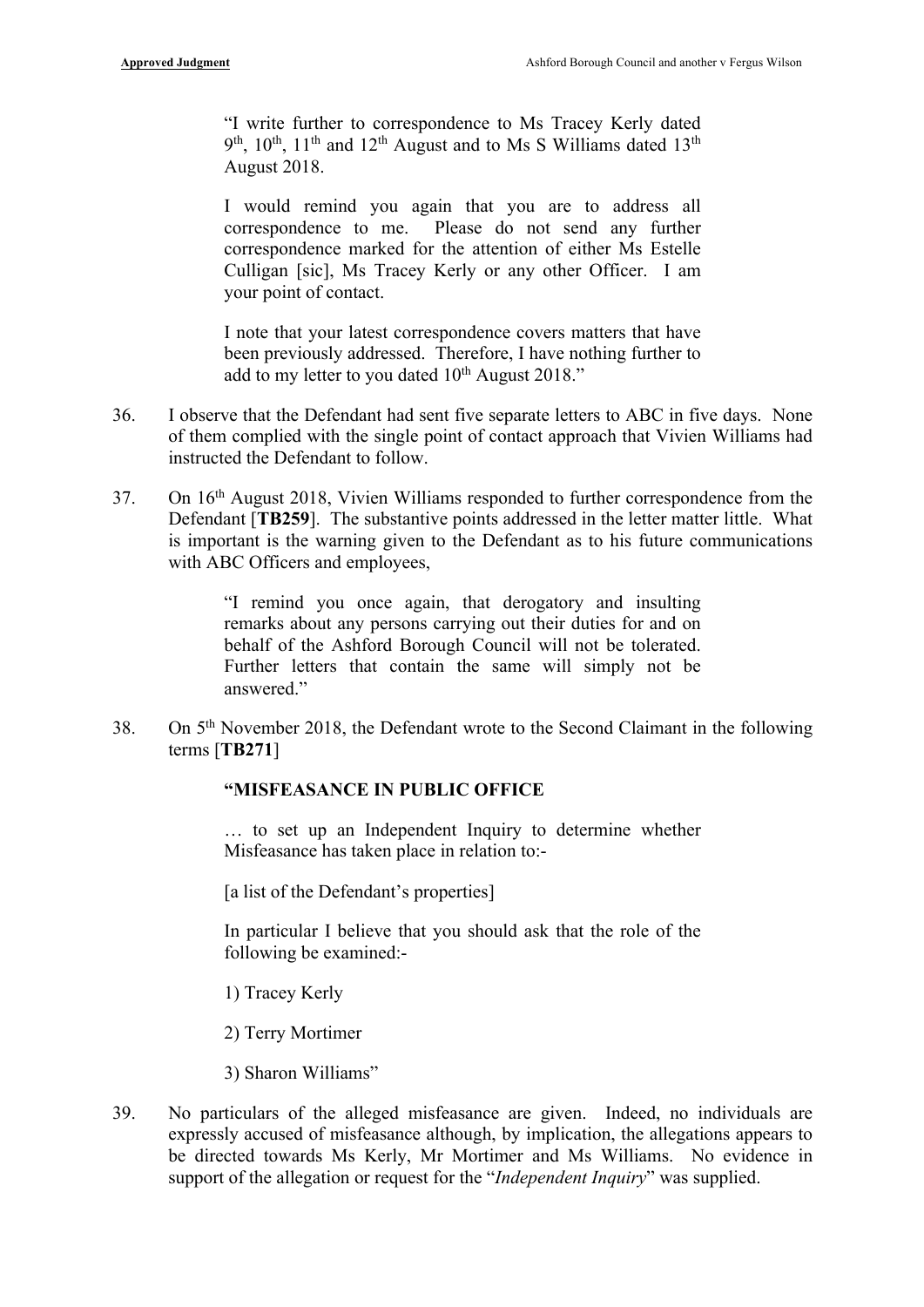40. That was not the end of the Defendant's allegations of misfeasance. On 14<sup>th</sup> December 2018, he wrote a "**LETTER BEFORE ACTION**" to the Second Claimant [TB283], stating,

> "It is my intention to bring a case in Tort in relation to 1 Bradbridge Green from 2013 to 2014. The approximate date this took place was June 2013. It is therefore within the Limitation Period of six years.

> If you wish to have any meeting regarding this please let me know. The meeting should take place before  $20<sup>th</sup>$  January, 2019 at Ashford Borough Council's Office. I have no objection to Gerald White attending.

> The three officers I hold to have committed Malfeasance are Terry Mortimer, Sharon Williams and Tracey Kerly."

- 41. The Defendant had now made it clear that he was accusing those named individuals of misfeasance in public office. At least one of them is a solicitor. As previously set out, that is an extremely serious allegation to make. No particulars were given. Notwithstanding the Defendant's statement of intent, no proceedings followed. The Defendant's threat of civil proceedings subsequently proved to be a hollow one. However, that would not have been known to Mr Mortimer, Ms Williams or Ms Kerly at the time.
- 42. On 26th December 2018, the Defendant makes a new complaint against Samantha Clarke [**TB285**]. Writing to Vivien Williams, he stated,

"Ms Samantha Clarke failed to make full disclosure to the Magistrates Court. This is particularly worrying as I specifically asked her to send two items. Ms Clarke has brought the Council into disrepute.

Ms Clarke (or indeed ABC) has a duty to disclose anything which might assist the Defendant's Case. Ms Clarke refused to do so saying it was not relevant. I felt it was relevant.

If Ms Clarke were a qualified Solicitor then she would be in severe difficulty with the SRA.

I am unsure of her qualification, if any, and therefore do not know who to refer this to.

Can you tell me what Samantha Clarke's qualification is?

I appreciate you will tell me I can raise this with the appeal Judge and I shall do so."

43. Not only does that letter contain a complaint about Ms Clarke, it intimates a threat of referral to Ms Clarke's regulator. It is of note that the Defendant was not only aware of his ability to raise the disclosure issue with a Judge, but it was his intention to do so. There is no evidence or suggestion that he did raise the issue with a Judge. If he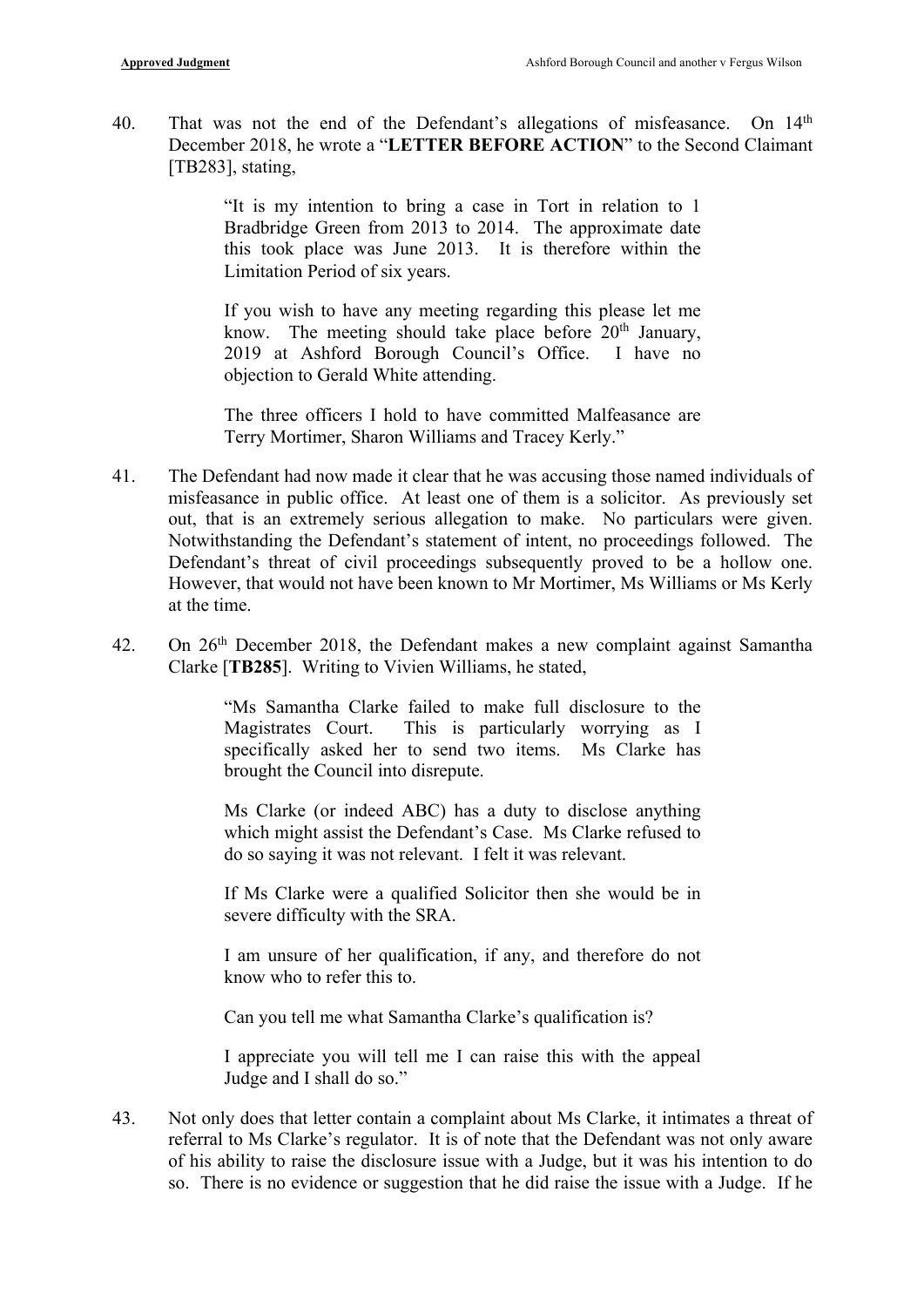did, there is no evidence that the Judge found that there was any failure or misconduct by Ms Clarke; had there been such a finding I have no doubt that it would have formed part of the Defendant's response to these proceedings; it is conspicuous by its absence.

44. On 8<sup>th</sup> January 2019, the Defendant returned to criticism of W, writing to Vivien Williams [**TB286**],

> "W has failed to do his job properly and has landed the Council in the Soup over eight more houses where the Council may have to well pay out another £40,000 a house.

…. …. He is a low ability officer.

When he receives a report he should attend! He does not! He tries to do it from the armchair. He just forwards it to the Landlord who takes it at face value and acts accordingly. That means ending the tenancy!

He is losing tenants their homes!"

45. It appears that on or about  $27<sup>th</sup>$  January 19, the Defendant submitted an "**OVERVIEW**" document to ABC. It sets out some of the history between the Defendant, his wife and ABC. Of note, it includes the following [**TB289**],

> "I have reported Samantha Clarke to the Institute of Chartered Legal Executives for withholding evidence. It is a matter I will return to at Appeal but it is difficult to believe the appeal will now fail given the Police Investigation."

- 46. It is clear that the Defendant did make that referral. On 4<sup>th</sup> February 2019, Francine Allgood, a CILEX Investigations Manager, wrote to the Defendant's wife to inform her that Ms Clarke was not a member of CILEX [**TB298**]. It is to be noted that neither ABC nor Ms Clarke herself ever claimed that she was a Legal Executive or a member or CILEX.
- 47. On 17th February 2019, the Defendant wrote to the Defendant threatening a Judicial Review against ABC regarding 1 Bradbridge [**TB301**]. No Judicial Review proceedings were issued.
- 48. On 24th May 2019, the Defendant wrote to Mr Mortimer, once again accusing Ms Clarke of withholding disclosure that should have been given [**TB317**].
- 49. On 10th July 2019, the Defendant wrote to Mr Clarkson at his home address [**TB341**]. The heading of that letter was "**GROSS DERELICTION OF DUTY**" and the text was as follows,

"Another tenant has been evicted by the County Court Bailiff this morning in Ashford. That brings the total to five.

All five could and should have been avoided.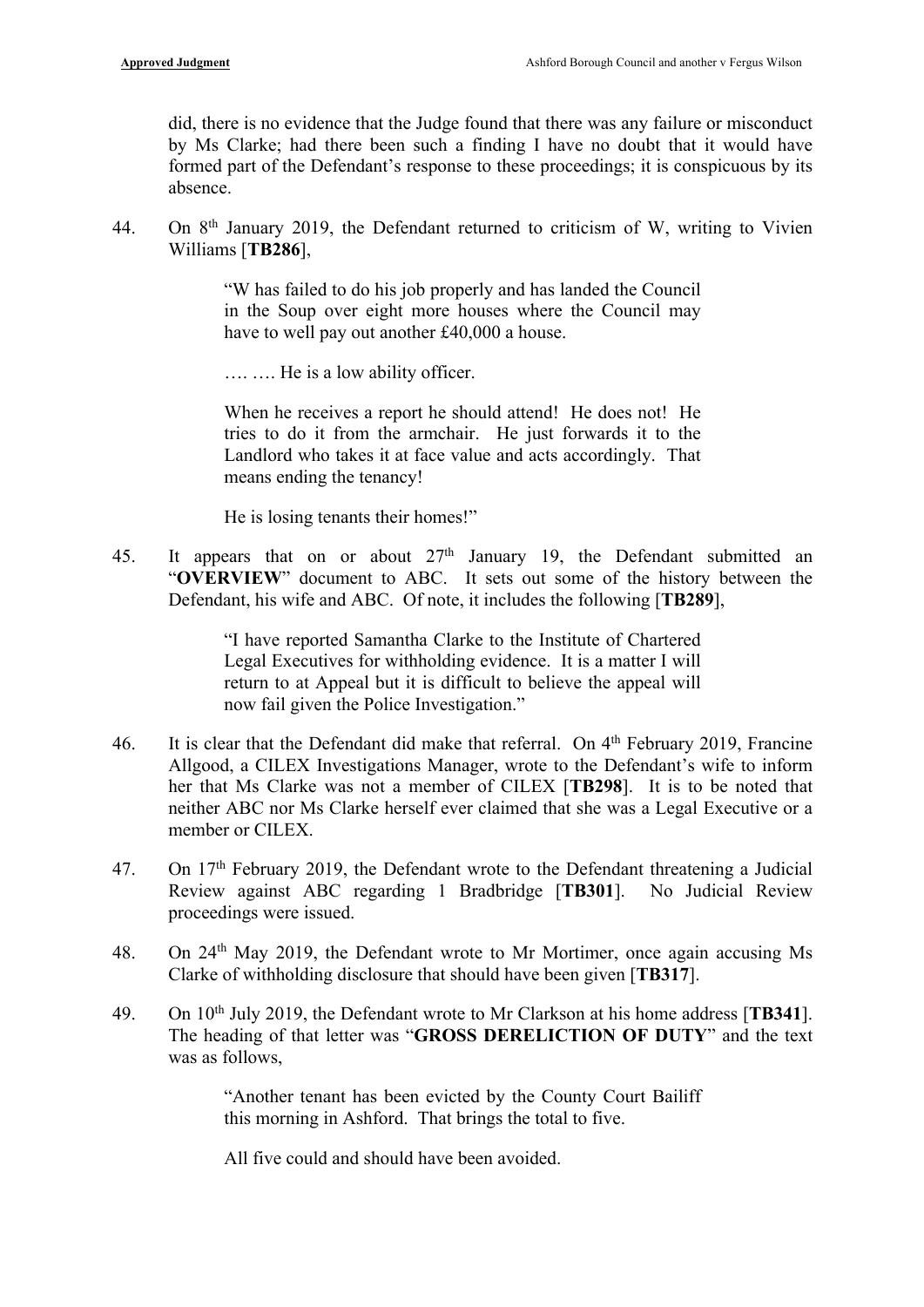You are the Council Leader and you must accept full responsibility!

Can I suggest you resign?"

- 50. In fact, the decision to terminate the tenancy was the landlord's, **in this case the Defendant and/or his wife**. ABC did not force them to take that step; they elected to do so; they could have allowed the tenancy to continue. Notwithstanding that, the Defendant sought to attach personal responsibility to Mr Clarkson, Leader of ABC, and suggest that it was grounds for him to resign.
- 51. Distribution of that letter was not limited to Mr Clarkson. The Defendant emailed it to 45 other email address, all professional or personal email addresses of ABC Councillors [**TB342**]. No explanation whatsoever has been provided as to the Defendant's purpose or motivation in sending that email to so many other recipients. It is difficult to escape the conclusion that it was simply to publicise his criticism of Mr Clarkson.
- 52. Eleven days later, on 21<sup>st</sup> July 2019, the Defendant sent a further letter to Mr Clarkson demanding his resignation [**TB343**],

"Let us not mince words Officers and certain Members have been involved in a Vendetta against myself and if mothers with children are not housed, when they would otherwise have been housed, then the vendetta has adversely impacted on mothers and children! Officers are more interested in putting the boot into me than they are in seeing mothers and children housed in Ashford. You are the Leader now and were the Leader at the time. As the Captain of the Ship you must accept Full Responsibility!

You are a Liability to Ashford and I call upon you to Resign! There are people still on the Housing List because of you who otherwise would have been housed! Indeed 1500 and the Housing List and 500 in temporary shanty town like accommodation. ABC cannot house people in the level of accommodation of myself can they? The standard of temporary accommodation shown on Kent Live is a Disgrace and brings Ashford into ill repute."

53. On 25th July 2019, Vivien Williams wrote to the Defendant. Once again it was a response to a number of letters and emails from the Defendant. This is an important letter [**TB358**] as it sets out ABC's concerns about the tone, content and frequency of the Defendant's correspondence and explains that (i) all future correspondence should be addressed to Ms Williams, and (ii) all emails to ABC Councillors or the Second Claimant will be automatically diverted to an email Inbox within ABC's Legal Services department. It is worth setting out a substantial proportion of that letter,

> "I have written to you and subsequently reminded you on numerous occasions to indicate that you are to address all correspondence to myself, unless agreed otherwise. However,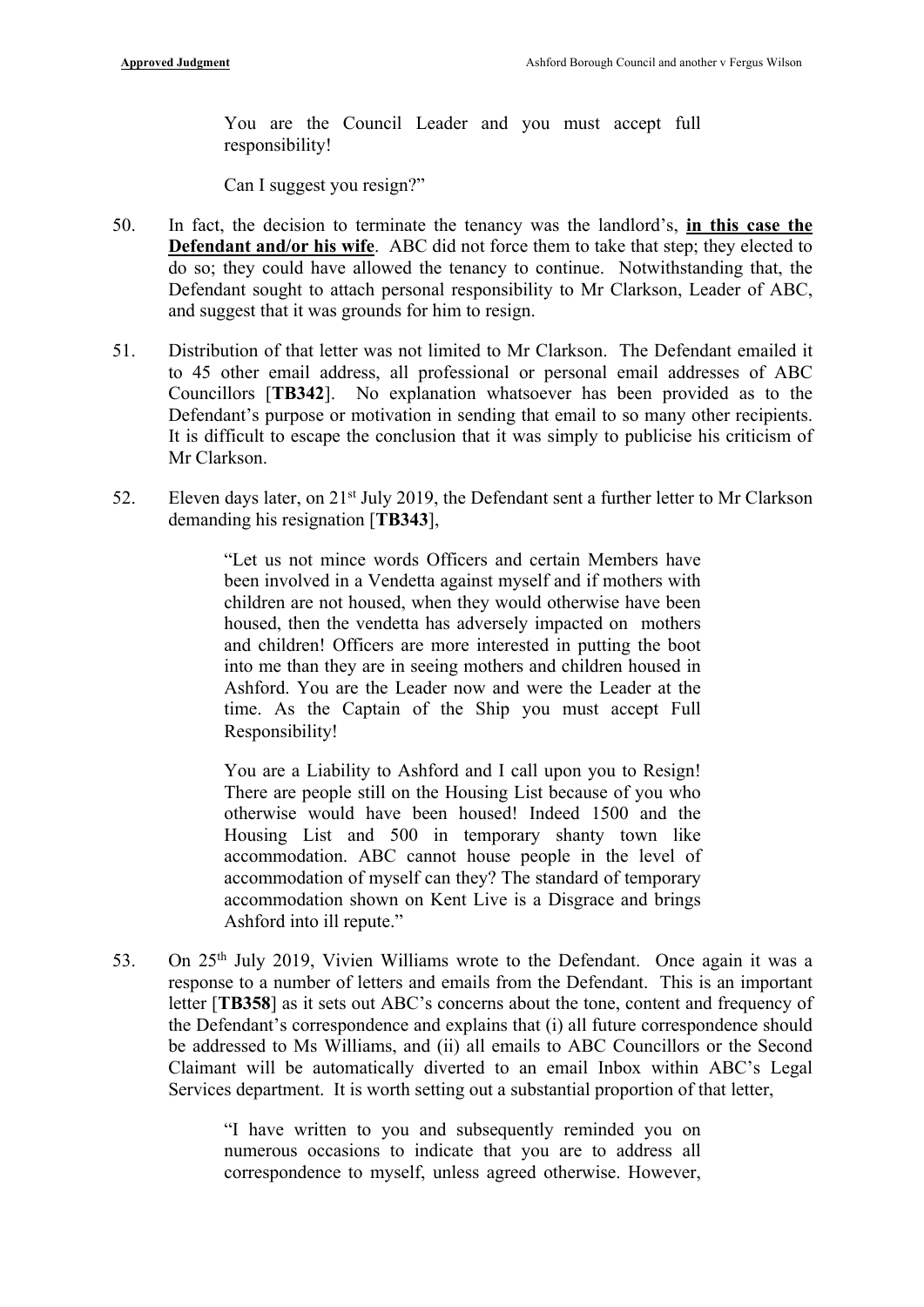you repeatedly send correspondence to numerous officers and have started to be prolific in forwarding unsolicited correspondence to Ashford Borough Council Councillors.

The unsolicited correspondence to councillors, has been forwarded to Legal Services and is quite substantial. Often it is duplication of what has been sent to officers.

Having reviewed your email communication with Ashford Borough Council and its Councillors, it is at best, voicing unsolicited opinions and at worst, a form of harassment and distressing for the recipient. It has become unacceptable and unreasonably persistent communication, which has built up for some considerable time. This unreasonable persistence in your contact and submission of information, impedes investigating any legitimate complaint that may arise, has significant resource issues further to it being time consuming to manage and interferes with proper consideration of any matters that are pertinent.

As you are aware, Ashford Borough Council has a duty of care towards all their workers and liability under common law arising out of the Employment Rights Act 1996 and the Health and Safety at Work Act 1974. **You have been advised in respect of your communications on numerous occasions, that such persistent unacceptable behaviour by the use of inappropriate words and spurious allegations or behaviour likely to cause alarm, distress and/or constituting harassment must immediately cease. You have been advised that derogatory and insulting remarks about any persons carrying out their duties for and on behalf of Ashford Borough Council will not be tolerated.** You have been advised, that should such action on your part continue, then the Council will be forced to consider taking measures to protect such persons.

In light of your persistent flouting of the arrangements we put in place and our failed attempts to seek your compliance with these arrangement above and the content of the same, we have now taken the following steps -

- All emails that you send to Ashford Borough Council Councillors or to Ms Tracey Kerly will be automatically diverted to an inbox within Legal Services;
- Legal Services will keep a watching brief on what is being sent; and
- Future correspondence will not be acknowledged, unless it contains material new information, is legitimately being sent and requires action.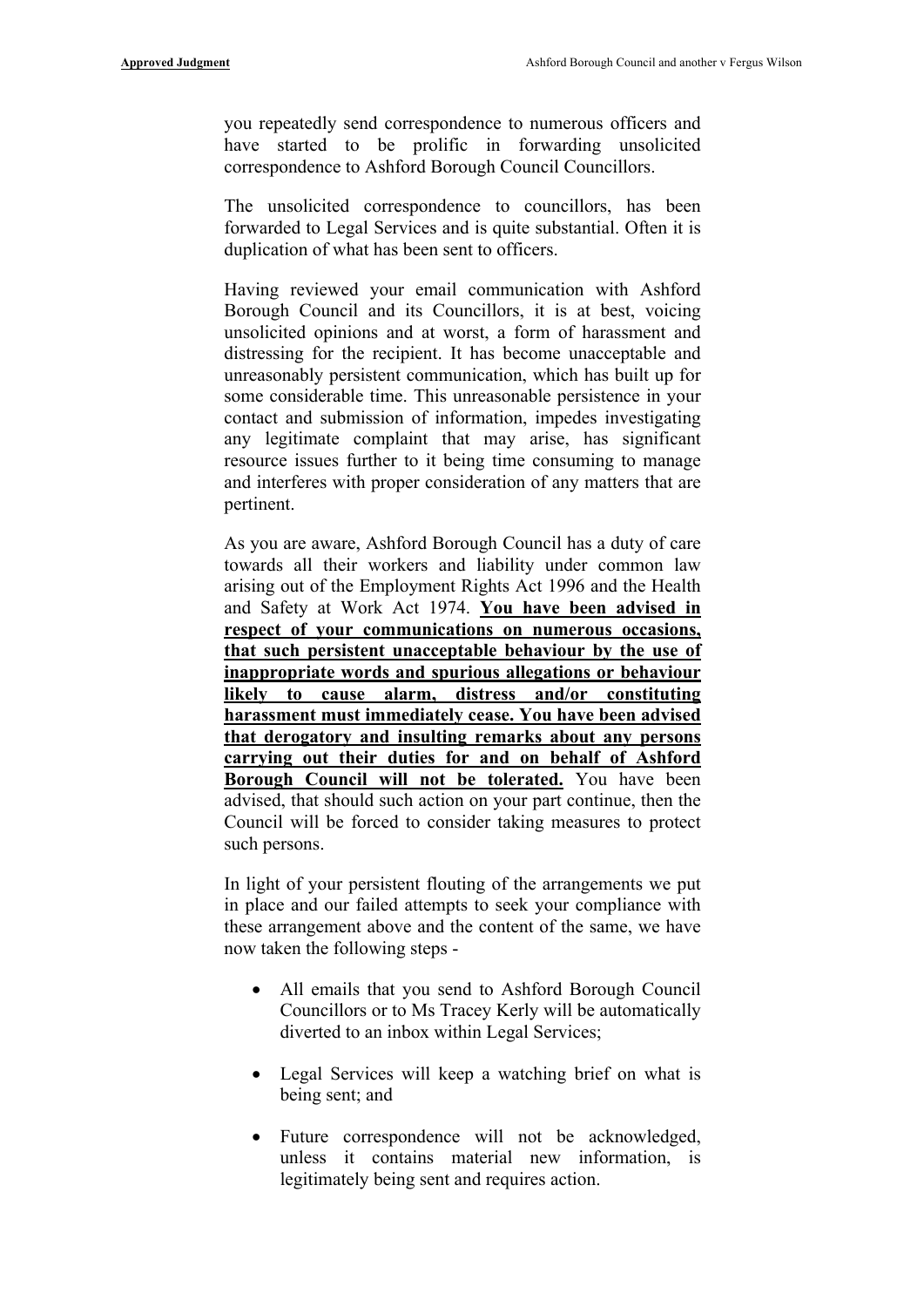This action is the next measure that Ashford Borough Council are taking, following the implementation of a 'single point of contact' that has been ineffective for a great many years, to protect workers and councillors.

In respect of the following letters to Ms Tracey Kerly dated 24<sup>th</sup> April, 13<sup>th</sup> July and 17<sup>th</sup> and Cllr Gerry Clarkson dated 9<sup>th</sup> July,  $10<sup>th</sup>$  July and  $21<sup>st</sup>$ , there is nothing further to say on these matters than has been communicated to you already. Naturally, should a Judicial Review be received, it will be attended to accordingly.

Please be advised as stated above, future correspondence will not be acknowledged, unless it contains material new information, is legitimately being sent and requires action." [**emphasis** added]

- 54. It is plain that ABC was not seeking to prevent the Defendant from corresponding with it or from raising any legitimate queries or concerns. What it was seeking to do was to manage the volume of repetitive correspondence from the Defendant and protect its Officers and staff from what it considered to be offensive, distressing and harassing communications from the Defendant. ABC's position was clearly explained and its proposal was a proportionate and considered response to the Defendant's conduct.
- 55. Although ABC's instructions and objectives were clear, they were not followed by the Defendant. On 28<sup>th</sup> July 2019, he wrote to the Second Claimant direct [TB362], ignoring the request/instruction to send all correspondence to Vivien Williams. This is notwithstanding the fact that he was responding to Ms Williams' letter. The Defendant's letter included the following [**TB363**],

"You may have some power under repetitive and vexatious complainants legislation but these are not vexatious. There is no personal attack. It is pointing out certain things for example how the Ella Payne situation has progressed!

… …

Contrary to the Defendant's assertion, a review of the previous correspondence clearly shows that it does contain personal attacks on W, Samantha Clarke, Mr Clarkson and others.

### 56. The Defendant also stated [**TB363**],

"In Autumn 2019 it is my intention to bring a Case against yourself for Misfeasance. The Particulars of Claim (POC) will be drafted professionally by Counsel."

No such proceedings were issued. Once again, the Defendant threatened proceedings against ABC but appears to have taken no further action to progress them.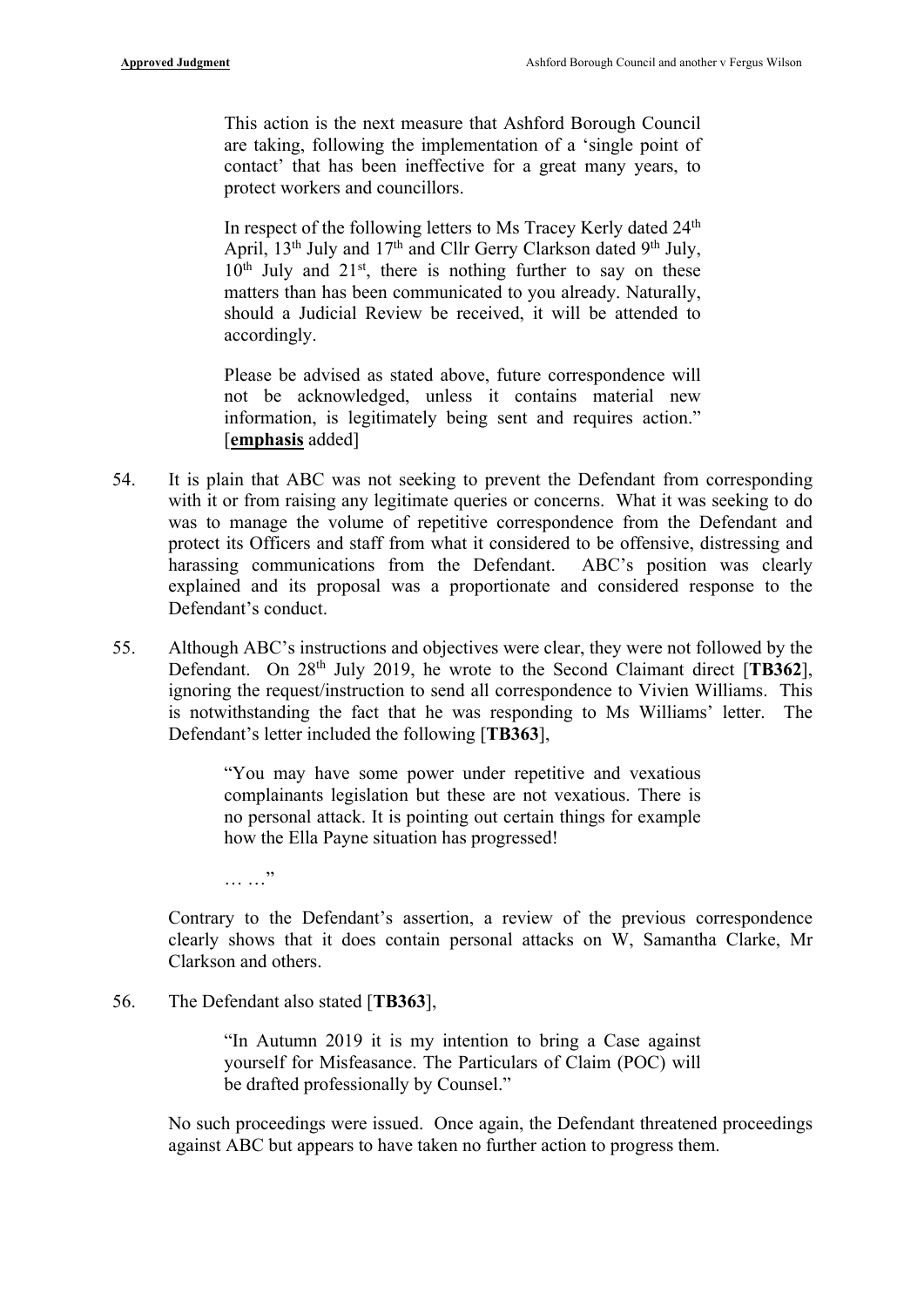57. On 31st July 2019, the Defendant sent an email to over 40 Councillors [**TB374**]. That email had nine attachments, including letters to the Second Claimant, Mr Clarkson and Councillor Barrett. The response from one of those Councillors, with whom the Defendant appears to have had no direct dealings whatsoever, is informative [**TB374**],

> "This is getting ridiculous I have never met this man and I object to him filling up my private and council email inboxes."

- 58. On 14th August 2019, the Defendant wrote to the Second Claimant asking her to "*arrange for an inquiry to be held into the Council's Wrongdoing in respect of*" 32 Dove Close and the former tenants of that property [**TB397**]. He attached seven pages of submissions supporting his request for an inquiry. Those submissions raised issues going as far back as 2011 and 2012. It included criticism of W [**TB401-403**]. The "*focus*" of the submissions was the Defendant's disputes with ABC regarding three of his properties. In my judgment there were no legitimate grounds whatsoever to suggest an inquiry or any form of investigation was required.
- 59. On 26<sup>th</sup> August 2019, the Defendant expanded the range of correspondence he was sending to ABC and the Second Claimant. On that date he started forwarding to the Second Claimant emails setting out his/his wife's exchanges with their tenants. The first appears at [**TB411**] and relates to 36 Bryony Drive. The messages to the Second Claimant simply states, "*Another one loves me!*". On the same day he sent a letter to the Second Claimant [**TB413**],

"Can you make a note on the Case File for 32 Dove Close that I have all the email traffic from all tenants including Mr and Mrs Holmes?

There is traffic from the next tenant saying the water from the immersion heater is too hot! There is traffic from Evolution confirming no immersion heater has been installed at any point! It seems, Prima Facia, that Mr Watts did not turn on the Consumer Unit!"

- 60. By way of reminder, the Second Claimant is the Chief Executive of ABC. It is inconceivable that the Defendant genuinely believed that she was responsible for maintaining a "*Case File*" for 32 Dove Close. Further, the Defendant had been instructed not to write to the Second Claimant but to send all correspondence to Vivien Williams. He deliberately ignored that instruction to send a pointless letter to the Second Claimant.
- 61. On the very same day he forwarded an email to the Second Claimant regarding 89 Wood Lane with the message "*SOMEONE LOVES ME!*" [**TB414**]. Similar emails appear at [**TB422 and TB434**]
- 62. In my judgment there was no reasonable justification for sending these letters or emails. The Defendant's sole purpose was to bombard ABC and the Second Claimant with pointless correspondence.
- 63. There is then the Defendant's letter to Mr Clarkson of 12th September 2019 [**TB447**]. This is a particularly important letter and I will set out its contents [*emphasis* added],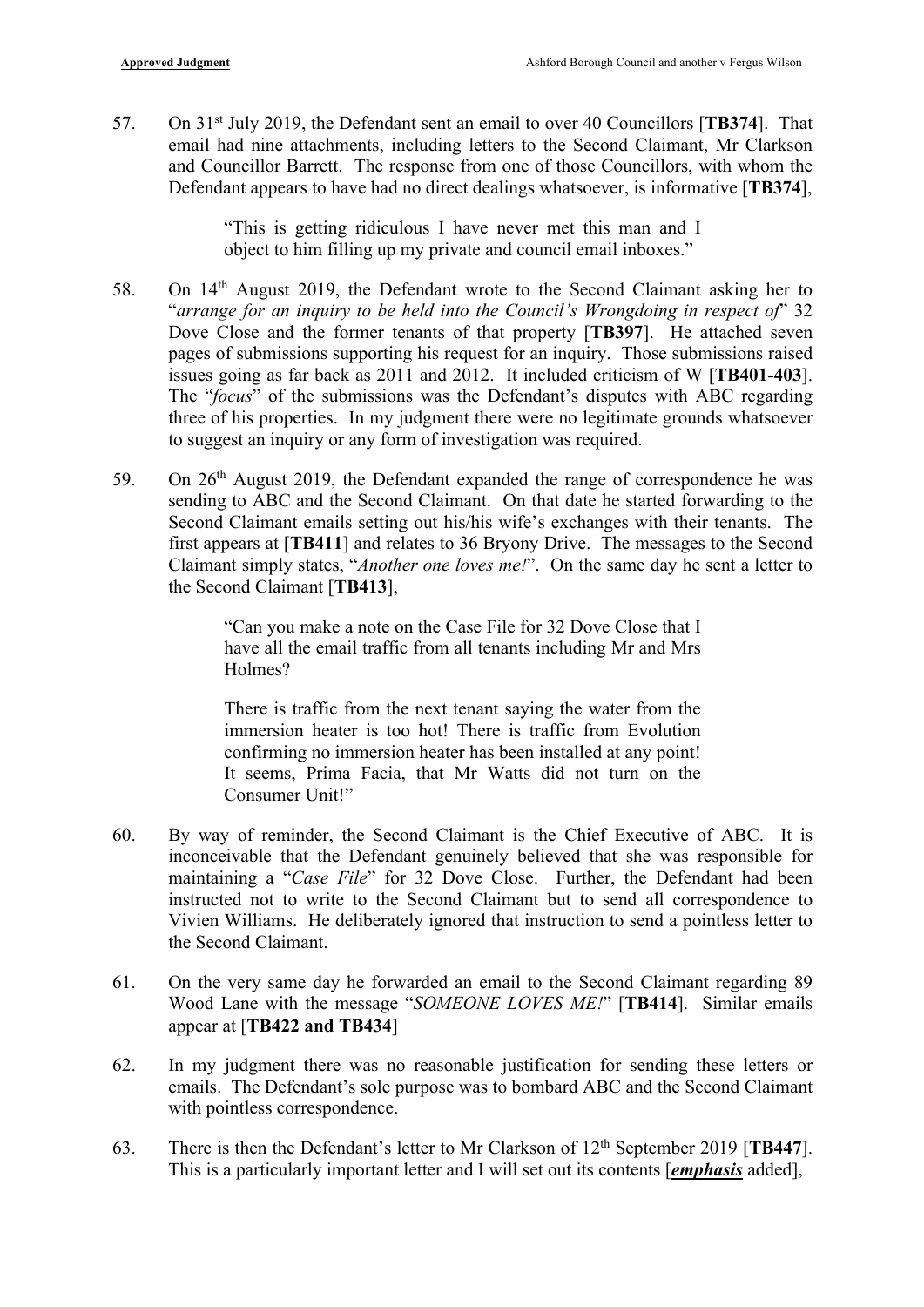# "TIME TO GO

I wrote to you four months ago. It is now time to reflect on the adverse effect on the housing of young families that you have caused.

You are a silly old man! Your comments on 20<sup>th</sup> December 2016 resulted in my ceasing to let properties to children under five. That it turned out the tenant had hot water all along is now clear from email traffic from the next tenant.

You will go to the grave in the knowledge that you were entirely responsible for my decision not to let to young families!

Do you honestly think that a young family seeking a house is at all concerned with what you had to say in December 2016?

### **Can I suggest that you will serve the people of Ashford best by committing suicide?"**

- 64. That is an incredible letter to write to a public official. It was sent to Mr Clokie's home address. Mr Solomon QC set Mr Deakin and the Defendant the challenge of explaining the basis upon which it was said to be reasonable to suggest that Mr Clokie should take his own life. Mr Deakin submitted that whilst the words were "*abhorrent*", those taking up public office had to be thick skinned and accept that they would be the subject of complaint and criticism, sometimes in extreme terms.
- 65. I accept, as the Claimants accept, that public officials must accept some degree of public criticism, whether justified or not. What they do not have to accept is correspondence sent to their home address suggesting that they should kill themselves. Mr Deakin's response fell far short of justifying the contents of that letter or the Defendant's conduct.
- 66. The very next day, the Defendant sent a similar letter to Mr Clarkson [**TB453**]. It included the following [*emphasis* added],

"TIME TO RESIGN

Now the … case is over it is time for you to go. You do the people of Ashford no good at all.

You are a Baffoon! [sic] Do all the young people in Ashford a service and commit suicide!

You are the Council Leader and have resulted in young people being homeless when, in fact, it could all have been avoided.

… …

You are complete arsehole!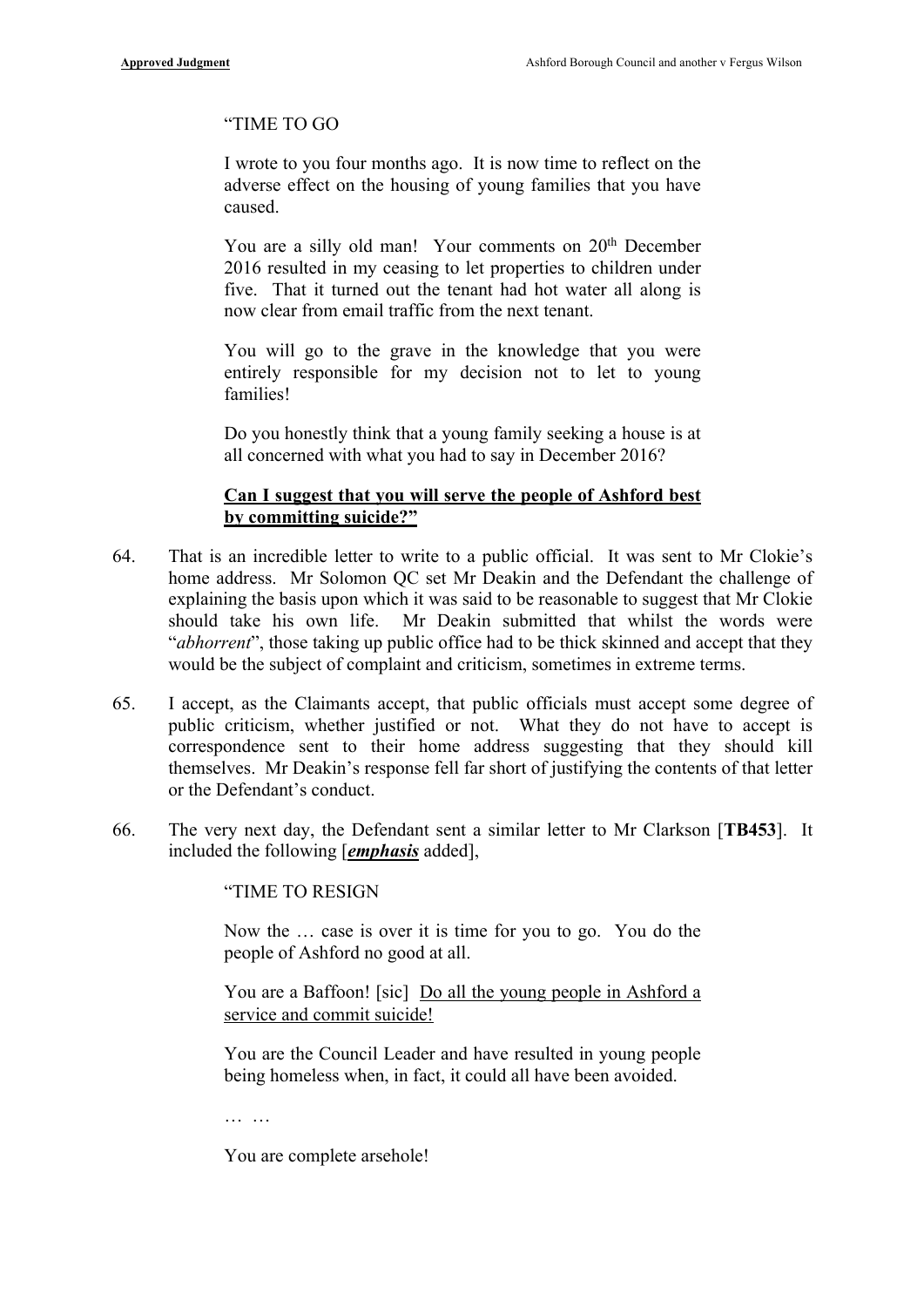You are more interested in putting the boot into myself than in helping young people be housed.

You have not improved matters but made them worse for young people with a baby seeking a roof over their heads, for 6 months, over Christmas 2019.

You are a bag of shit!"

- 67. That letter was sent to Mr Clarkson's home address, was personally abusive, sought to blame Mr Clarkson personally for the homelessness of young people in the Ashford area and suggested he commit suicide. Once again Mr Deakin sought to persuade me that that was legitimate criticism of a public official and represented a reasonable course of conduct within the terms of  $s.1(3)(c)$  of the 1997 Act. I reject those submissions.
- 68. The letter to Mr Clarkson's home address was swiftly followed by a letter to the Second Claimant [**TB458**], which was distributed to numerous other Councillors [**TB457**]. That letter set out that the Defendant wished to make a complaint about Mr Clarkson and asked for the contact details of Mrs Carol Vant, the "Independent Person" to whom complaints about Councillors could be made.
- 69. In the space of four days the Defendant had registered his intention to make a formal complaint about Mr Clarkson, had sent personally abusive correspondence to his home address and suggested that he commit suicide. Without hesitation I conclude that the Defendant's sole purpose was to cause maximum distress and anxiety to Mr Clarkson, who has confirmed the impact of the Defendant's correspondence upon himself and his wife [Clarkson W/S §13 @ **TB961**],

"Mr Wilson's actions have personally caused me significant alarm and distress and have significantly impacted my quality of life both at home and in the workplace. My wife has been deeply upset at having read some of the offensive and abusive letters he has sent to my home, particularly ones calling for me to commit suicide, and I have had to ask her to stop opening the post in order to safeguard her from distress. I believe that my wife and I have had our ability to enjoy a quiet and peaceful life intolerably infringed and restricted. It is not acceptable that we can no longer behave as we would like within the walls of our own home."

- 70. On  $12<sup>th</sup>$  October 2019, the Defendant wrote to Mr Clarkson at his home address, again calling for his resignation [**TB492**]. On the same day he wrote two letters to the Second Claimant: the first seeking an Independent Inquiry, this time focussing his attention on W, whom he accused of "*Gross Dereliction of Duty*" [**TB502**]; the second suggesting that she should resign [**TB511**].
- 71. On 3rd February 2020, the Defendant wrote to Mr Clarkson threatening another set of Judicial Review proceedings, which did not materialise [**TB554**]. He sent a similar letter to the Second Claimant on 6<sup>th</sup> February 2020 [**TB557**]. On the same day he also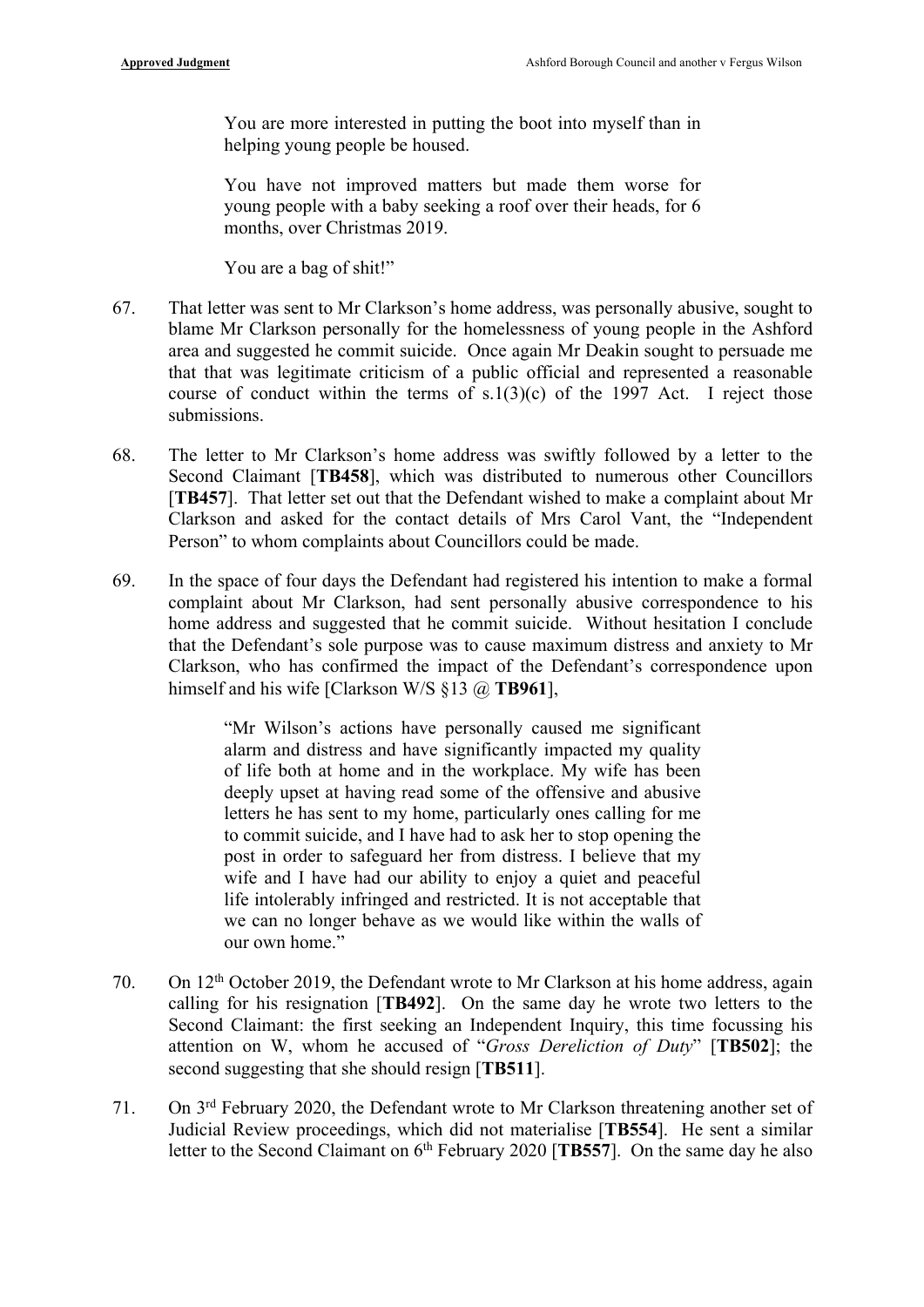sent a letter to Mr Clarkson accusing the Second Claimant of "*Gross Misconduct, Malfeasance or Misfeasance*" [**TB560**].

72. On 18th February 2020, Mr Mortimer wrote to the Defendant [**TB585**]. That letter informed him, amongst other things, that Mr Mortimer was replacing Ms Williams as the Defendants "*single point of contact*". The letter header advised the Defendant to ask for Ms Clarke when responding and gave her email address and direct line. That is of note when one comes to the Defendant's response dated  $23<sup>rd</sup>$  May 2020, which appears at [**TB587**]. The Defendant wrote,

"My Ref Michelin Lady

… …

Dear Terry,

# MICHELIN LADY

This objectionable fat lady drafted your letter dated 18<sup>th</sup> February, 2020 copy attached!

… …

I think it must be the weight om her shoulders, or her chair preventing her from acting in the best interests of such tenants. I had such properties standing empty which could have taken these tenants this Christmas.

I can only suggest that you terminate this lady's employment!"

- 73. Not only did he send that letter to Mr Mortimer, he forwarded it by email to 45 Councillors [**TB588**]. As previously stated, Ms Clarke's size or appearance have no relevance whatsoever to her capacity to do her job. They had no relevance to the contents of Mr Mortimer's letter dated 18<sup>th</sup> February 2020, or the Defendant's response. The Defendant's comments were gratuitously offensive. He has offered no explanation for them, whether by way of admissible evidence or submissions from Mr Deakin. In my judgment his sole purpose in forwarding his letter to the Councillors was to humiliate and cause distress to Ms Clarke. There can be no other explanation for including those comments or forwarding them to Councillors, the vast majority of whom had no dealings whatsoever with the Defendant or his disputes with ABC.
- 74. The next day, the Defendant wrote to Ms Clarke apparently in relation to proceedings between the Defendant [and/or his wife] and ABC [**TB595**]. That letter concluded with a suggestion that Ms Clarke/ABC "*consider settling this claim*." In my judgment it was no coincidence that the Defendant was sending abusive correspondence about Ms Clarke to Mr Mortimer and the ABC Councillors when Ms Clarke was representing ABC in litigation against the Defendant. That conclusion is strengthened by the fact that two days later, on 26<sup>th</sup> February 2020, the Defendant submitted a Freedom Of Information request to ABC seeking details of the number of Legal Executives employed by ABC [**TB597**]. That was evidently a precursor to pursuing further allegations about Ms Clarke's qualifications and/or standing to represent ABC in legal proceedings.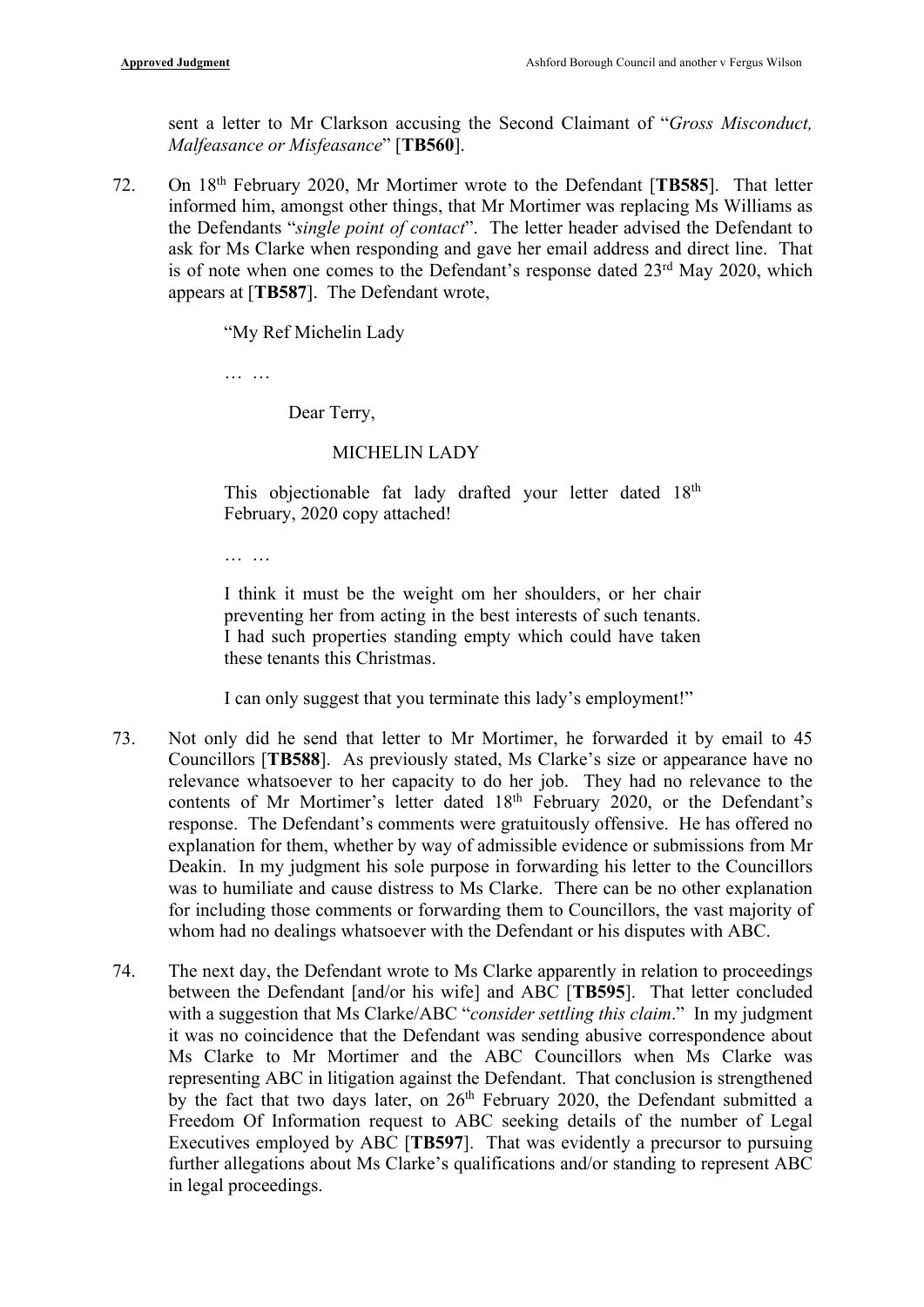75. On 28th February 2020, Mr Mortimer responded to the Defendant's letter or 23rd February 2020 [**TB599**],

> "Your most recent letter to me dated 23 February regarding Ms Clarke is obnoxious. Would you please withdraw the personal remarks by return.

> In the meantime I will correspond with you only in relation to ongoing legal proceedings or legitimate queries or requests expressed in a business-like and civil tone.

> You should be aware that I am now in the process of considering what further formal steps should be taken in relation to your harassing letters about Council staff and members."

76. Rather than withdraw the remarks or offer an apology or even an explanation, on  $8<sup>th</sup>$ March 2020, remarkably the Defendant elected to present a formal complaint against Ms Clarke [**TB604**],

> "I wish to make a Formal Complaint about Samantha Clarke who drafted a letter for Terry Mortimer dated 18<sup>th</sup> February, 2020 (copy attached).

> I find Samantha Clarke's reference to a **Plethora of unsolicited emails to Ashford Borough Council past and present** to be grossly offensive!"

- 77. It is difficult to imagine that the Defendant could conceivably have found Ms Clarke's reference to a "*plethora of unsolicited emails*" to be remotely offensive. That is to be contrasted with his own offensive remarks about her size and weight.
- 78. Having failed or refused to withdraw his previous remarks about Ms Clarke, the Defendant chose to make further personal comment about her. On 17<sup>th</sup> March 2020, he wrote to Mr Mortimer, again under his reference "**MICHELIN LADY**" [**TB612**],

"The origin was a comment from my workman in reference to a large officer who accompanied W to visit 12 Bluebell Close. That same workman saw Ms Samantha Clarke in Canterbury Crown Court and referred to her as Michelin Lady.

She was sitting in a row behind Sophie Gray and leaned forward to show her skirt rising up exposing legs, rump buttocks!

I try to be helpful. The only comment I would make is that perhaps she should consider wearing ankle length dresses!

Ms Clarke cannot be so naïve that she does not understand that men and women Tee Hee behind her back. If it spurs Ms Clarke to lose weight, then perhaps it is something she will thank me for!"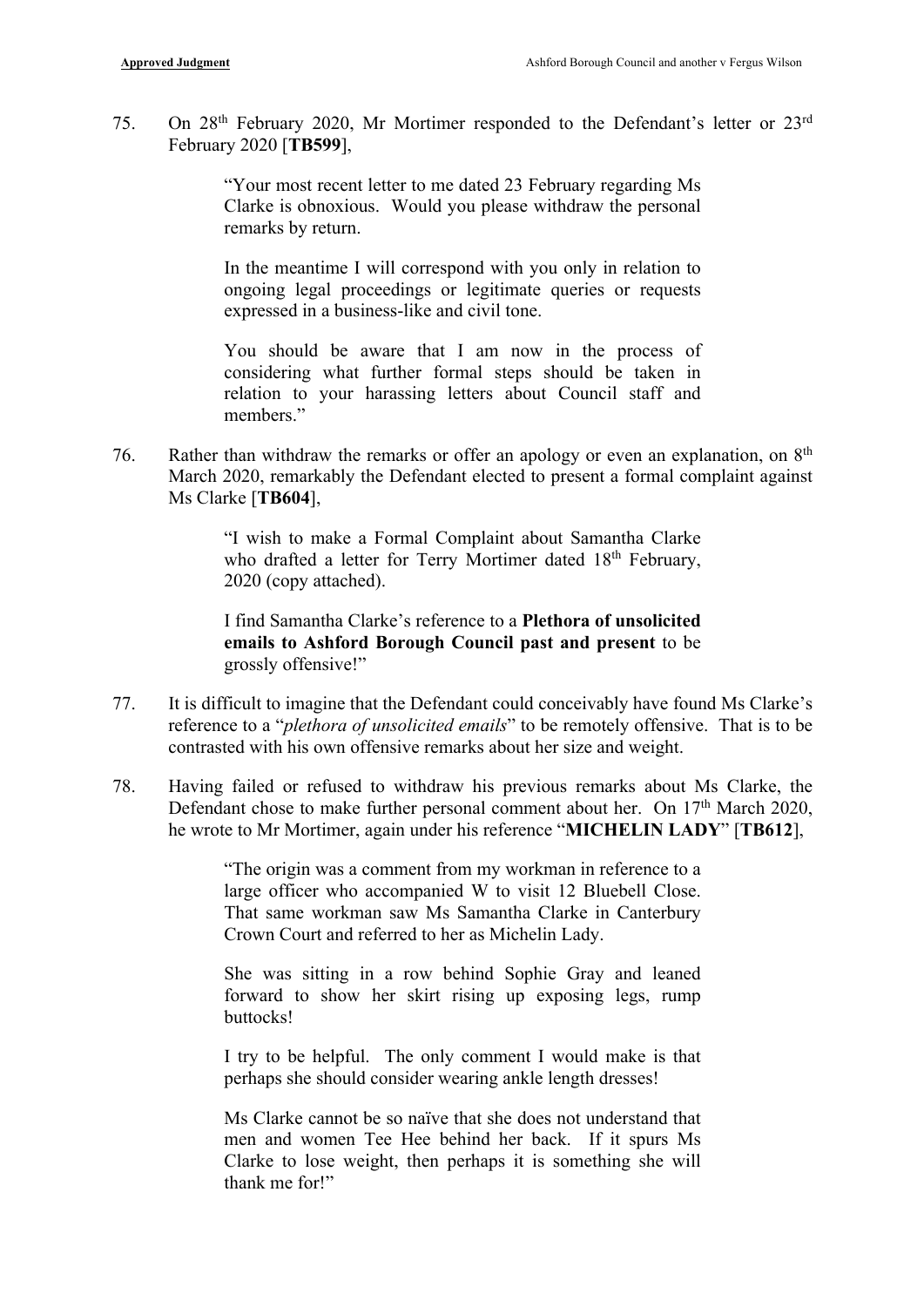79. I have no doubt that the Defendant's suggestion that Ms Clarke might thank him for his remarks was wholly insincere. In fact, Ms Clarke described to the Second Claimant the impact of his letters upon her [C2 W/S §48.6 @ **TB121**],

> "Over the months and years in my dealings with Mr Fergus Wilson, I feel that he has gone on a deliberate journey to belittle me, diminish my abilities and capabilities with the attitude of a playground bully. He uses my appearance as his justification to relentlessly attack and humiliate. Further, he uses the fact that I work for a Local Authority to question my professional acumen and intellectual ability.

> I feel that he has attempted and continues to attempt to draw division between myself and close work colleagues by this continued harassment and relentless attacks on my character, appearance, professionalism and integrity.

> I am dealing with correspondence on a near daily basis that displays an unhealthy interest in how I look, how he thinks I should look, my professional status, ability and professionalism. I am constantly being subjected to spurious allegations in respect of professional misconduct, allegations which have been very publicly made and caused upset, not least because they prevent me from doing my job.

> I have in spite of the harassment that I have been subjected to, continued to undertake my role with the due diligence and integrity required and have always treated Mr Fergus Wilson with respect, but this is put under constant strain by the harassment that I have endured by one who I can only describe as exhibiting the most depraved hubris that I have ever had the professional misfortune to encounter.

> Having to endure such sustained professional dealings with Mr Fergus Wilson can do nothing but affect one's metal health and wellbeing, the knock on affect being that one's general health starts to suffer.

I have suffered enough – this needs to stop forthwith."

- 80. In my judgment the Defendant's correspondence with and comments about Ms Clarke were intended to cause her embarrassment, humiliation and distress. That is precisely how they were understood by Ms Clarke and the effect that they had upon her. I accept Ms Clarke's description of the impact of the Defendant's conduct.
- 81. On 7<sup>th</sup> May 2020, the Defendant wrote to Mr Clarkson alleging that Ms Clarke did not enjoy rights of audience to appear in Court and had committed a breach of s.1 of the Legal Services Act 2007, which carries a maximum custodial sentence of two years [**TB655**].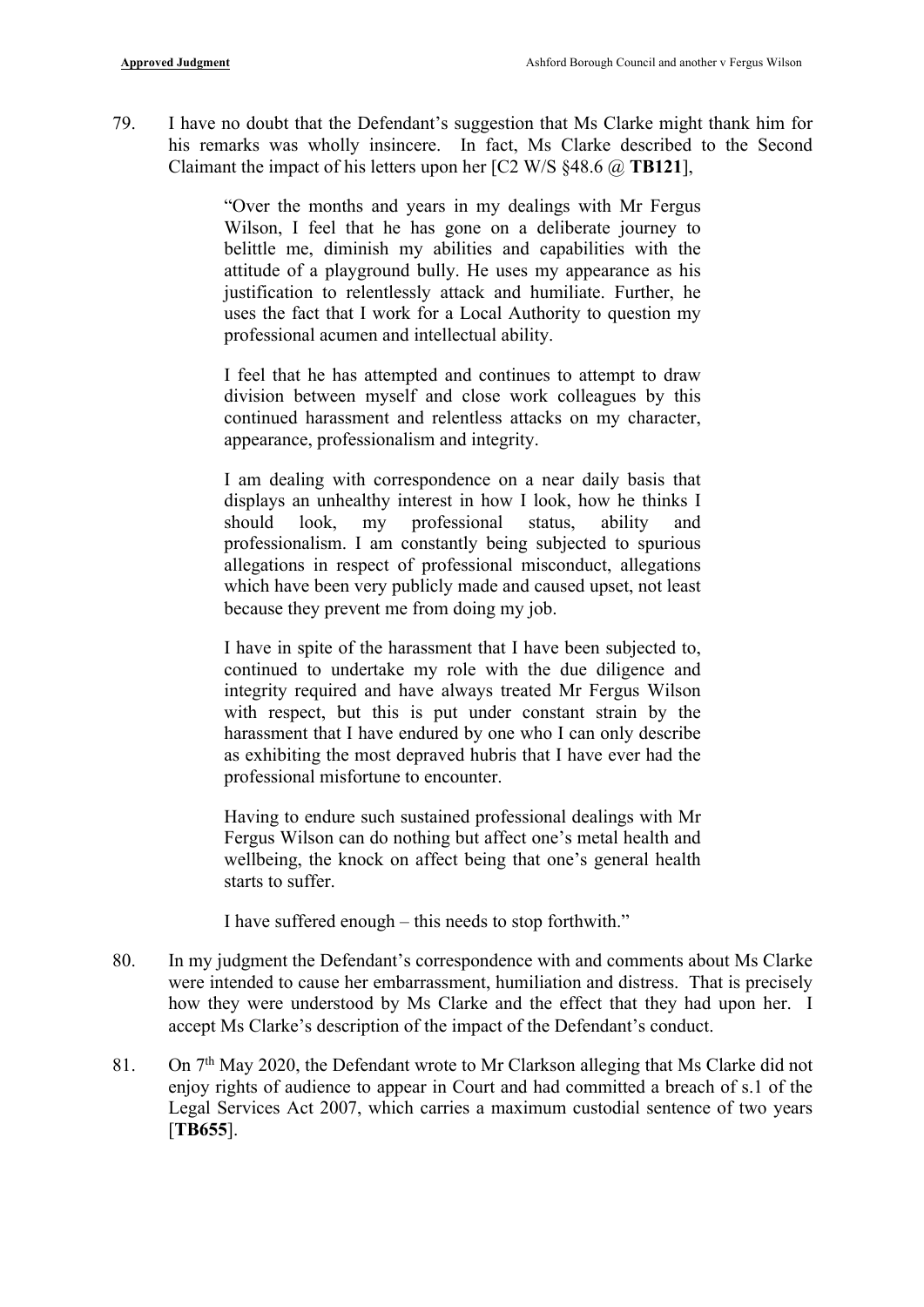82. On 12<sup>th</sup> May 2020, the Defendant wrote to Mr Mortimer on the subject of "**REPETITIVE PAPERWORK**" [**TB649**]. Whilst the title of the letter might suggest some insight on the part of the Defendant as to the volume of his own correspondence, the body of the letter showed otherwise,

> "You have sent to me the same Court Order three times on  $6<sup>th</sup>$ May, 2020. What is the point you are trying to make?

> Is it that I do not get it first time? No doubt the SRA would take a dim view!

> You are an arsehole! You personally ruined ….'s life leaving her with a bill of over £12,000 which is [sic] never going to be able to pay off!

You really should resign. You are an absolute disgrace!"

83. On 15<sup>th</sup> May 2020, he wrote to Mr Mortimer accusing Ms Clarke of passing herself off as a solicitor and committing a criminal offence of practising law which, according to the Defendant, she was not permitted to do [**TB657**]. He repeated that allegation in two further letters to Mr Clarkson dated 23rd May 2020 [**TB672 and TB681**]. In the second of those letters he stated,

> "I am intending to ask the High Court (Queens Bench) to consider whether the Decision of the High Court on 8<sup>th</sup> July, 2019 should be quashed.

> Before I do so I should give the Council the opportunity to consider the matter. Can you let me know within 14 days whether the Council agrees to the matter being Set Aside?

> The Grounds Are that Ms Samantha Clarke was actively involved in this litigation when she was not qualified to do so."

- 84. As before, no Judicial Review proceedings were ever issued by the Defendant.
- 85. The allegation against Ms Clarke was repeated again in a letter to Mr Mortimer dated 29th May 2020 [**TB705**].
- 86. On 12<sup>th</sup> June 2020, the Defendant wrote to Mr Mortimer under his own reference "**BIG SAM**" [**TB721**]. The main heading for his letter was "**SAMANTHA CLARKE**". His use of that reference was facile and insulting to Ms Clarke. He once again alleged that Ms Clarke appeared to have acted unlawfully and asked,

"Please confirm what disciplinary action the Council intends to take."

87. The allegation was repeated in another letter from the Defendant to Mr Mortimer dated 15<sup>th</sup> June 2020 [TB746]. By letter dated 26<sup>th</sup> June 2020, he accused Ms Clarke of overcharging when claiming £217/hour as her charge-out rate. Once again he accused her of the criminal offence of practising law "*which is a reserved activity*" [**TB759**]. He concluded his letter with,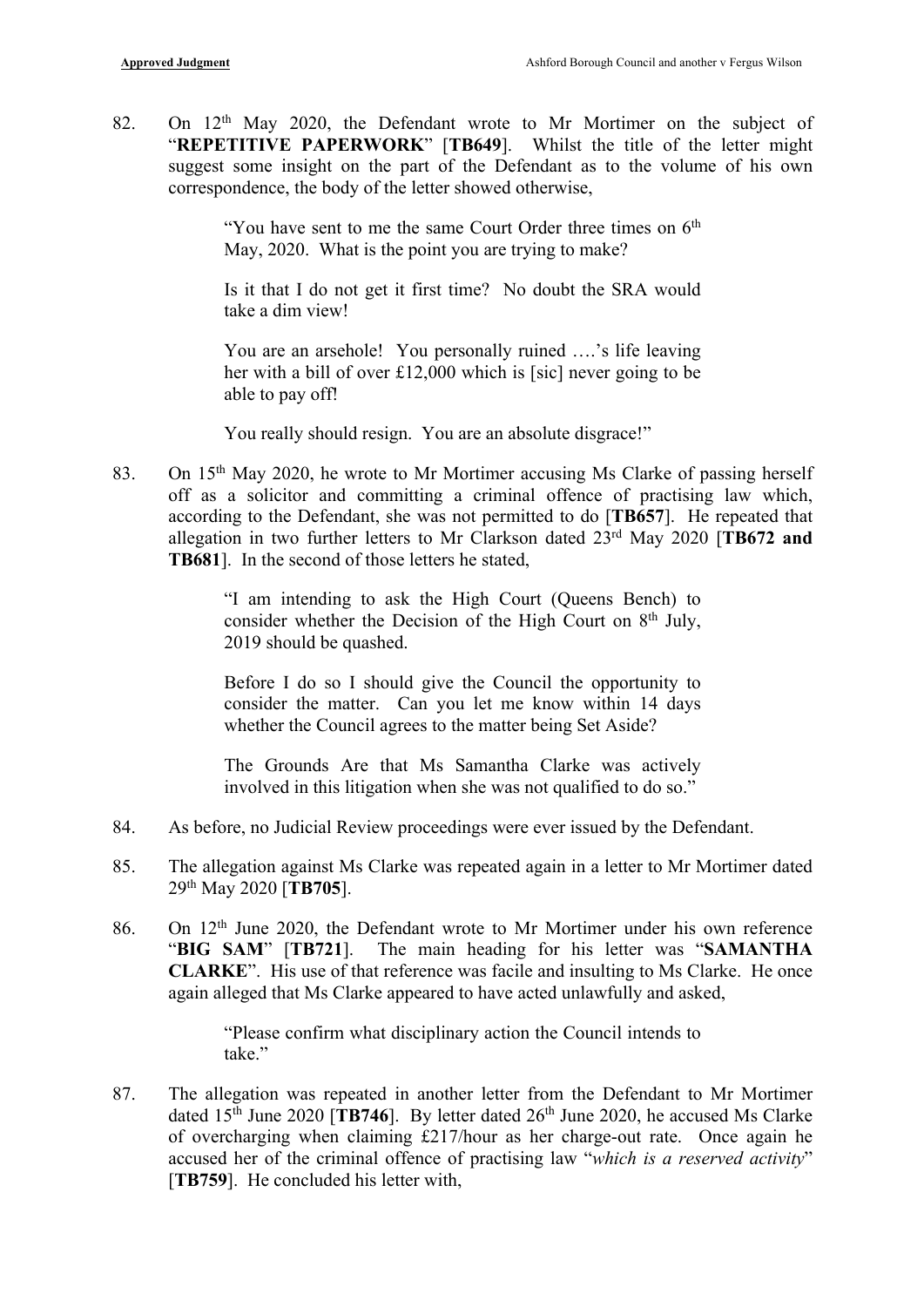"…. I hope not to have to take this to the High Court but be assured that I will if necessary. …"

- 88. It appears that on or about 19<sup>th</sup> June 2020, Mrs Wilson issued Judicial Review proceedings against ABC [**TB814**]. The substance of the application is not revealed in the papers before me but it was refused in writing by Mr Justice Freedman on  $7<sup>th</sup>$ July 2020. Mrs Wilson was ordered to pay ABC's costs in the sum of £780 [**TB819**]. The Defendant and/or his wife requested an oral hearing to renew the application for permission [**TB815**]. I have no information as to the outcome of that application although it does not appear that permission was granted – had it been, I have no doubt that one or both parties would have informed me of that.
- 89. On 28<sup>th</sup> June 2020, the Defendant wrote two further letters to Mr Mortimer. The first is at [**TB776**] and relates to Ms Clarke,

"Since writing yesterday, I have read up on Misconduct in Public Office. It does seem to me that there is a case to answer.

If Samantha Clarke wishes to avoid this then let me know what remedy you propose by  $10<sup>th</sup>$  July, 2020.

It carries a custodial sentence and Samantha Clarke should be aware of it!

Be clear if I do not hear from you by  $19<sup>th</sup>$  July, 2020 I shall instruct Council to prepare papers to lay before Magistrates for a Private Prosecution.

Further, I will refer the matter of overcharging to the High Court."

90. The second letter is at [**TB778**] and relates to Mr Mortimer personally,

"I am asking Counsel to consider whether there is a case to be answered by yourself in relation to Misconduct in Public office in relation to my reporting of Cllr Paul Bartlett in your letter of 24th June 2020 …

………

I will be blunt. You are more concerned with putting the boot into myself than housing Romanian People whom the Council should be housing.

In particular, I refer to a 27 year old Downs Syndrome Romanian Lady at …. You should hang your head in shame! I suggest you resign."

91. By letter dated 2<sup>nd</sup> July 2020, the Defendant claimed that he had given instructions for Counsel to draw up papers to be placed before Magistrates regarding Ms Clarke if he did not hear from Mr Mortimer before 19th July 2020 [**TB783**]. On 6th July 2020, he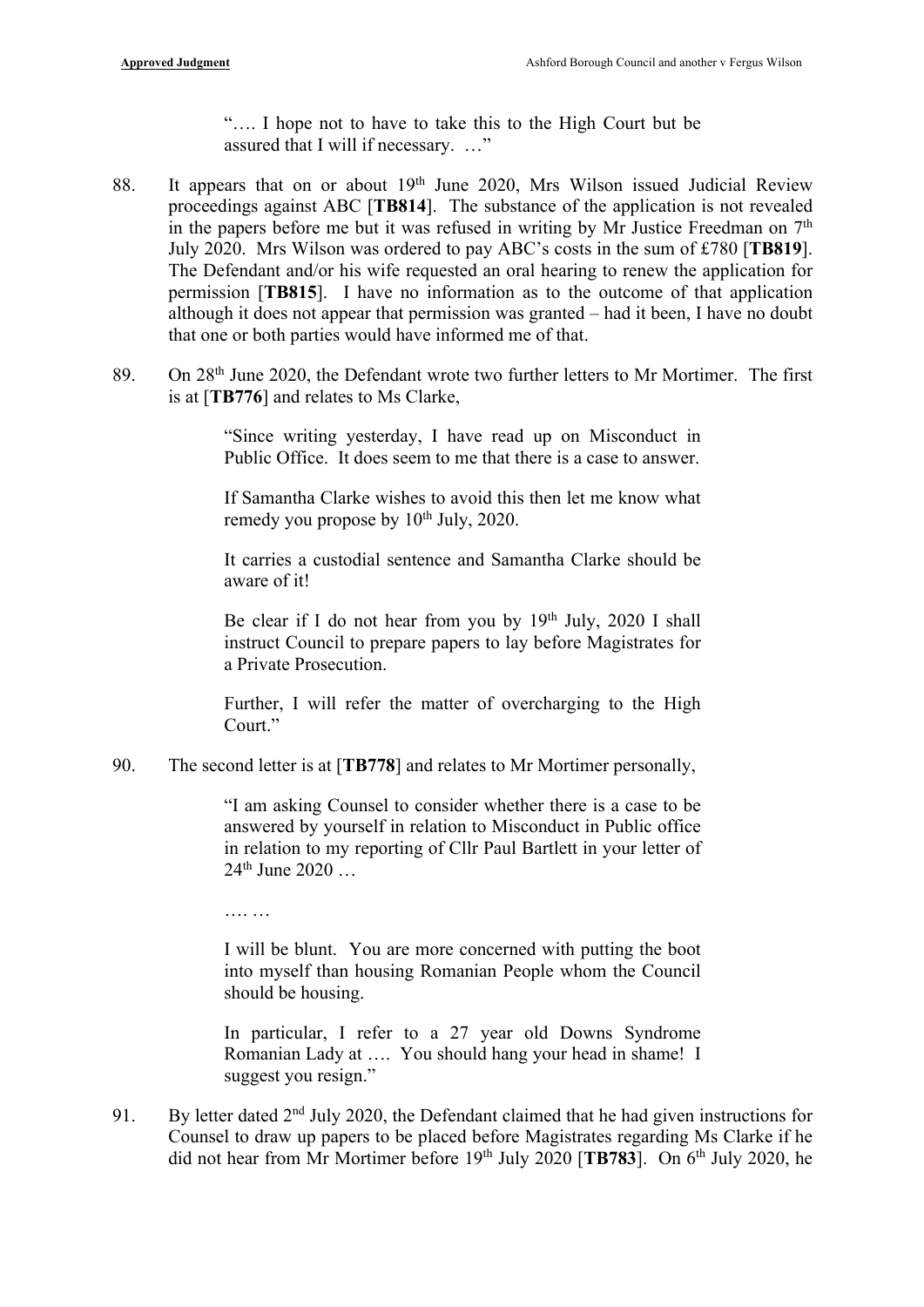wrote to Mr Mortimer accusing Ms Clarke of misconduct in public office [**TB784**]. That letter concluded with the following,

"The Courts now have a backlog for years. To save us all time would you care to indicate how Ms Clarke intends to plead?

Does she wish the easy way out?"

- 92. Mr Solomon QC invites me to conclude that, in the context of earlier letters to Mr Clarkson and Mr Clokie, this was an implied suggestion that Ms Clarke should commit suicide. Mr Deakin suggests that it is equally consistent with the suggestion that Ms Clarke should resign. On balance, I am not persuaded that it was a suggestion that Ms Clarke should take her own life. Whilst the Defendant had previously suggested that Mr Clokie and Mr Clarkson should take their own lives, his usual demand/threat was that people should resign. From the Defendant's perspective, resignation would have been an "*easy way out*" for Ms Clarke to avoid the threatened prosecution.
- 93. However, although less offensive than Mr Solomon's interpretation, Mr Deakin's interpretation, which I accept, does not assist the Defendant. It was another display of the Defendant threatening criminal proceedings against an ABC employee personally in order to (i) force her to resign, (ii) cause her distress and anxiety, and (iii) seek advantage for himself/his family in their disputes with ABC.
- 94. On 11th July 2020, the Defendant wrote to Mr Mortimer informing him that [**TB821**],

"Papers have been laid before Magistrates for Samantha Clarke to issue a Private Prosecution for Misconduct in Public Office."

- 95. Mr Solomon QC informed me that ABC and Ms Clarke had not been served with any papers and were not aware of any proceedings having been issued. On instructions, Mr Deakin informed me that papers had been laid before magistrates as per the Defendant's letter but could not tell me which Magistrates Court or when. Had papers actually been laid before the Magistrates Court then I would have expected the Defendant to (i) exhibit them to his witness statement and/or disclose them for the purpose of these proceedings, (ii) to be able to identify the Court that they were presented to/issued at, and (iii) have taken some steps to pursue/advance proceedings. On balance I am not persuaded that the Defendant laid papers before the Magistrates Court as he claims.
- 96. On 12<sup>th</sup> July 2020, the Defendant presented a formal complain to the Solicitors Regulation Authority in relation to Mr Mortimer [**TB829**]. The letter bears Mrs Wilson's name but not her signature. I have no doubt that it was drafted and sent by the Defendant. The allegation was as follows,

"I complain about Terry Mortimer, Solicitor of Ashford Borough Council who is "Double Accounting". Can I ask you to investigate?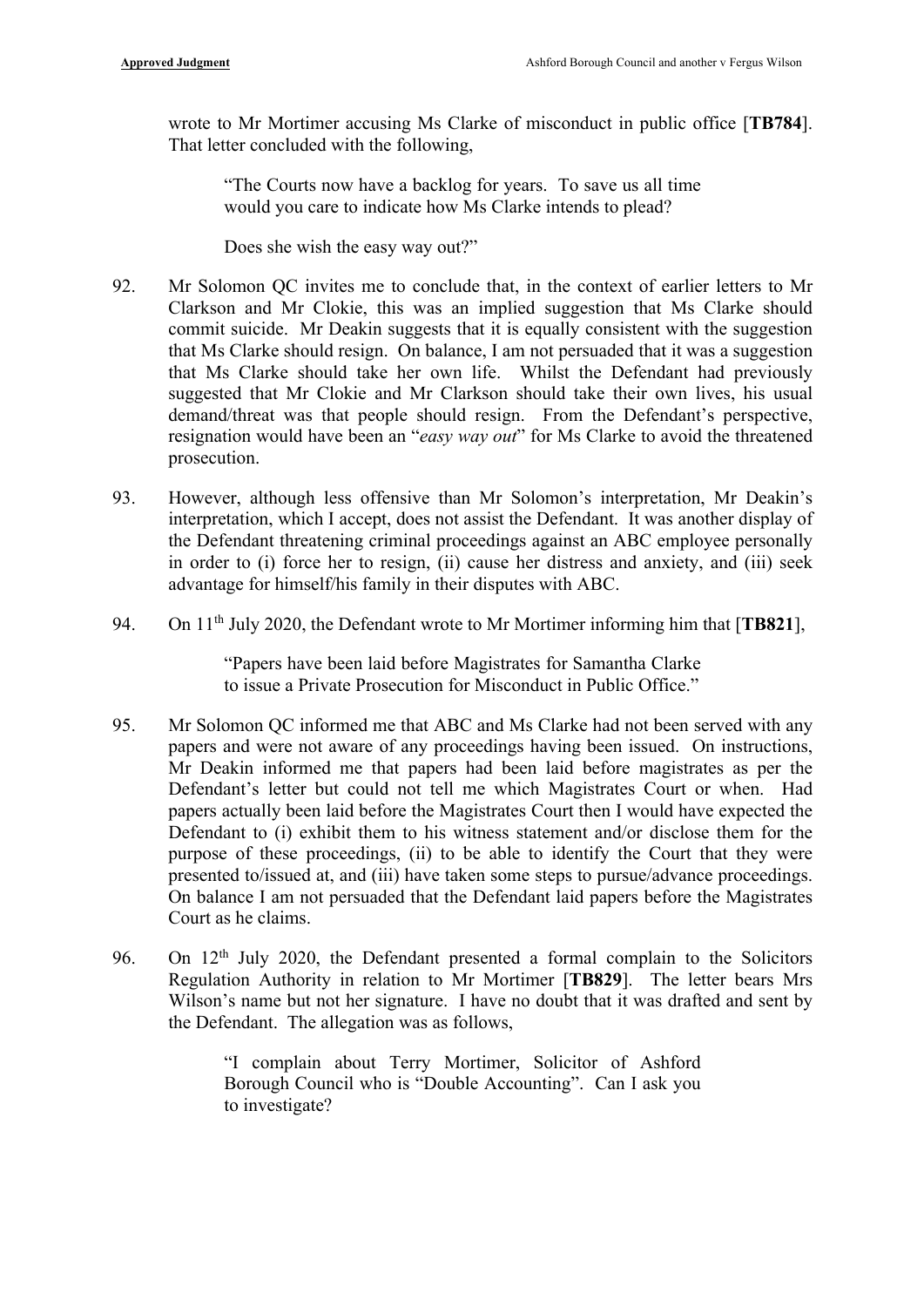I was convicted in the Magistrates Court and lost my Appeal. I paid the fine of £10,000 and costs of £29,746.67 immediately to the Crown. The cheque was presented and cashed.

Now Mr Mortimer is after it again. He is double accounting!"

- 97. A number of points emerge from that letter:
	- i) ABC brought proceedings against Mrs Wilson in the Magistrates Court.
	- ii) Those proceedings were well founded: Mrs Wilson was convicted and her conviction was upheld on appeal.
	- iii) ABC's presentation of the prosecution and its response to the appeal were lawful and accepted by the magistrates and the Crown Court on appeal.
	- iv) Mrs Wilson was ordered to pay ABC's costs of the proceedings [see **TB794**]. That can only reflect a conclusion that the proceedings were properly brought and appropriately pursued.
	- v) As at 8th July 2020, Mrs Wilson had not paid those costs to ABC [see **TB794**].
	- vi) Assuming that the letter of  $12<sup>th</sup>$  July 2020 is accurate, Mrs Wilson paid the figure for costs to HMCTS but not to ABC. Whilst the fine was payable to HMCTS, the costs were payable to ABC.
	- vii) Mr Mortimer was entirely correct and justified to chase payment of ABC's costs.
- 98. In contrast, the Defendant's allegations against Mr Mortimer and the referral to the SRA were, in my judgment, spurious.
- 99. On 13th July 2020, the Defendant wrote to Mr Mortimer making a further complaint against Ms Clarke, this time alleging that [**TB929**],

"She lied to the Court and gave Counsel incorrect instructions. As a result of her lies many would be tenants, with small children, who would have been housed are not. Big Sam has to live with that! Who is the most important to Ashford, Fergus Wilson or Big Sam?"

- 100. Once again, the Defendant used the reference "**BIG SAM**".
- 101. On 17<sup>th</sup> July 2020, the Defendant presented a "**FORMAL COMPLAINT**" about ABC to the Local Government Ombudsman [**TB947**].
- 102. These proceedings were issued on 20<sup>th</sup> July 2020 [**TB007**].

### **The interim injunction**

103. On 27<sup>th</sup> July 2020, HHJ Auerbach, sitting as a Judge of the High Court, issued an interim injunction [**TB0077**]. The Claimants were represented by Mr Solomon QC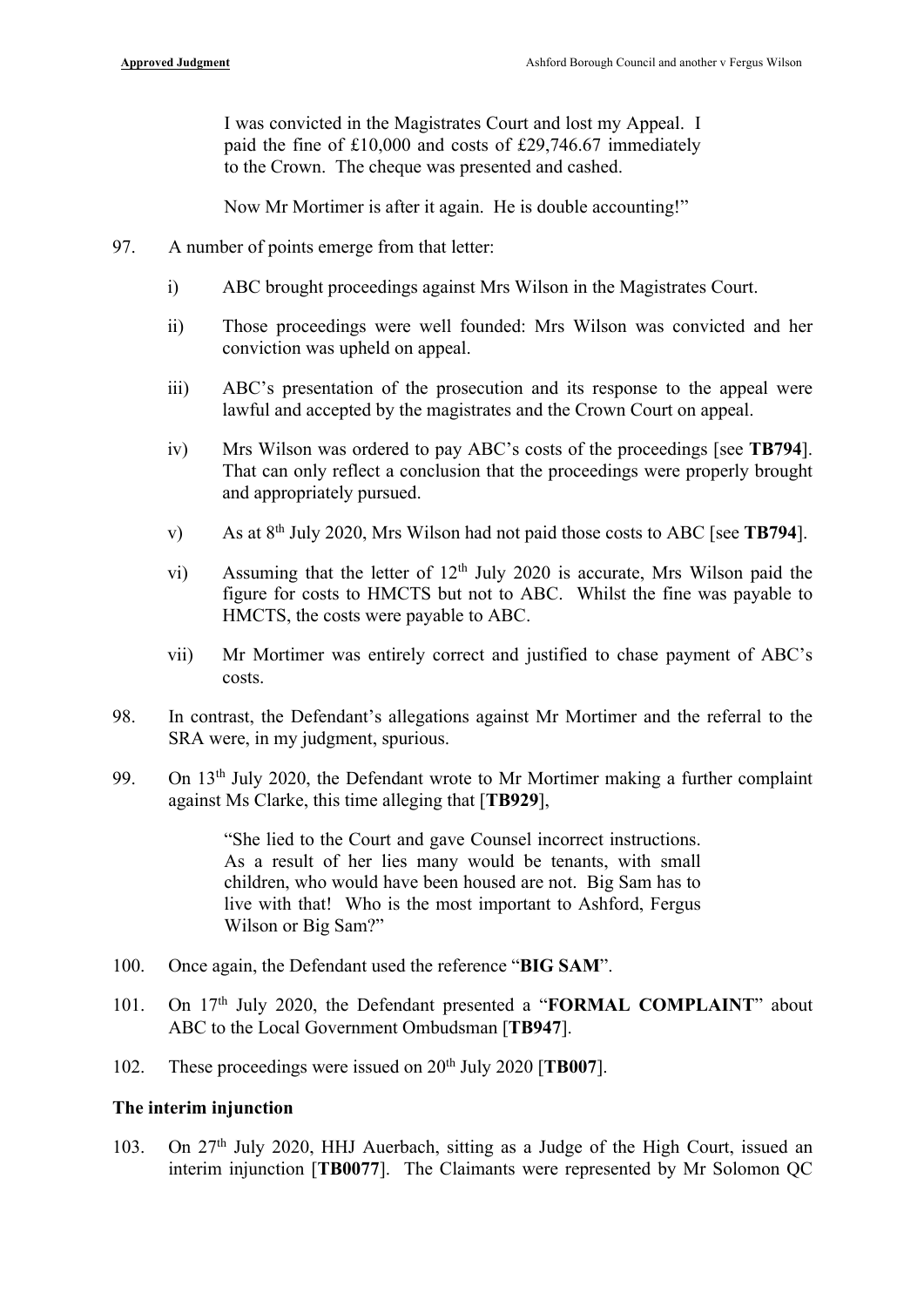and Mr Davis. The Defendant appeared in person. The injunction restrained the Defendant from pursuing a course of conduct which amounted to harassment withing the meaning of the 1997 Act. It also included the following,

"4. In particular the Defendant be restrained from doing, causing, permitting, encouraging or assisting any of the following:

………

4.3 Knowingly making:

4.3.1 any communication to any Protected Person whether orally, by telephone, in writing, by facsimile, by email or other electronic means, which shall include for the avoidance of doubt any emails, texts, communications through social media or telephone calls to a Protected Person(s);

….

**SAVE THAT** nothing in this Order shall prevent the Defendant from communicating in writing, and in a manner which does not harass the Protected Persons, with Mr Terry Mortimer of the First Claimant (or any other person designated in writing buy the First Claimant to the Defendant) by post …. or email

**AND SAVE THAT** nothing in this Order shall prevent the Defendant from communicating in respect of this litigation, in writing, and in a manner which does not harass the Protected Persons, with Mr Terry Mortimer of the First Claimant (or any other person designated in writing buy the First Claimant to the Defendant) by post .... or email ...."

104. "**Protected Persons**" were identified and defined as (i) the Second Claimant, and (ii) the current and former officers, employees, councillors and agents of the First Claimant.

### **The Defendant's conduct following the interim injunction**

105. On 1<sup>st</sup> August 2020, the Defendant sent an email to W. W is an employee of the First Claimant and therefore a Protected Person within the terms of the interim injunction. That was a breach of the injunction.

### **The Defendant's conduct since the trial**

106. On 8th March 2021, I received by email a witness statement from Mr Mortimer dated 23<sup>rd</sup> February 2021. That witness statement describes and exhibits correspondence to/from the Defendant. It is said that the correspondence constitutes further harassment by the Defendant and this conduct will continue unless restrained by an injunction.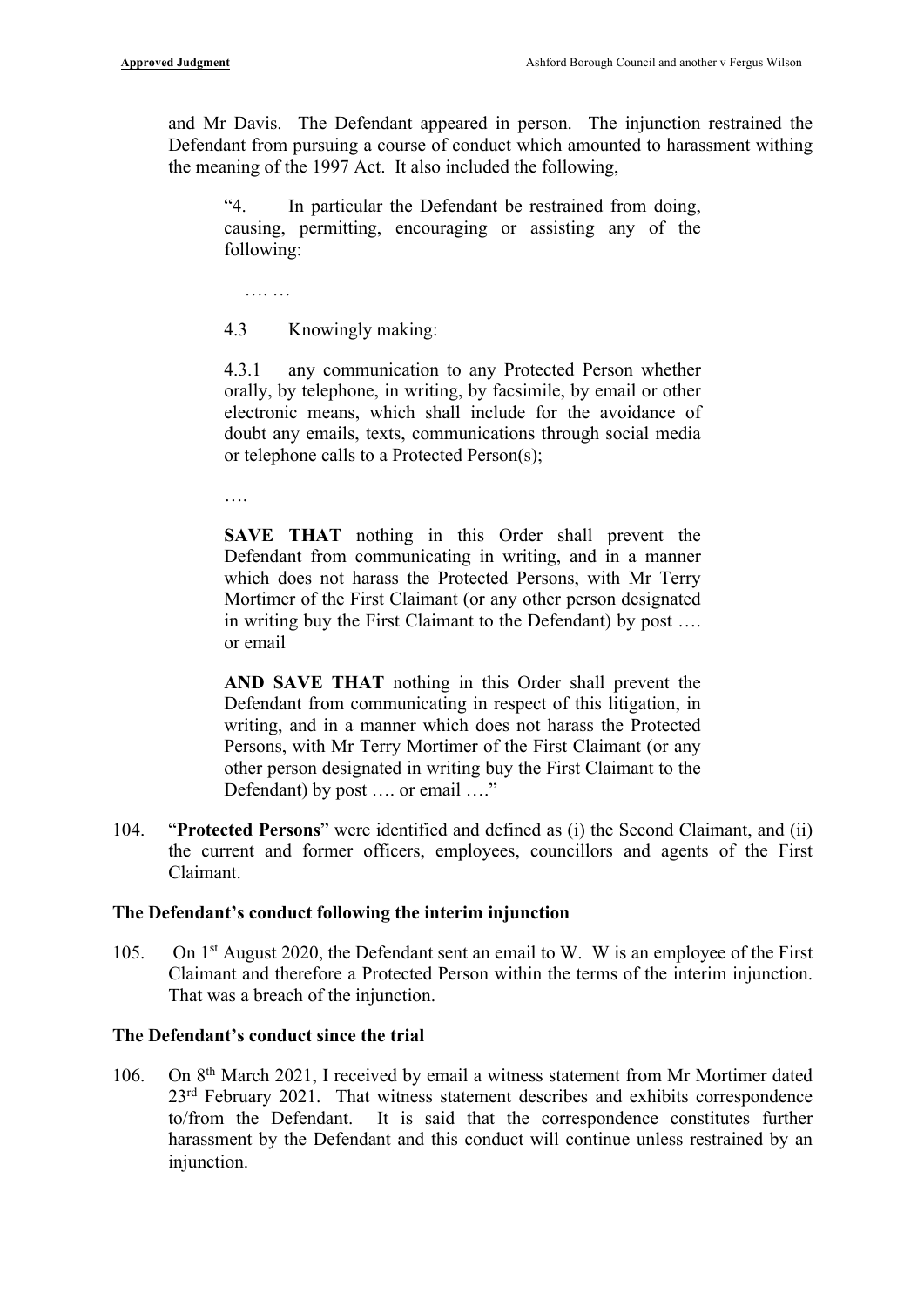107. On 10th February 2021, the Defendant emailed Mr Watts. He was responding to an email sent to him earlier that day by Mr Watts. Mr Watts had emailed the Defendant to inform him [and his wife] that ABC had been notified that one of their properties had no heating. Mr Watts' email included the following [**Exh TM5/009**],

> "Please can you notify Ashford Borough Council as a matter of urgency what your intentions are to address this problem. If you fail to rectify this situation the council will be considering further action."

- 108. Mr Watts' email did not make it clear that the Defendant should not reply to him or that he should only respond to Mr Mortimer. There was no reference to the terms of the injunction. In the circumstances, although technically a breach of the terms of the interim injunction, I have some sympathy with the Defendant replying to Mr Watts as Mr Watts had emailed him asking for an urgent response.
- 109. Similarly, the Defendant's follow up email to Mr Watts on 11th February 2021 [**Exh TM5/114**] was a short email confirming that the heating problem had been addressed. Although the interim injunction prohibited the Defendant sending an email to Mr Watts, the Defendant was responding to an urgent query that Mr Watts had raised him. Again, I have some sympathy with the Defendant sending that email to Mr Watts.
- 110. Both emails to Mr Watts were copied to Mr Mortimer, just as Mr Watts' original email had been copied to Mr Mortimer.
- 111. I do not regard the emails sent by the Defendant to Mr Watts as constituting acts of harassment: they were simply replies to queries raised by Mr Watts.
- 112. Much of the exhibited correspondence relates to the Defendant's application for permission to appeal an earlier order of Mr Justice Spencer. Correspondence dealing with that issue does not, in my judgment, constitute harassment. It is all addressed to Mr Mortimer. It does not contravene the interim injunction.
- 113. The Defendant also sent to Mr Mortimer a printed download of public "Comments" on the Mail Online website which had reported on these proceedings [**Exh TM5/071- 113**]. Many of the comments were critical of the Defendant. In my judgment, sending that article and those comments does not constitute an act of harassment.
- 114. There is, however, correspondence which represents a continuation of the Defendant's earlier approach of sending emails and attachments to the First Claimant which have no relevance to the First Claimant. For example, he sent copies of numerous emails between himself and Maidstone Borough Council and Tonbridge and Malling Borough Council [**Exh TM5/013-033**]. Sending large volumes of documentation which does not relate to properties within the Ashford area and which have no relevance to or bearing upon the First Claimant's dealings with the Defendant is, in my judgment, unreasonable and oppressive behaviour, designed to frustrate or annoy the First Claimant and/or Mr Mortimer.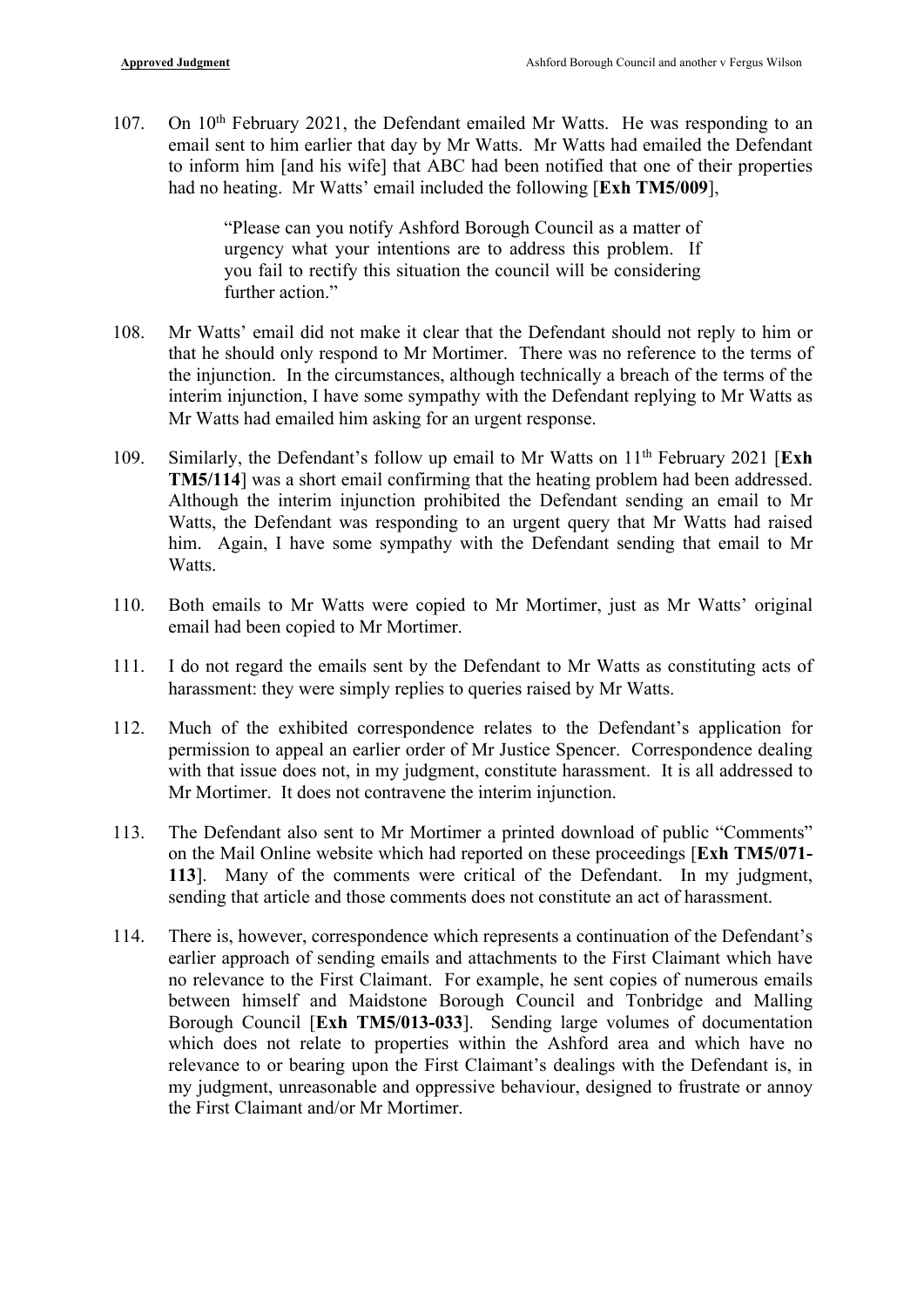#### **The legislation**

- 115. Section 1 of the **Protection From Harassment Act 1997** provides as follows,
	- "1 Prohibition of harassment.
	- (1) A person must not pursue a course of conduct—
		- (a) which amounts to harassment of another, and

(b) which he knows or ought to know amounts to harassment of the other.

- (1A) A person must not pursue a course of conduct
	- (a) which involves harassment of two or more persons, and

(b) which he knows or ought to know involves harassment of those persons, and

(c) by which he intends to persuade any person (whether or not one of those mentioned above)—

(i) not to do something that he is entitled or required to do, or

(ii) to do something that he is not under any obligation to do.

(2) For the purposes of this section or section  $2A(2)(c)$ , the person whose course of conduct is in question ought to know that it amounts to or involves harassment of another if a reasonable person in possession of the same information would think the course of conduct amounted to harassment of the other.

(3) Subsection (1) or (1A) does not apply to a course of conduct if the person who pursued it shows—

(a) that it was pursued for the purpose of preventing or detecting crime,

(b) that it was pursued under any enactment or rule of law or to comply with any condition or requirement imposed by any person under any enactment, or

(c) that in the particular circumstances the pursuit of the course of conduct was reasonable."

116. Section 2 of the 1997 Act provides,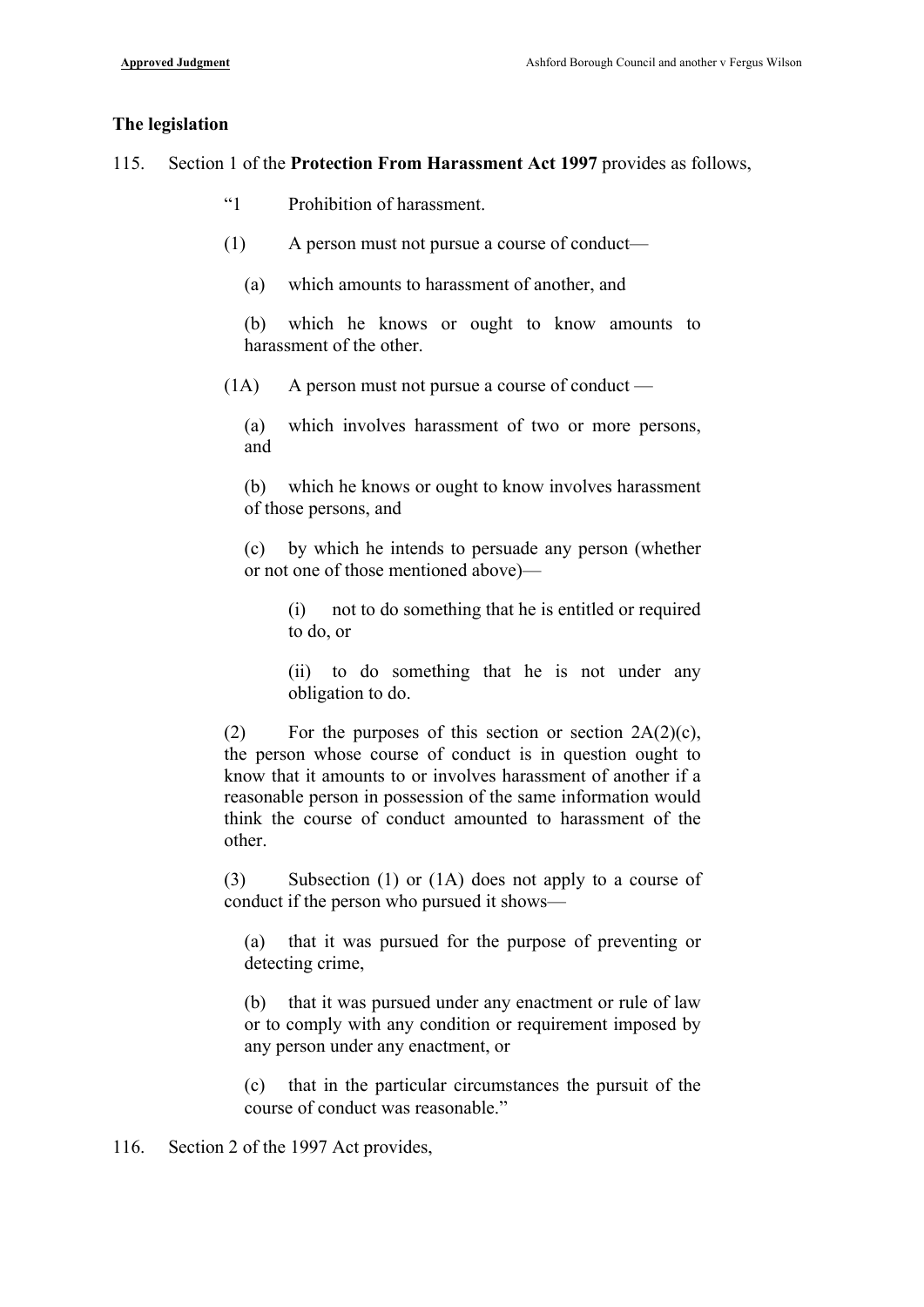### "*2 Offence of harassment.*

*(1) A person who pursues a course of conduct in breach of section 1(1) or (1A) is guilty of an offence.*

*(2) A person guilty of an offence under this section is liable on summary conviction to imprisonment for a term not exceeding six months, or a fine not exceeding level 5 on the standard scale, or both.*"

## 117. Section 3 of the 1997 Act provides,

# "*3 Civil remedy.*

*(1) An actual or apprehended breach of section 1(1) may be the subject of a claim in civil proceedings by the person who is or may be the victim of the course of conduct in question.*

*(2) On such a claim, damages may be awarded for (among other things) any anxiety caused by the harassment and any financial loss resulting from the harassment.*"

# 118. Section 7 of the 1997 Act provides,

"7 Interpretation of this group of sections.

(1) This section applies for the interpretation of sections 1 to 5A.

(2) References to harassing a person include alarming the person or causing the person distress.

(3) A "course of conduct" must involve—

(a) in the case of conduct in relation to a single person (see section  $1(1)$ ), conduct on at least two occasions in relation to that person, or

(b) in the case of conduct in relation to two or more persons (see section 1(1A)), conduct on at least one occasion in relation to each of those persons.

(4) "Conduct" includes speech."

### **The authorities**

- 119. There is no statutory definition of harassment. As Baroness Hale observed in *Majrowski v Guy's and Thomas's NHS Trust* **[2006] ICR 1199**, the definition "*was left deliberately wide and open-ended*" [§66].
- 120. For conduct to amount to harassment it must attain a certain level of severity. Mere annoyance or irritation is insufficient to amount to harassment; what must be shown is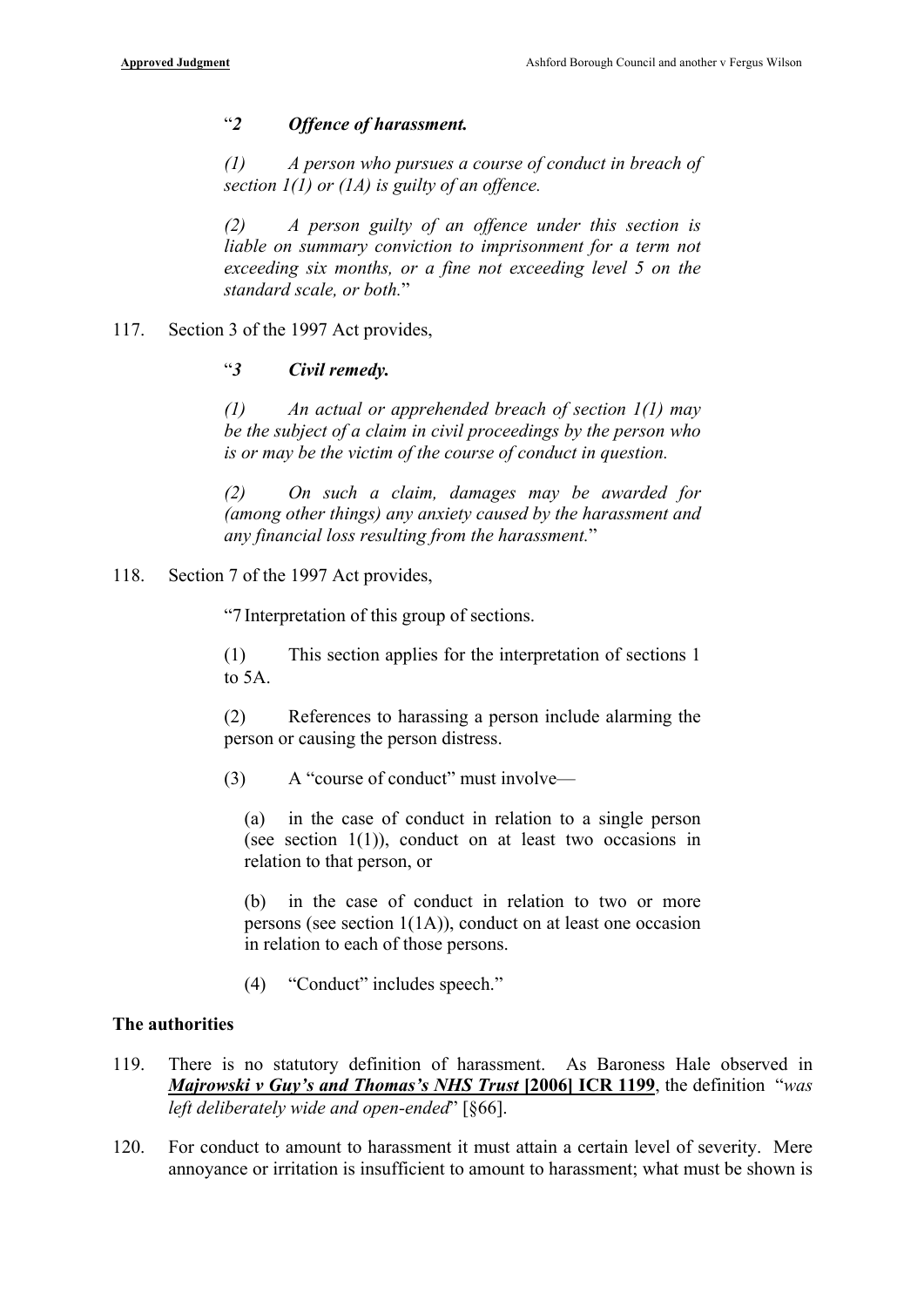conduct which crosses "*the boundary from the regrettable to the unacceptable*" [Lord Nicholls in **Majrowski** §30]. One has to put up with a certain amount of annoyance in everyday life. However, where conduct goes beyond annoyance and irritation and is oppressive or genuinely offensive then that may amount to harassment such that the provisions of the 1997 Act apply.

121. A course of conduct may amount to harassment even where the defendant's initial conduct was legitimate and lawful. As Lord Justice Pill stated in *DPP v Hardy* **[2008] All ER (D) 315 (Oct)** [§21],

> "Conduct which may begin with what is or may be a legitimate inquiry may become harassment within the meaning of s.1 of the 1997 by reason of the manner of its being pursued and its persistence. ...."

- 122. By way of example, in *Roberts v Bank of Scotland PLC* **[2013] All ER (D) 88 (Jun)**, the Court of Appeal held that the defendant bank was guilty of harassment where bank staff made 547 calls or attempted calls to an overdrawn customer over a 14 month period. It was perfectly legitimate and appropriate for the bank to write to the claimant and to telephone her initially. Indeed, any creditor would be expected to make contact before embarking upon formal legal proceedings. However, that did not entitle the bank to bombard the claimant with "*endless and repeated telephone calls*". All of the circumstances have to be considered and the conduct complained of has to be considered in context. The content and frequency of the phone calls in *Roberts* were such that what may have started out as legitimate customer contact progressed to be conduct amounting to harassment.
- 123. I note that in *Roberts*, Lord Justice Jackson observed [§48],

"It is not a defence to intimidation that the culprit couched the intimidatory words in polite language, if that is how one characterises extracts of the kind which I have just read out."

- 124. It is open to question whether the claimant must establish that alarm and distress has in fact been caused by the conduct alleged [see *Royal Institute of Chartered Surveyors and Another v. Rushton* **[2017] EWCA Civ 1995** @ §7-8]. For the purpose of these proceedings I am prepared to proceed on the basis that it does.
- 125. The authorities recognise the importance of freedom of speech and the right to freedom of speech conferred by Article 10 of the **European Convention on Human Rights**. In. *Royal Institute of Chartered Surveyors and Another v. Rushton*, Lord Justice Lewison held,

"In this jurisdiction, freedom of speech conferred by Article 10 of the European Convention on Human Rights has to be balanced with the respect for private life conferred by Article eight of the same Convention. Article 10 expressly recognises that freedom of speech can be curtailed in so far as is necessary in a democratic society in order to protect the rights of others. Parliament has decided that one such right is the right to be free of harassment. There are many cases, both at first instance and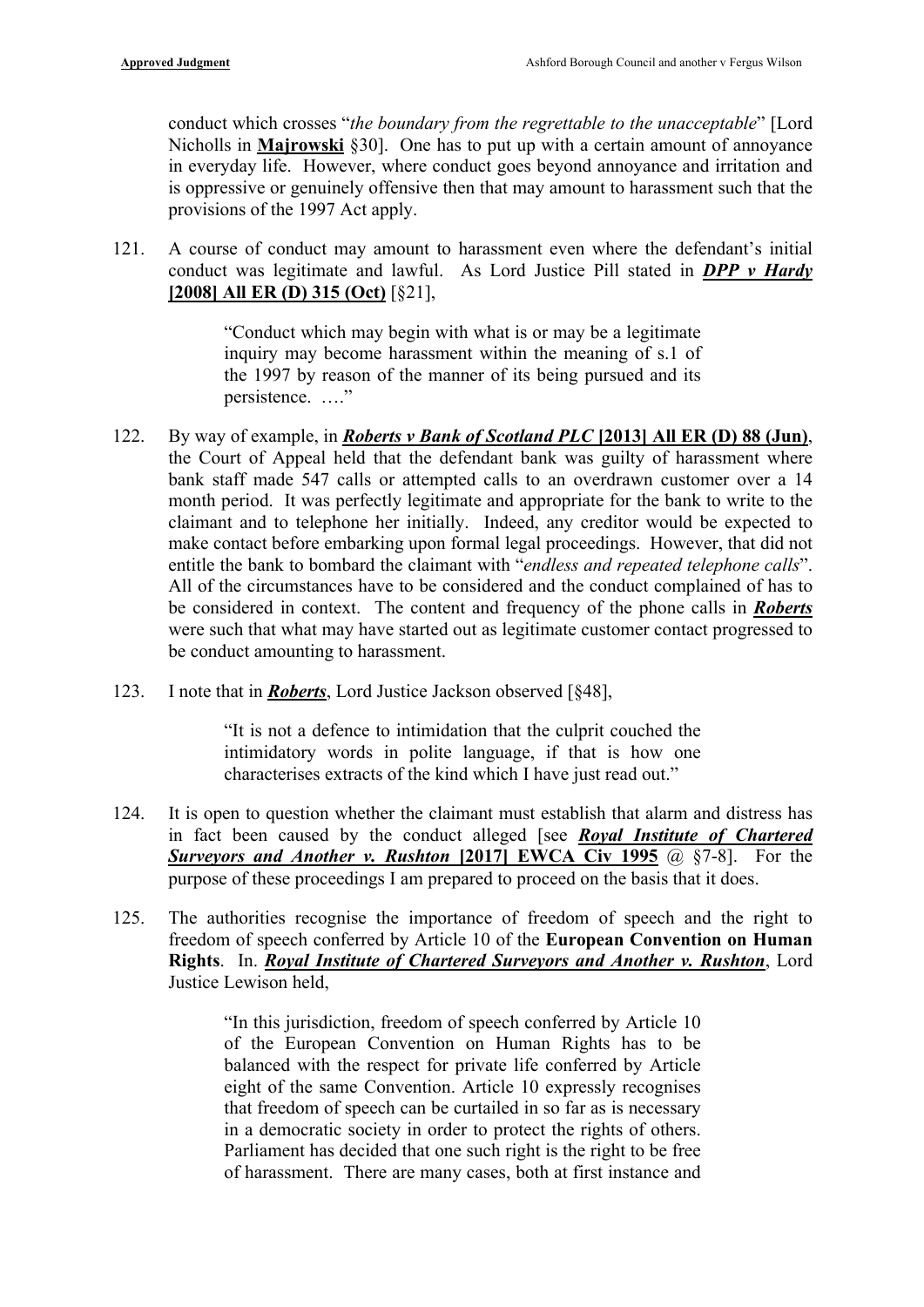in this court, in which speech not amounting to incitement of criminal conduct has been held to amount to harassment. Bombarding a former customer with gas bills and threats to cut off the supply, as in Ferguson v British Gas Ltd [2009] EWCA Civ 46, or bombarding an overdrawn bank customer with phone calls, as in Roberts v Bank of Scotland [2013] EWCA 882, are two examples."

- 126. It is informative to consider the first instance findings of Mrs Justice May in *Royal Institute of Chartered Surveyors and Another v. Rushton* **[2017] All ER (D) 212** which were upheld on appeal and which gave rise to her finding that Mr Rushton was guilty of harassment. In that case, Mr Rushton embarked upon a "*vituperous and persistent correspondence with RICS*" complaining about a charity which had been set up to help RICS members and their families. Mr Rushton was a member of RICS. The charity had provided financial assistance to his wife when they were in the process of divorcing. Mr Rushton "*became incensed at this charitable provision made for his wife*".
- 127. Mrs Justice May held,

"60. Having considered the interplay between the Act and Article 10, and taken in the context of this case, I have concluded as follows: In my view, taking into account the content and quantity of communications and publications emanating from Mr. Rushton's desk in France, his activities do cross the boundary into harassment. One or two of the kinds of emails he has written to members of staff, who send him perfectly reasonable responses to an initial enquiry, would not cross the line. They could be dismissed as the ravings of a disappointed man but the remorseless repetition and insistence of the messages and posts making ever wilder allegations of dishonesty, corruption, cover-up and conspiracy amounts, in my view, to more.

61. The position is similar to that in the cases of Roberts v. The Bank of Scotland [2013] EWCA Civ 882, where there were repeated calls to a debtor, amounting to harassment; the case of DPP v. Hardy [2008] EWHC 2874 (Admin), involving repeated calls pursuing a complaint; and the case of Nursing & Midwifery Council v. Nowak [2014] EWHC 2945 (QB), a nurse who had been conducting a campaign of emails and posts against the Nursing Midwifery Council.

62. Mr. Rushton may originally, in 2011 to 2013, have had proper grounds to feel aggrieved and sufficient reason for complaint. The terms in which he complained were, from the outset, aggressive and offensive, but that factor alone would probably not have justified an injunction then, particularly not in the context of his successful appeal. However, it is the quality of relentless persistence of wild allegation against anyone at RICS who enters his orbit, that transforms what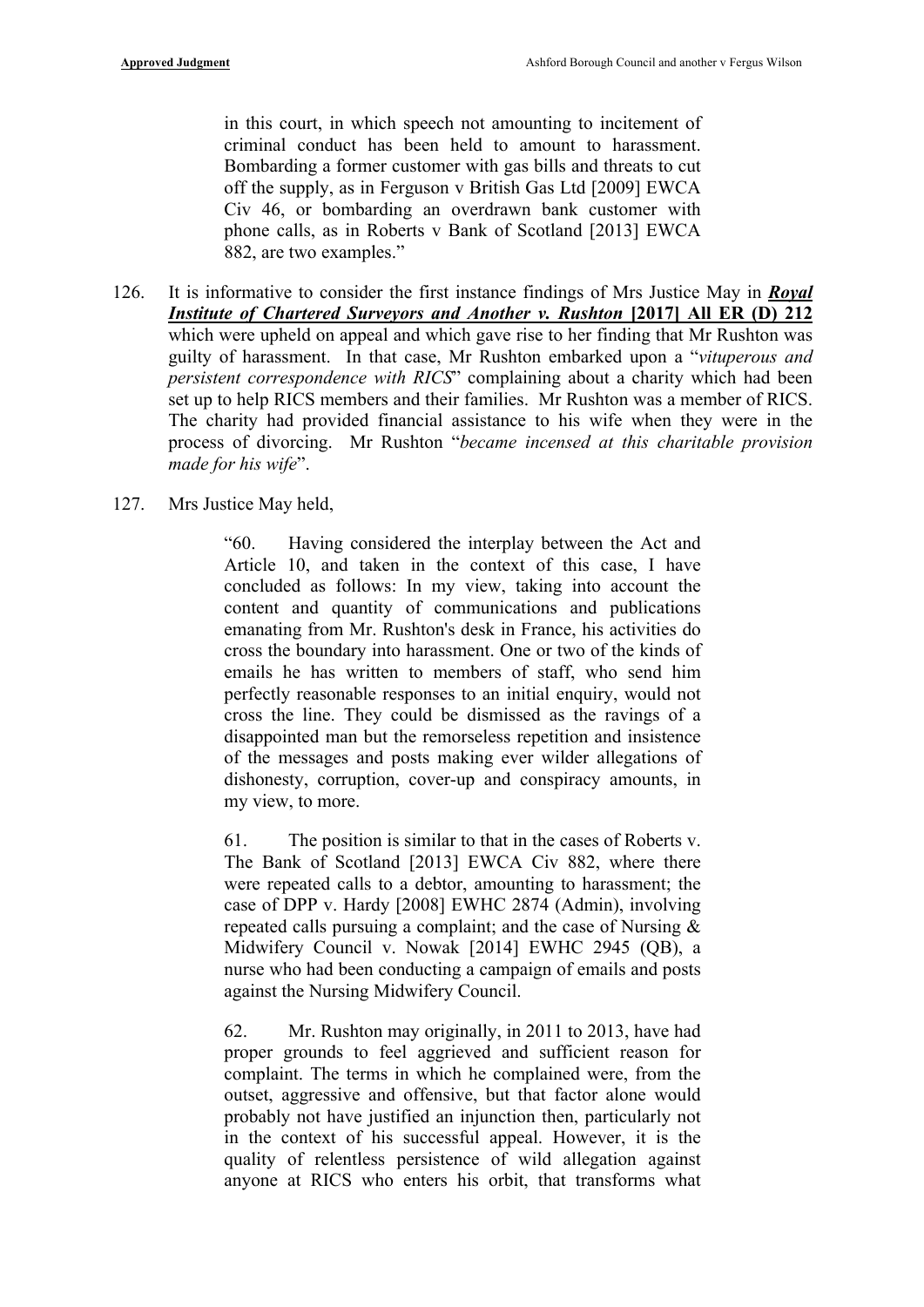started as a justifiable grievance into abuse to the point of harassment. Any contact, however anodyne, by anyone at RICS appears to inspire reinvigorated rage on the part of Mr. Rushton, combined with renewed attacks against a now wider class of persons at RICS. Moreover, he seeks such contact and presses for it if he is rebuffed or, to use Mr. Beaumont's phrase, "put into the spam folder". If his emails are not answered, he simply publishes them online with abusive comment directed against existing names, adding to that list the persons who have not answered.

63. Mr. Rushton is indiscriminate in whom he names and in what he says about them. Any justifiable complaint arising out of disciplinary proceedings in 2011 has long since passed and, in any event, the things that Mr. Rushton now says and writes to and about RICS officers and employees are not so focussed. Nothing stops him or moderates his approach. Indeed, he several times has said that he will continue, "whilst there is breath in my body".

64. Mr. Beaumont says that what Mr. Rushton writes now is mixed with legitimate complaint or comment. I disagree. There is no possible justification for repeatedly calling RICS Presidents past or present, heads of departments, in-house lawyers, external solicitors, corrupt and dishonest and calling their integrity into question. There is not one iota of evidence produced by Mr. Rushton to support such allegations nor does he even attempt to do so. He does not try to bring himself within any of the defences afforded by section 1(3). The stance he takes in his witness statement is that he is entitled to say what he likes pursuant to his right under Article 10.

65. However, with rights, come responsibilities. In my view, the correspondence and postings have passed the bounds of that which is acceptable, albeit nasty. Even in the absence of the anonymised schedule of reactions, I would have inferred from the relentlessly indiscriminate targeting of persons at RICS and the repetition of very serious allegations made against professional people, that alarm and distress had been and was likely to be caused. Further, that any reasonable person would think that the conduct amount to or involved harassment."

- 128. In my judgment, those observations and findings are apposite to the circumstances of this case.
- 129. I also note the observations of Lord Justice Rix in *Iqbal v. Dean Manson Solicitors* **[2011] IRLR 428**. In that case the conduct complained of consisted of three letters written by the defendant to the claimant, a solicitor advocate, where they were each acting for opposing parties in civil proceedings. The first letter questioned the claimant's integrity and whether it was permissible for him to continue to act for his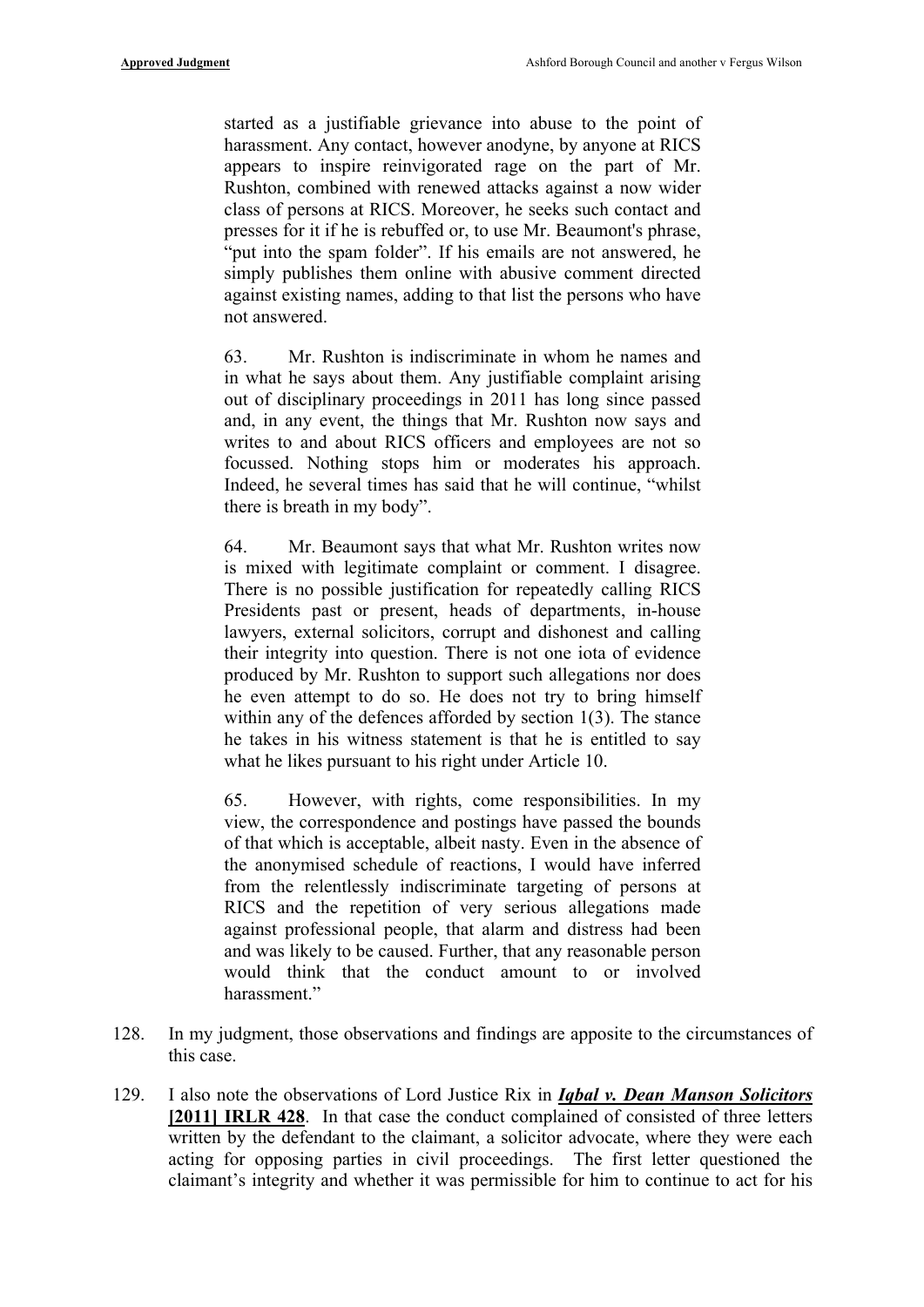client. That letter included a threat that it would be presented to the County Court "*if needed*". The second letter alleged "*serious conflict and conduct issues*" on the part of the claimant. The third letter alleged conduct "*unbefitting of the legal profession*". The second and third letters were copied to the County Court.

130. The Court of Appeal held that each of the letters was capable of being described as harassment. Of particular note were Lord Justice Rix's observations as to the seriousness of allegations made against legal professionals,

> "41. The judge was perhaps concerned, and rightly so, not to set up every complaint between lawyers as to the conduct of litigation as arguably a matter of harassment within the Act. It must be rare indeed that such complaints, even if in the heat of battle they go too far, could arguably fall foul of the Act. However, in my judgment, these three letters, particularly when viewed in the light of each other, and especially the last two, arguably amount to a deliberate attack on the professional and personal integrity of Mr Iqbal, in an attempt to pressurise him, by his exposure to his client and/or the court, into declining to act for Mr Butt or else into advising Mr Butt to meet the demands of Dean Manson. It cannot, at any rate arguably, assist Dean Manson that such letters were written in the context of litigation and in an attempt to improve their position in that litigation, or in an attempt to raise even serious and proper questions as to possible conflicts of interest. Arguably, the letters go way beyond such concerns. Indeed, Mr Brown conceded in argument that if the above was, even arguably, the view which could be taken of these letters, as distinct from the view of them which he submitted was the correct one, namely that they were simply and solely raising legitimate queries as to conflicts of interest between Mr Iqbal and his client and as to breach of confidence between Mr Iqbal and Dean Manson, then Mr Iqbal's claim could not be struck out, at any rate subject to issue (iv).

> 42. In sum, in my judgment, each of these letters does, when considered side by side, arguably evidence a campaign of harassment against Mr Iqbal. They are arguably capable of causing alarm or distress. They are arguably unreasonable, or oppressive and unreasonable, or oppressive and unacceptable, or genuinely offensive and unacceptable. Arguably, they go beyond annoyances or irritations, and beyond the ordinary banter and badinage of life. Arguably, the conduct alleged is of a gravity which could be characterised as criminal. **A professional man's integrity is the lifeblood of his vocation. If it is deliberately and wrongly attacked, whether out of personal self-interest or malice, a potential claim lies under the Act.**" [**emphasis** added]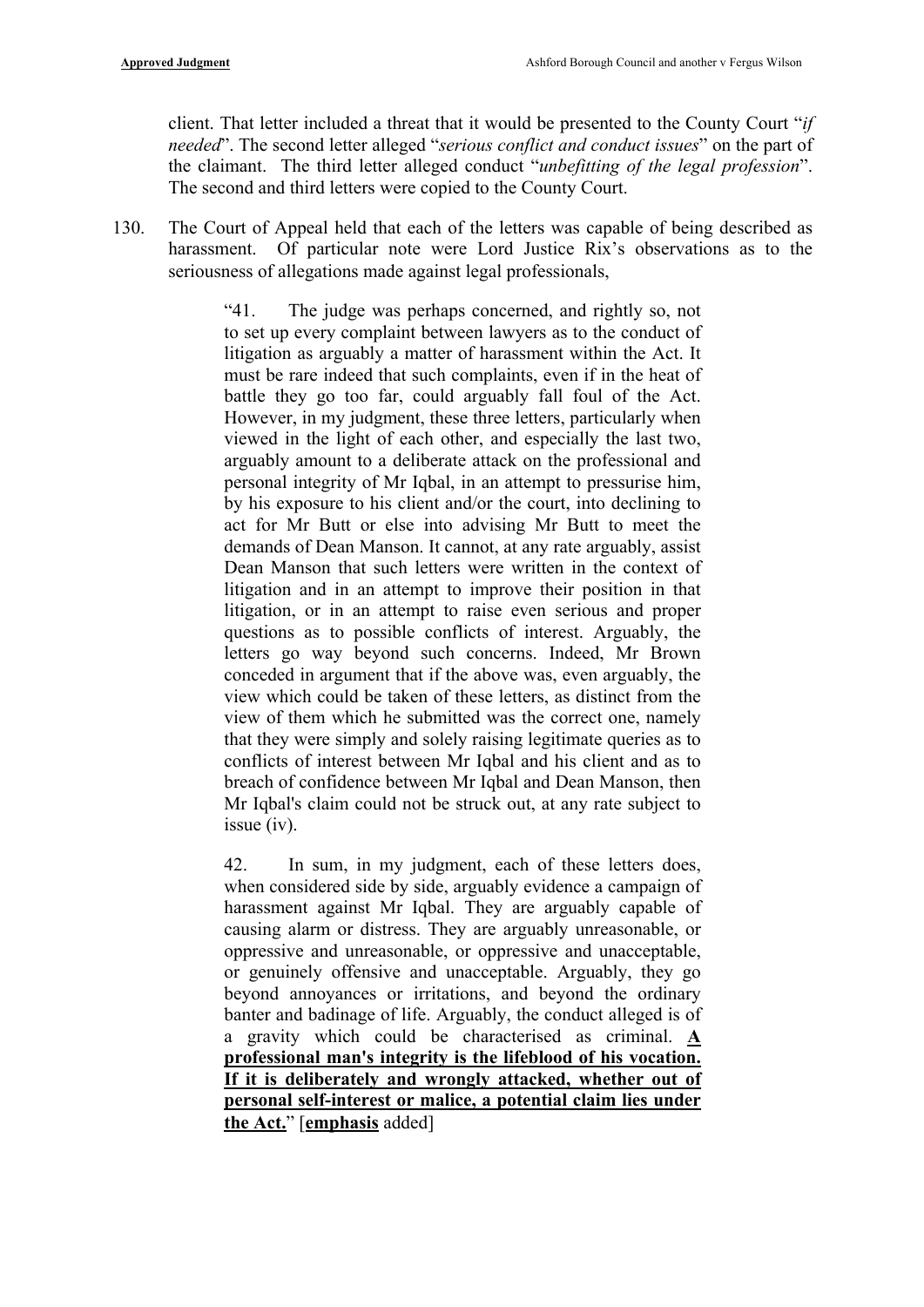### **The Claimants' Case**

131. As set out, the Claimants allege that the Defendant has engaged in [POC §8 @ **TB11**],

> "…. … an intensive campaign of harassment and intimidation against and/or about ABC and its employees, officers, councillors and agents. The campaign has broadly taken the form of repeated accusations of wrongdoing, dishonesty and incompetence together with personal attacks on specific individuals. The Defendant's conduct has taken six principle forms:

> 8.1 Unsolicited and / or offensive emails to ABC employees, officers and counsellors;

> 8.2 Unsolicited and / or offensive letters to ABC employees, officers and counsellors;

> 8.3 Unsolicited phone calls to ABC employees, officers and counsellors;

> 8.4 Letters and Emails to third parties repeating the harassing or offensive comments about ABC, its employees, officer and counsellors;

> 8.5 Spurious formal complaints both to ABC's internal legal department and external regulators;

- 8.6 High volumes of correspondence."
- 132. Particulars of that harassment were set out in a Schedule to the Particulars of Claim, starting at [**TB15**].
- 133. In his Skeleton Argument and oral submissions, Mr Solomon QC took me through the correspondence and highlighted those passages which he said supported the Claimants' case. He addressed six topics which he said demonstrated that the Defendant was guilty of harassing the Claimants, ABC Councillors, Officers, staff and others as alleged:
	- i) the number and frequency of communications from the Defendant;
	- ii) the Defendant's suggestions that Councillors and staff should take their own lives;
	- iii) his baseless allegations of criminality and dishonesty;
	- iv) his grossly offensive comments about ABC Councillors, Officers and employees;
	- v) that he sought to blame individuals for the suffering of his tenants;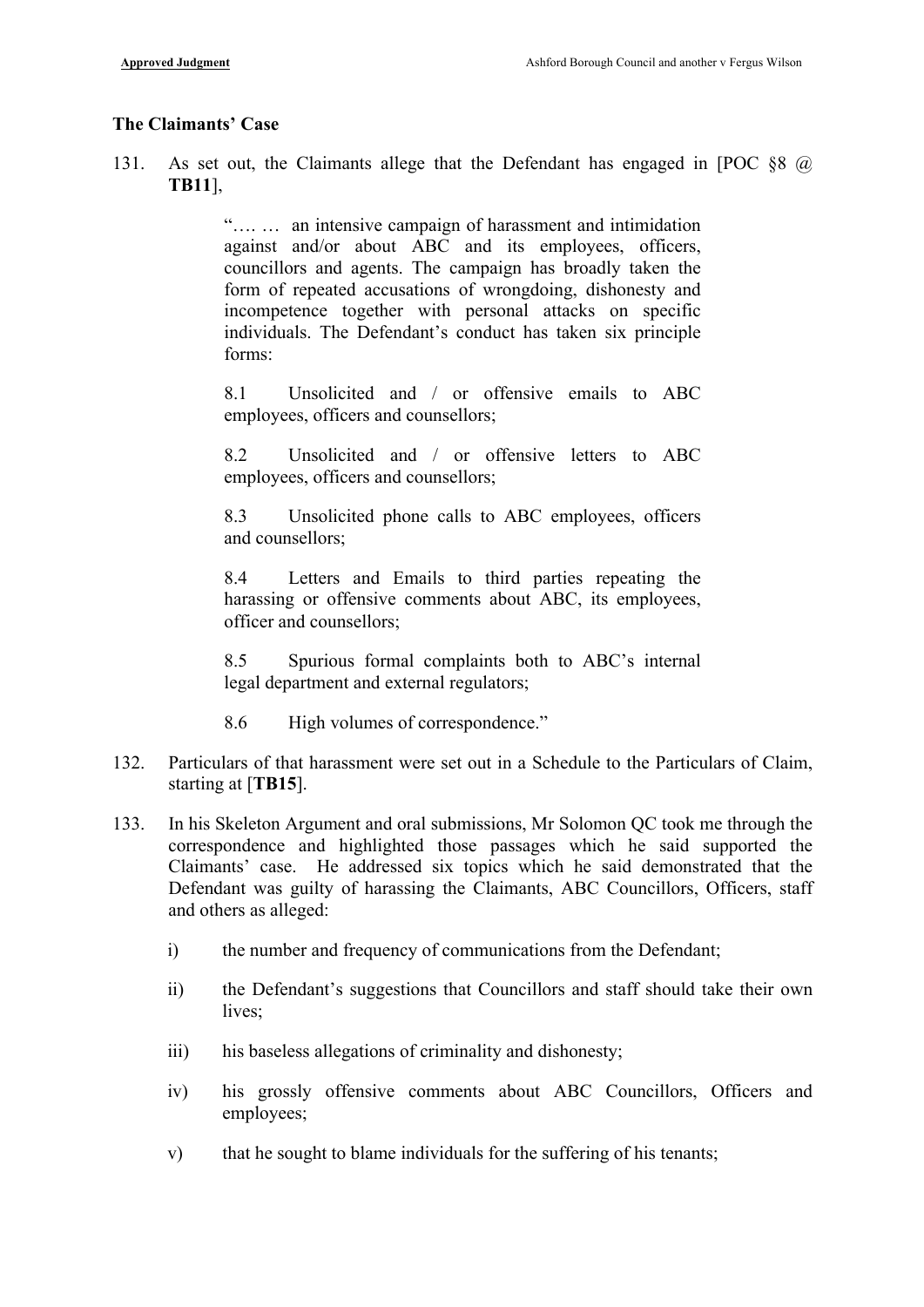- vi) his repeated unfounded aggressive and/or offensive complaints about individuals.
- 134. Mr Solomon QC submitted that the Defendant had engaged in a course of conduct which contravened s.1(1) and s.1(1A) of the 1997 Act and that there was no reasonable justification for his conduct within the terms of s.1(3). He further submitted that a final injunction was required in order to prevent the Defendant from continuing his campaign of harassment.
- 135. Mr Solomon QC emphasised that the Claimants did not seek an injunction that would prevent the Defendant from communicating with ABC completely. It was accepted that in the future he might have legitimate reason to write to ABC. In those circumstances it was suggested that the injunction should provide for the Defendant to only communicate with a named point of contact. Mr Solomon QC also emphasised that the Claimants were not seeking any financial compensation: the sole purpose of the proceedings was to stop the harassment and to control communications from the Defendant in the future.
- 136. He argued that the final injunction should be wider than the interim injunction and should include a provision which required the Defendant to seek the permission of a High Court Judge before issuing any private prosecution against ABC, its Councillors, Officers or staff. He submitted that the High Court has jurisdiction to make such an order under its inherent jurisdiction in that it enjoys the power to regulate proceedings in inferior Courts which would include the Magistrates' Court. At my request he provided a draft form of words for the proposed extension to the injunction, namely,

"The Defendant is restrained from laying an information before a Justice of the Peace under Section 1 of the Magistrates Court Act 1980 or otherwise seeking to commence proceedings in the Magistrates' Court against a Protected Person(s) without first obtaining the permission of the applications Judge in the Queen's Bench Division."

# 137. In support of that final submission Mr Solomon QC relied upon *Nursing & Midwifery Council and another v. Harold* **[No.2] [2016] IRLR 497**.

### **The Defendant's Response**

- 138. Mr Deakin submitted that the Defendant's correspondence fell into four broad categories:
	- i) First category Correspondence to an individual where the Defendant raises a legitimate complaint about that individual;
	- ii) Second category Correspondence to an individual, where the Defendant raises a legitimate complaint about another individual/s;
	- iii) Third category Correspondence where the Defendant seeks to inform/lobby elected officials;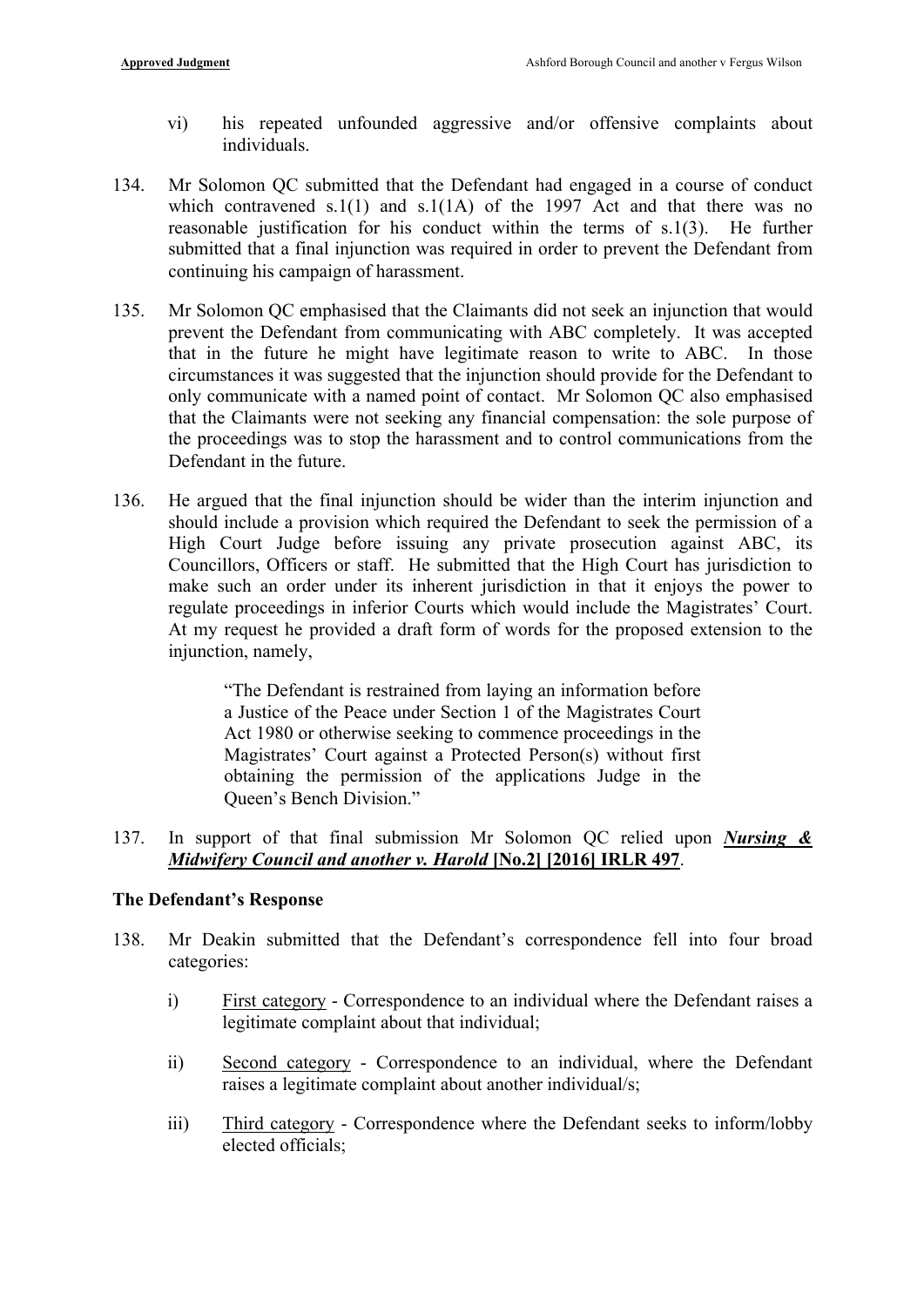- iv) Fourth category Communications with external individuals/agents where the Defendant shares a legitimate complaint regarding the First Claimant, its employees, officers, councillors, and/or agents.
- 139. As to the first category, he submitted that the correspondence "*cannot be considered harassment since the complaint raised was genuine in nature*." [D Skeleton §6]. He also argued that in the circumstances the course of conduct pursued by the Defendant was reasonable and therefore came within defence under s.1(3)(c) of the 1997 Act. He argued that the test under  $s.1(3)(c)$  was not a test of reasonableness but was a test of rationality. In that regard he relied upon the judgment of Lord Sumption in *Hayes v Willoughby* [2013] 1 WLR 935, a case dealing with s. §1(3)(a) not s. 1(3)(c). He submitted the Defendant's complaints, "*when viewed from the standard of rationality, were genuine.*" [D Skeleton §8].
- 140. As to the second category, Mr Deakin submitted, again, that it could not be considered harassment. His first reason was that intended recipient would not "*experience*" the oppressive/unreasonable/unacceptable conduct as they were not the subject of the complaint. His second reason was that raising a genuine complaint fell within the terms of s.1(3)(c) of the 1997 Act.
- 141. As to the third category, he submitted that the Defendant "*has a right, as an individual who pays council tax to the First Claimant, to lobby elected officials within the Council.*" [D Skeleton §10].
- 142. As to the fourth category, he submitted that these cannot be relied upon as being harassment against the Claimants given that the communications were not addressed to the Claimants or agents/employees/Councillors of ABC.
- 143. In his oral submissions, Mr Deakin volunteered that the contents of some of the Defendant's correspondence might be regarded as "*abhorrent*", specifically the suggestion that Councillors should commit suicide. However, as set out above, he sought to argue that it did not amount to harassment as those holding public office had to accept public criticism, no matter how offensive the contents of that criticism.

# **Findings of fact**

- 144. I find as a fact that the Defendant sent all of the correspondence attributed to him and produced before me.
- 145. On the totality of the evidence I also make the following findings of fact:
	- i) The Defendant engaged in a campaign of repetitive, frequent, oppressive and offensive correspondence with the Claimants. On occasion he has sent multiple letters in a day or over a short period of days. He has continued with correspondence seeking to resurrect complaints and events from many years earlier. The contents of his letters are repetitive and ignore reasoned responses provided by the Claimants.
	- ii) The Defendant's correspondence has included frequent personal insults directed at ABC Councillors and employees. Ms Clarke and W have been the most obvious targets.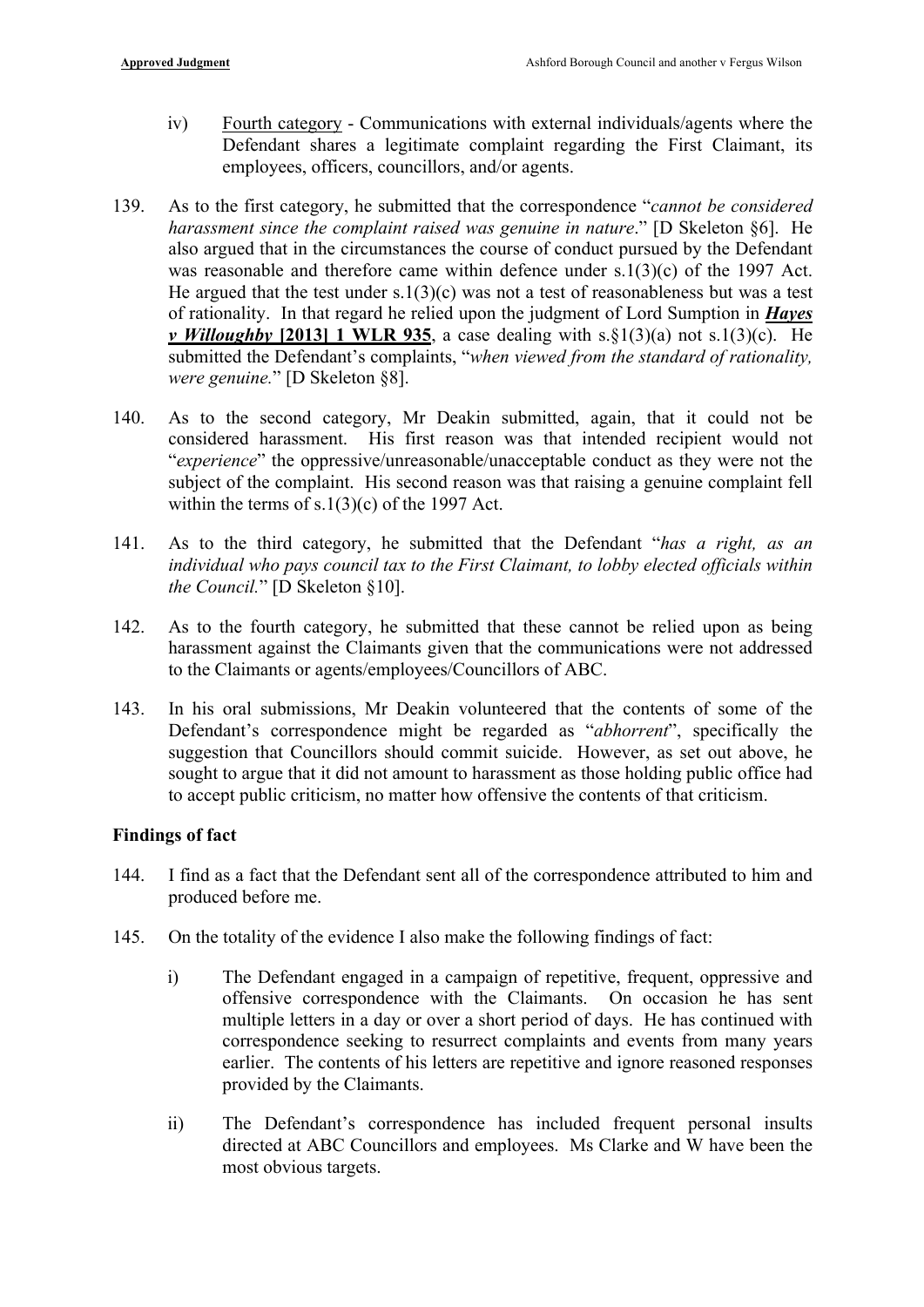- iii) The Defendant's correspondence includes:
	- a) two suggestions that an ABC Councillor should commit suicide;
	- b) numerous examples of personally offensive comments about appearance, weight, intelligence and capability;
	- c) unfounded accusations of criminal conduct including allegations of misfeasance in public office, perverting the course of justice, perjury and conducting restricted legal activities without lawful authority to do so;
	- d) unfounded allegations of professional misconduct;
	- e) frequent hollow threats of reporting an individual to CILEX or some other regulator;
	- f) frequent hollow threats of judicial review or other legal proceedings;
	- g) requests that ABC Councillors or employees should resign or should be dismissed.
- iv) The volume of correspondence was at the level described by the Second Claimant, namely 454 pieces between February 2016 and July 2020.
- v) The Defendant elected to ignore the Claimants' reasonable, proportionate and clearly explained proposals/requests to adopt a single point of contact system.
- vi) The Defendant elected to ignore the Claimants' reasonable, proportionate and clearly explained proposals/requests to adopt an email divert system.
- vii) The Defendant sent multiple emails to many Councillors in the full knowledge that those Councillors had no responsibility for/involvement in the issue he was seeking to raise. There was no legitimate or reasonable justification for sending those emails to those Councillors.
- viii) The Defendant's intention when suggesting that a Councillor or employee should commit suicide was to cause maximum distress, offence and upset.
- ix) The Defendant's intention when sending personally offensive/insulting correspondence was to cause distress, offence, humiliation and upset to the named individual.
- x) The Defendant's intention when requesting that a Councillor or employee should resign or should be dismissed was to cause distress and upset to the named individual.
- xi) The Defendant's intentions when threatening criminal prosecution of a named individual was (i) to cause distress and upset to the named individual, (ii) to pressure ABC and/or the named individual into doing what he wanted them to do, and (iii) to influence ABC to take action/not take action to the Defendant's advantage.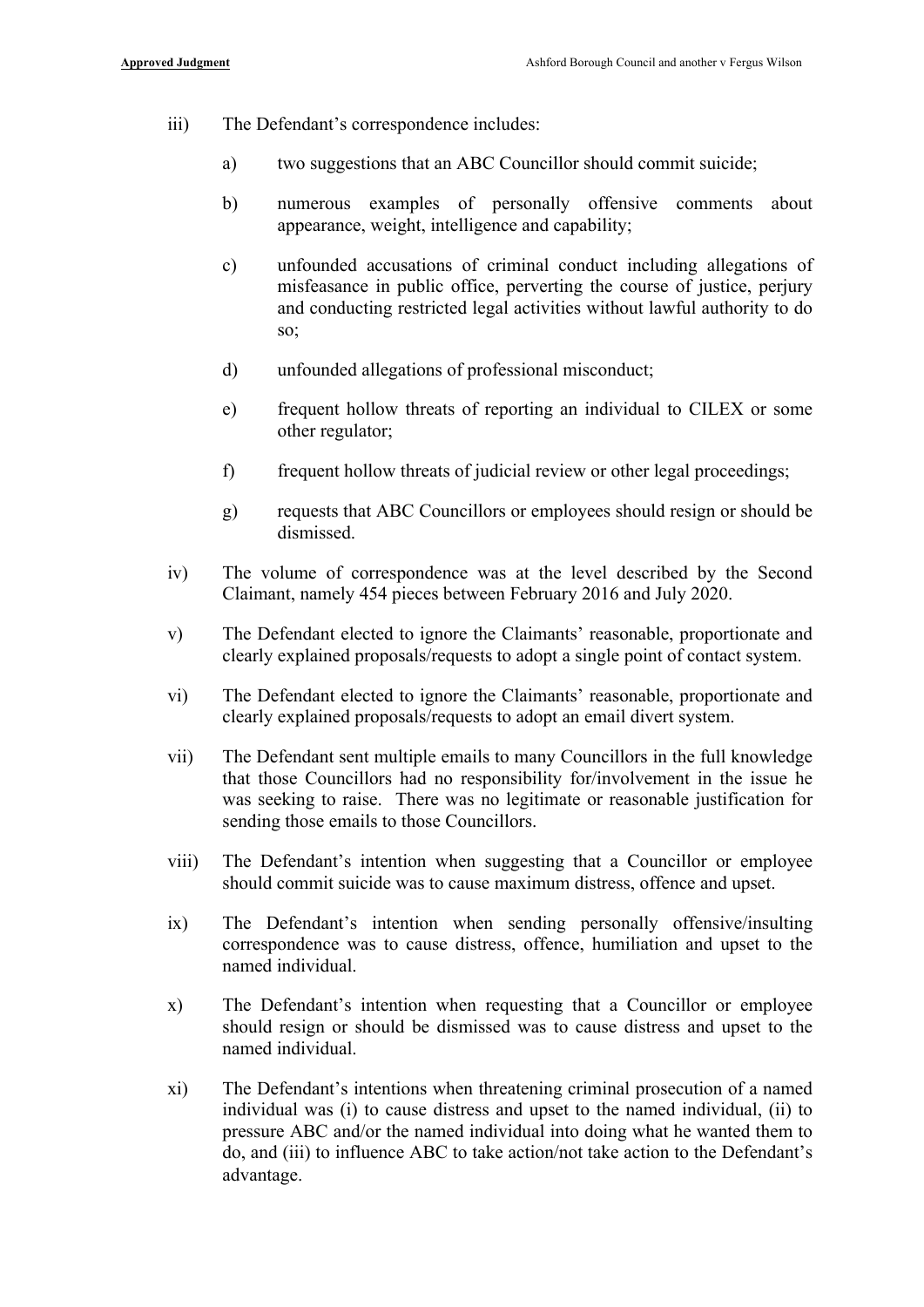- xii) The Defendant's intention when making hollow threats of judicial review or other legal proceedings was (i) to cause distress and upset to the named individual, (ii) to pressure ABC and/or the named individual into doing what he wanted them to do, and (iii) to influence ABC to take action/not take action to the Defendant's advantage.
- xiii) In addition to the above, when sending his emails and letters to the Claimants the Defendant was also seeking to frustrate and to occupy ABC Councillors and employees with extensive and repetitive correspondence.
- xiv) If and insofar as the Defendant had a legitimate concern or complaint which he wished to raise, that concern or complaint was properly addressed by the Claimants. Any such concern or complaint did not justify the volume, frequency, tone or content of the Defendant's correspondence.
- xv) Whilst the Defendant's correspondence may have commenced with legitimate queries as to steps taken by ABC, its Officers or staff, those queries were superseded by the repetitive, offensive and unacceptable correspondence described.
- xvi) On a number of occasions, the Claimants clearly and expressly informed the Defendant that they considered that his correspondence and conduct (i) was causing alarm and distress to ABC employees, and (ii) amounted to harassment. Notwithstanding those warnings and warnings that the First Claimant would be forced to take legal action, the Defendant deliberately persisted with, and on occasions escalated, his correspondence and conduct.

### **Does the Defendant's conduct amount to harassment?**

- 146. In the light of my findings I have no hesitation in finding that the Defendant's conduct was harassment in breach of section 1 of the 1997 Act.
- 147. The Defendant's conduct repeatedly went far beyond merely irritating and annoying. It was deliberately offensive. It included numerous unfounded allegations of professional misconduct and criminal conduct. It included multiple threats of criminal or other legal proceedings which were never pursued. The Defendant's conduct amounted to harassment within the terms of s.1(1)(a).
- 148. The Defendant knew or ought to have known that his conduct amounted to harassment [see s.1(1)(b)]. He had been informed on numerous occasions by the Claimants that it amounted to harassment. Any reasonable person in possession of the same information would recognise that the Defendant's conduct amounted to harassment [see s.1 $(2)$ ].
- 149. The Claimant's conduct was intended to cause alarm, upset and distress. It did cause alarm, upset and distress.
- 150. A significant proportion of the Defendant's correspondence was intended to persuade the Claimants [and the officers/employees they represent in these proceedings] not to do something they were entitled to do or to do something they were not under an obligation to do  $[s.1(1A)(c)]$ . The most obvious and significant examples are (i) his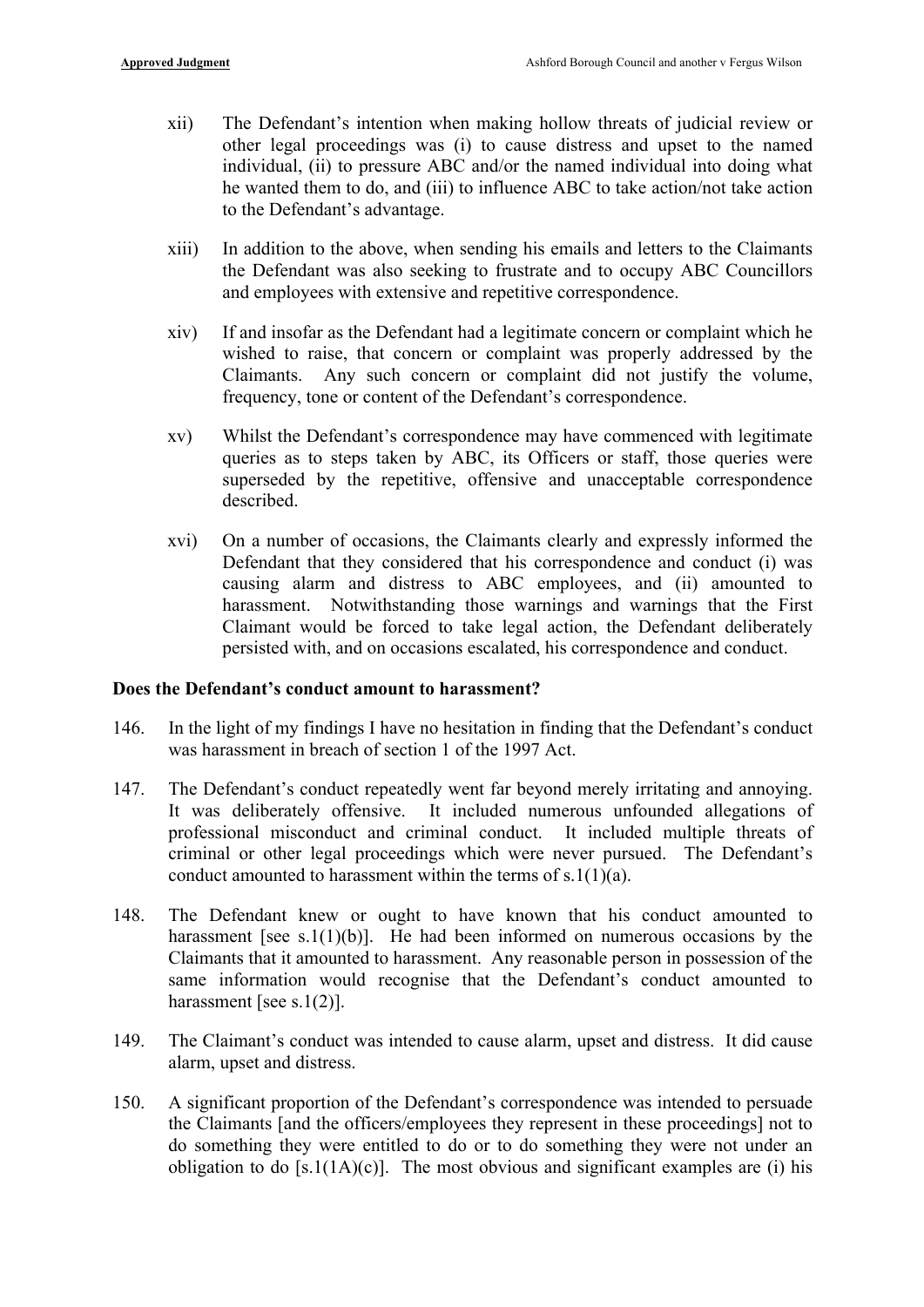attempts to have Councillors or council employees disciplined or sacked on the basis of unfounded allegations, and (ii) his attempts to pressure the First Claimant into abandoning/withdrawing legal proceedings against him/his wife.

- 151. The Defendant argues that in the particular circumstances his pursuit of the course of conduct was reasonable. He therefore argues that the conduct does not come within subsections (1) or (1A) of section 1 and therefore does not amount to harassment. I reject that argument.
- 152. First, I reject Mr Deakin's argument that the test under s.1(3)(c) is a test of "*rationality*" as opposed to "*reasonableness*". His reliance upon the observations of Lord Sumption in *Hayes v Willoughby* is completely misplaced. Those observations were made in relation to  $s.1(3)(a)$ , which provides that conduct does not amount to harassment if pursued "*for the purpose of preventing or detecting crime*". A defendant's purpose in those circumstances is his subjective state of mind. It is therefore completely understandable that in order to make out the s.1(3)(a) defence a defendant must show that his belief that he was preventing or detecting crime was rational, not necessarily reasonable. Section 1(3)(a) does not refer anywhere to a test of reasonableness. The same cannot be said of  $s.1(3)(c)$ , which specifically provides that the defendant must show that pursuit of the course of conduct "*was reasonable.*" The suggestion that  $s.1(3)(c)$  is governed by a test of rationality and not reasonableness is in complete contradiction to the words of the Act.
- 153. I also reject Mr Deakin's argument that the Defendant's complaints and correspondence were simply the reflection of genuine and legitimate complaints and cannot amount to harassment. The authorities make it clear that that is not a sound proposition as a matter of law: conduct which may commence as lawful and legitimate may become harassing as a result of its frequency and content [see *DPP v Hardy* and *Roberts v Bank of Scotland PLC*. Even if I accept that the Defendant's correspondence and conduct initially arose of out a legitimate grievance, the frequency and content of his subsequent correspondence, for the reasons already given, was oppressive, offensive and unacceptable. In my view it amounted to harassment.
- 154. I reject the suggestion that the Defendant believed that he was pursuing a legitimate objective or that he believed that he was passing legitimate comment on elected officials. Many of those who were the subject of the Defendant's offensive comments and threats were not elected officials: they were public sector employees seeking to do the job that they were paid to do. In any event, his comments and his correspondence went far beyond legitimate comment. They were gratuitously offensive, intimidating and threatening. They were not "*legitimate lobbying*" of public officials.
- 155. I also reject Mr Deakin's argument that correspondence sent to person A complaining about/making allegations against person B cannot amount to harassment of person B:
	- i) The 1997 Act does not limit or specify the type of conduct which can amount to harassment.
	- ii) The only definition of "*Conduct*" is that it includes speech [see s.7(5)].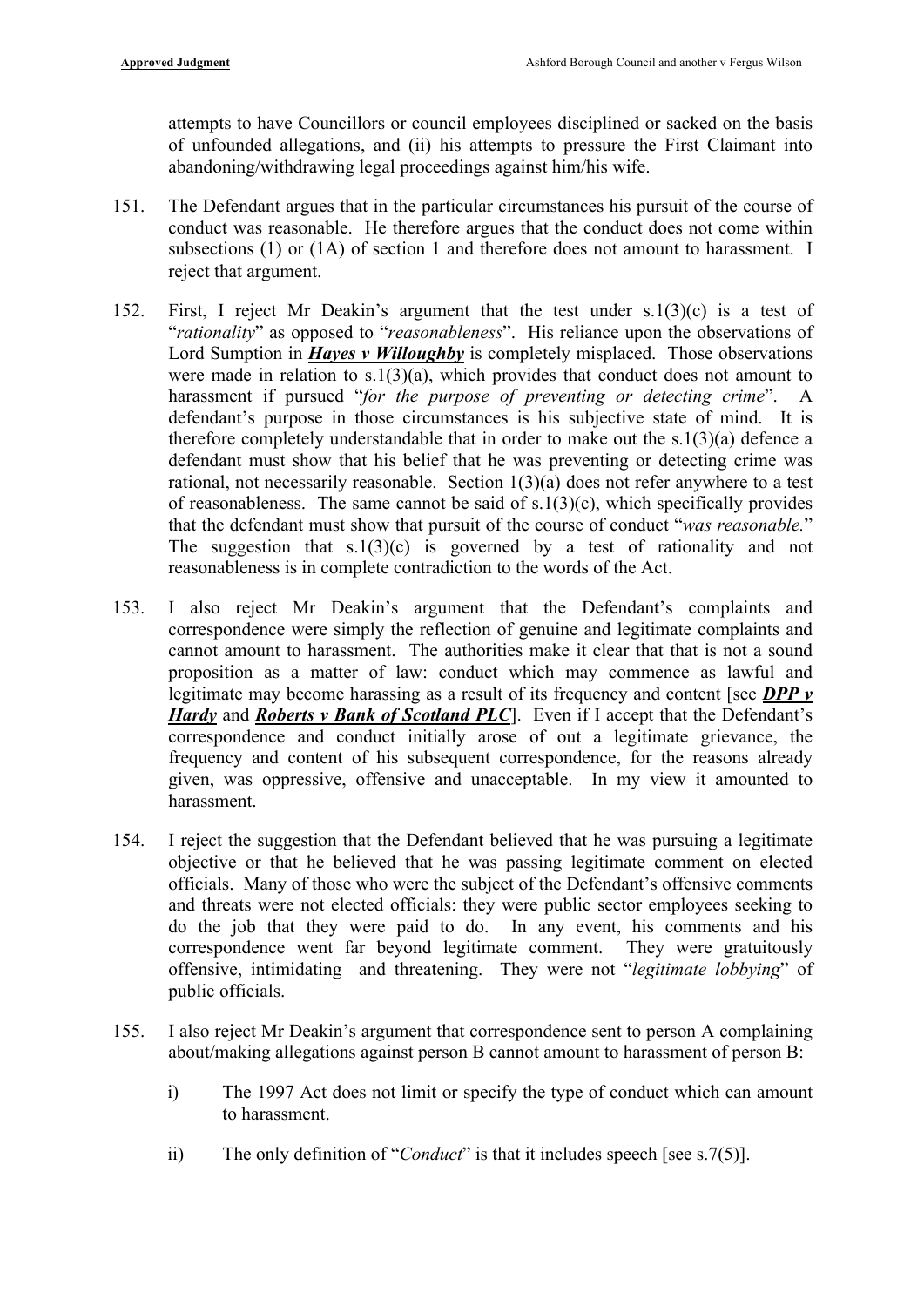- iii) The 1997 Act provides that "*References to harassing a person include alarming the person or causing the person distress.*" [s.7(2)].
- iv) A campaign of writing to an employer [person A] to complain about/make allegations against an employee [person B] is precisely the sort of conduct which could cause distress to that employee. There is no reason to exclude it from conduct which could amount to harassment within the terms of the Act.
- v) In *Levi and another v Bates and others* **[2016] 1 All ER 625** the Court of Appeal held,

"It was not a requirement of the statutory tort of harassment that the claimant be the (or even a) target of the perpetrator's conduct. Provided that it was targeted at someone, the conduct complained of need not be targeted at the claimant, if he or she was foreseeably likely to be directly alarmed or distressed by it. However, the ability to bring a harassment claim extended beyond the targeted individual only to those other persons who were foreseeably, and directly, harmed by the course of targeted conduct of which complaint was made, to the extent that they could properly be described as victims of it."

vi) As observed by Baroness Hale in *Majrowski* [§66],

"All sorts of conduct may amount to harassment."

156. In my judgment, the Defendant's intention was to cause alarm or distress to those individuals he complained about and against whom he made serious but unfounded allegations. Those individuals were the actual target of his conduct. In any event, it was foreseeable, and the Defendant foresaw, that they would probably be caused alarm and distress as a result of his conduct. In my judgment it makes no difference that the manner in which he sought to cause that alarm and distress was by making unfounded complaints and allegations to third parties.

# **Relief**

- 157. Mr Deakin's submissions were limited to the issue of whether the Claimants had made out their case under the 1997 Act. He did not argue that I should not go on to make a permanent injunction in the event that I was satisfied that the Defendant was guilty of harassment. He was right not to do so. It is self-evident that the Defendant will continue his campaign of harassment unless restrained by an injunction. The interim injunction ordered by HHJ Auerbach has seen a reduction in but no cessation of correspondence from the Claimant. I am satisfied that a permanent injunction is required to prevent further acts of harassment.
- 158. Mr Deakin did not address me as to the terms of the injunction.
- 159. I am satisfied that the interim injunction should be continued and converted to a permanent injunction.
- 160. However, I am not persuaded that I should extend the terms of the injunction to require the Claimant to seek the permission of a High Court Judge before "*laying an*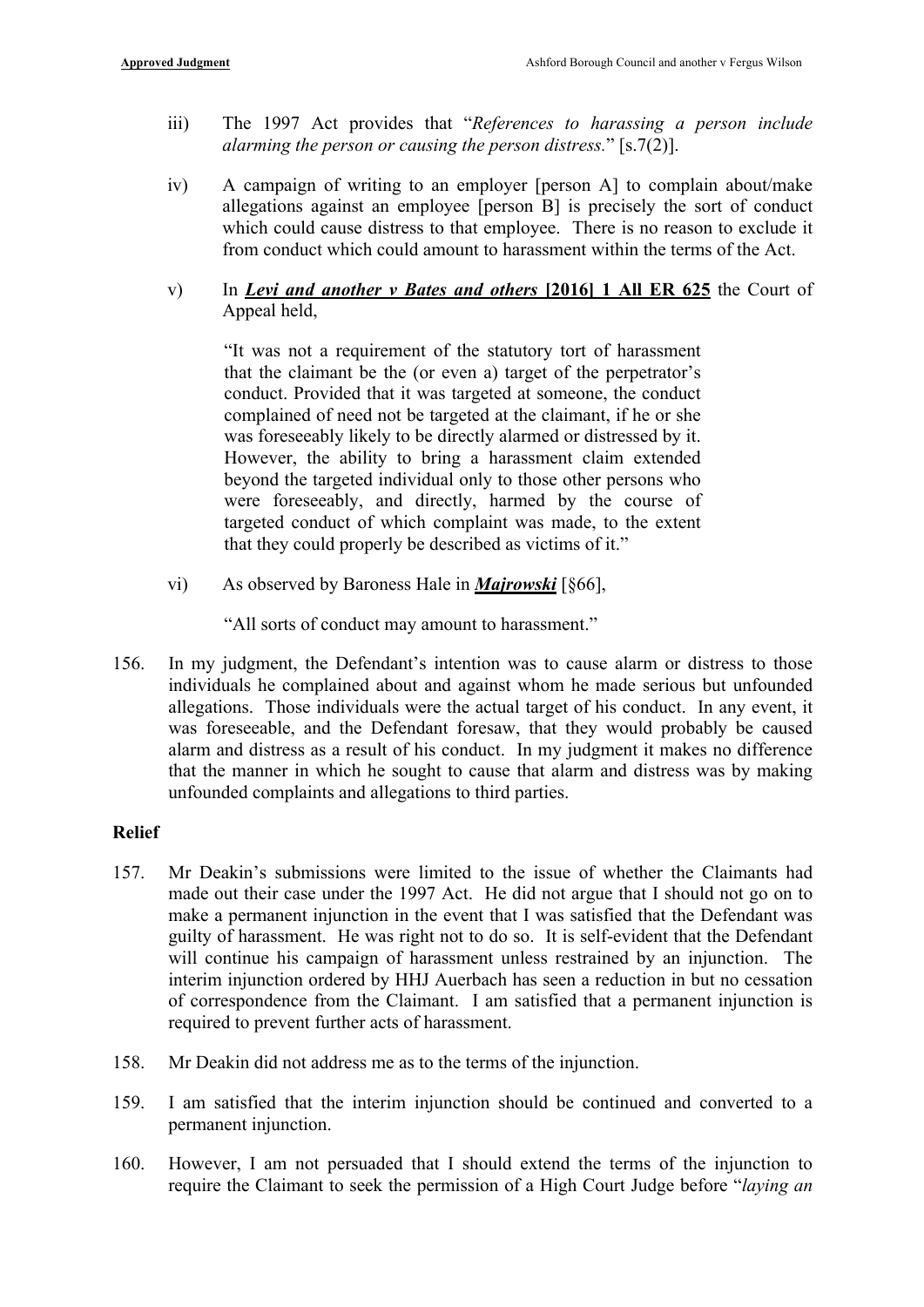*information before a Justice of the Peace under Section 1 of the Magistrates' Court Act 1980 or otherwise seeking to commence proceedings in the Magistrates' Court*". My reasons are as follows:

- i) There is no evidence that the Defendant has abused the process of the Magistrates' Court in order to commence vexatious proceedings.
- ii) I have found as a fact that the Defendant has not commenced any proceedings against the Claimants or those that they represent in the Magistrates' Court.
- iii) I have not made a finding [and have no evidence to allow me to make a finding] that the Defendant has used/abused the Magistrates' Courts process to harass the Claimants.
- iv) There is no history of the Defendant issuing vexatious or abusive Court proceedings.
- v) I am not satisfied on the evidence before me that the Defendant is likely to use/abuse the Magistrates' Courts process to harass the Claimants.
- vi) Commencing or pursuing proceedings in the Magistrates' Court **to harass the Claimants** would be a breach of the existing injunction which I propose to make a permanent injunction. The extension which Mr Solomon QC seeks is not required to restrain/prevent the Defendant from committing acts of harassment via Magistrates Court proceedings.
- vii) If the Defendant commenced proceedings in the Magistrates' Court and those proceedings amounted to harassment of the Claimants then the Claimants could commence proceedings for breach of the injunction.
- viii) The issuing of a summons in the Magistrates' Court is a judicial function not an administrative act [see *R v Brentford Justices ex parte Catlin* **[1975] QB 455**]. The Magistrate or Magistrate's Clerk has the power to refuse to issue a summons if to issue a summons would be vexatious, improper or an abuse of the Magistrates Court process [see *R v West London Stipendiary Magistrate ex parte Klahn* **[1979] 1 WLR 933**].
- ix) Whilst the High Court's inherent jurisdiction extends to restraining a party from commencing proceedings in an inferior Court, which would include the Magistrates' Court, that jurisdiction is to be exercised consistently with the principles and practices set out in Practice Direction 3C of the Civil Procedure Rules, the Practice Direction dealing with Civil Restraint Orders [see Hamblen J in in *NMC and another v Harold*].
- x) The Claimants seek, in effect, a General Civil Restraint Order ["**a GCRO**"] restricting the Defendant's ability to lay *any* information relating to *any* issue in the Magistrates' Courts. Such an order can only be made by a Judge of the Court of Appeal, "*a judge of the High Court*", or a Designated Civil Judge or their appointed deputy in the County Court [see CPR PD 3C §4.1]. Assuming that a Deputy High Court Judge qualifies as a judge of the High Court for this purpose, there are further requirements which must be satisfied before the